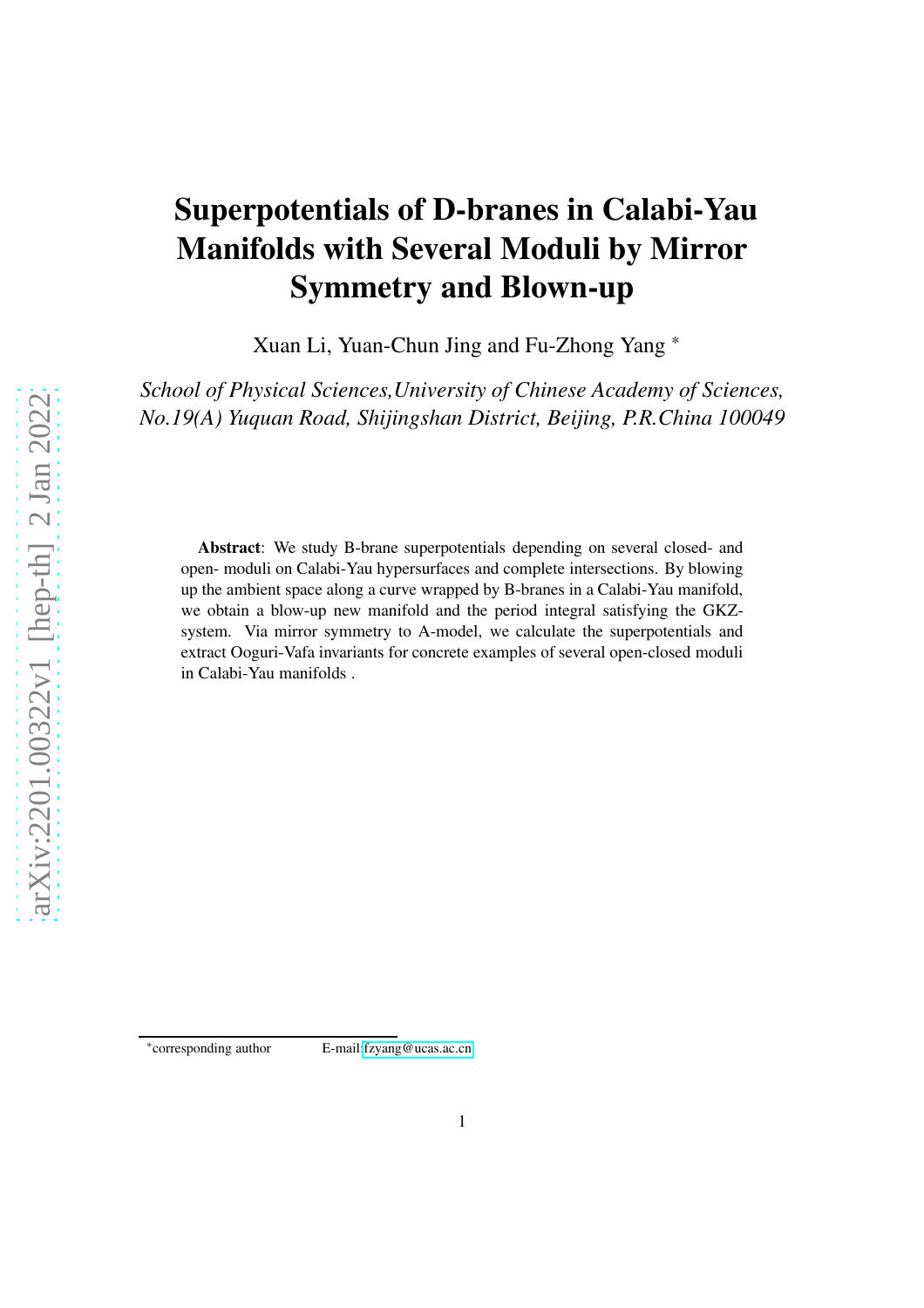## **Contents**

| 1            |     | Introduction                                                                                           | 4  |
|--------------|-----|--------------------------------------------------------------------------------------------------------|----|
| $\mathbf{2}$ |     | Toric geometry and Blowing up                                                                          | 5  |
|              | 2.1 |                                                                                                        | 5  |
|              | 2.2 |                                                                                                        | 8  |
| 3            |     | Two Closed and Two Open Moduli Case                                                                    | 10 |
|              | 3.1 |                                                                                                        | 10 |
|              |     | 3.1.1                                                                                                  | 10 |
|              |     | 3.1.2                                                                                                  | 11 |
|              |     | 3.1.3<br>Brane Superpotential and Disk Instantons                                                      | 14 |
|              |     |                                                                                                        | 16 |
|              | 3.2 |                                                                                                        | 17 |
|              |     | 3.2.1<br>Branes Wrapping Rational Curves and Blowing up Geometry                                       | 17 |
|              |     | 3.2.2<br>Brane Superpotential and Disk Instantons                                                      | 19 |
|              | 3.3 | Open-Closed GKZ-system: Branes on $X_{12}^{(1,1,2,2,6)}$                                               | 21 |
|              |     | Five Branes Wrapping Rational Curves and Blowing Up Geometry<br>3.3.1                                  | 21 |
|              |     | Brane Superpotential and Disk Instantons<br>3.3.2                                                      | 23 |
| 4            |     | One Closed and Two Open Moduli Case                                                                    | 25 |
|              | 4.1 | Open-Closed GKZ-system: Branes on Complete Intersections $\mathbb{P}^{(111 111)}_{[3,3]}$              | 25 |
|              |     | Five Branes Wrapping Lines and Blowing Up Geometry<br>4.1.1                                            | 25 |
|              |     | Brane Superpotential and Disk Instantons<br>4.1.2                                                      | 28 |
|              | 4.2 | Branes on Complete Intersections $\mathbb{P}^{(112 112)}_{[4,4]}$ and $\mathbb{P}^{(123 123)}_{[6,6]}$ | 29 |
| 5            |     | One Closed and Three Open Moduli Case                                                                  | 29 |
|              | 5.1 | Open-Closed GKZ-System: Branes on Sextic Hypersurface                                                  | 29 |
|              |     | Branes Wrapping Rational Curves and Blowing up Geometry<br>5.1.1                                       | 29 |
|              |     | Brane Superpotential and Disk Instantons<br>5.1.2                                                      | 31 |
|              | 5.2 | Open-Closed GKZ-System: Branes on Sextic Hypersurface                                                  | 32 |
|              |     | 5.2.1<br>Branes Wrapping Rational Curves and Blowing up Geometry                                       | 32 |
|              |     | 5.2.2<br>Brane Superpotential and Disk Instantons                                                      | 34 |
| 6            |     | <b>Summary and Conclusions</b>                                                                         | 35 |
| A            |     | Blow-up Geometry of $X^{(112 112)}_{[4,4]}$ and $X^{(123 123)}_{[6,6]}$                                | 36 |
|              | A.1 | $X^{(112 112)}_{[4,4]}$<br>.                                                                           | 36 |
|              |     | $X_{[6,6]}^{(123 123)}$                                                                                |    |
|              | A.2 | <u>and developed and develop</u>                                                                       | 38 |
| в            |     | Ooguri-Vafa Invariants for Two Closed and Two Open Moduli                                              | 41 |
|              | B.1 | Ooguri-Vafa Invariants for $X_9^{(1,1,3,3,3)}$                                                         | 41 |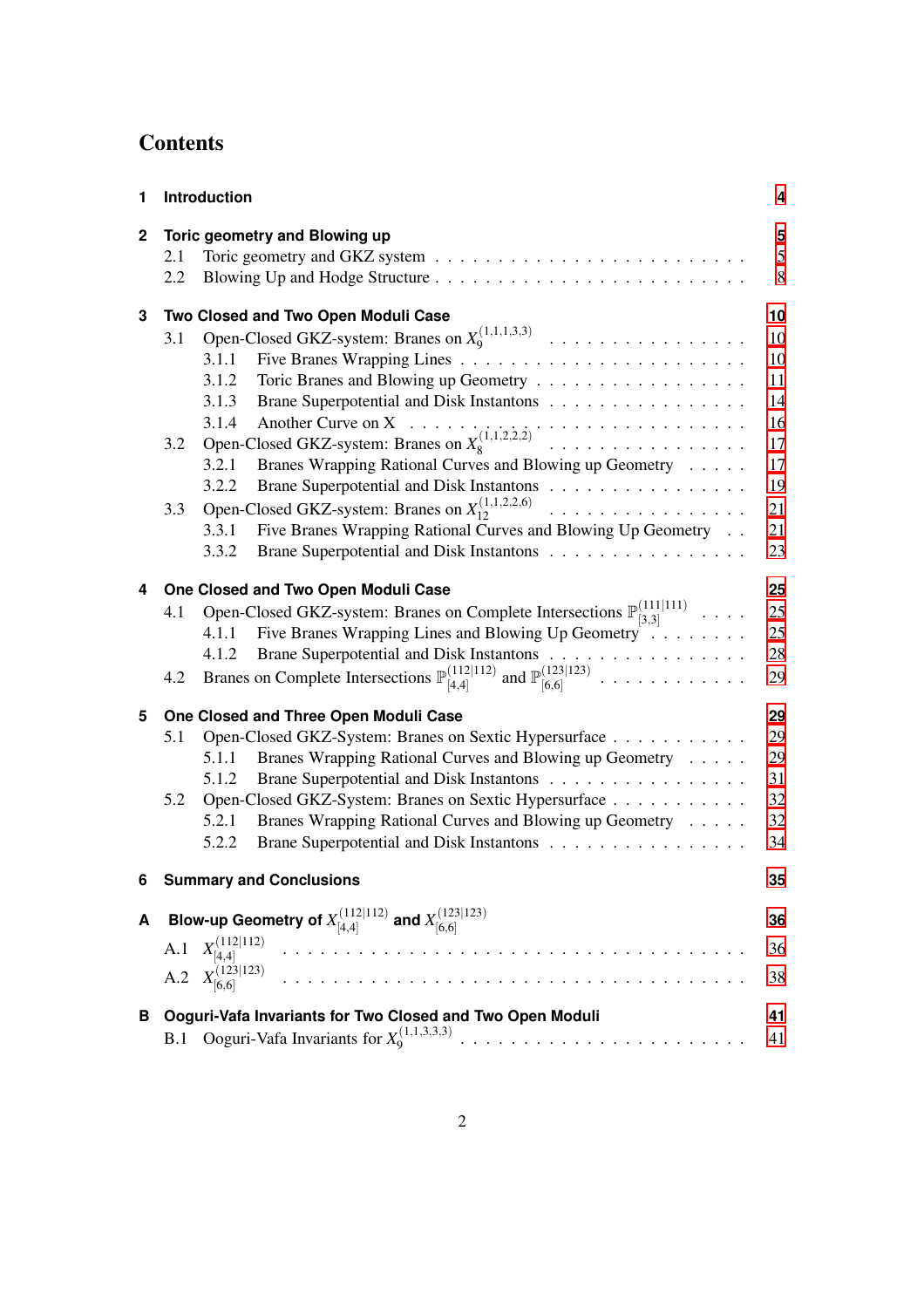|  | C Ooguri-Vafa Invariants for One Closed and Two Open Moduli   | 49 |
|--|---------------------------------------------------------------|----|
|  | D Ooguri-Vafa Invariants for One Closed and Three Open Moduli | 50 |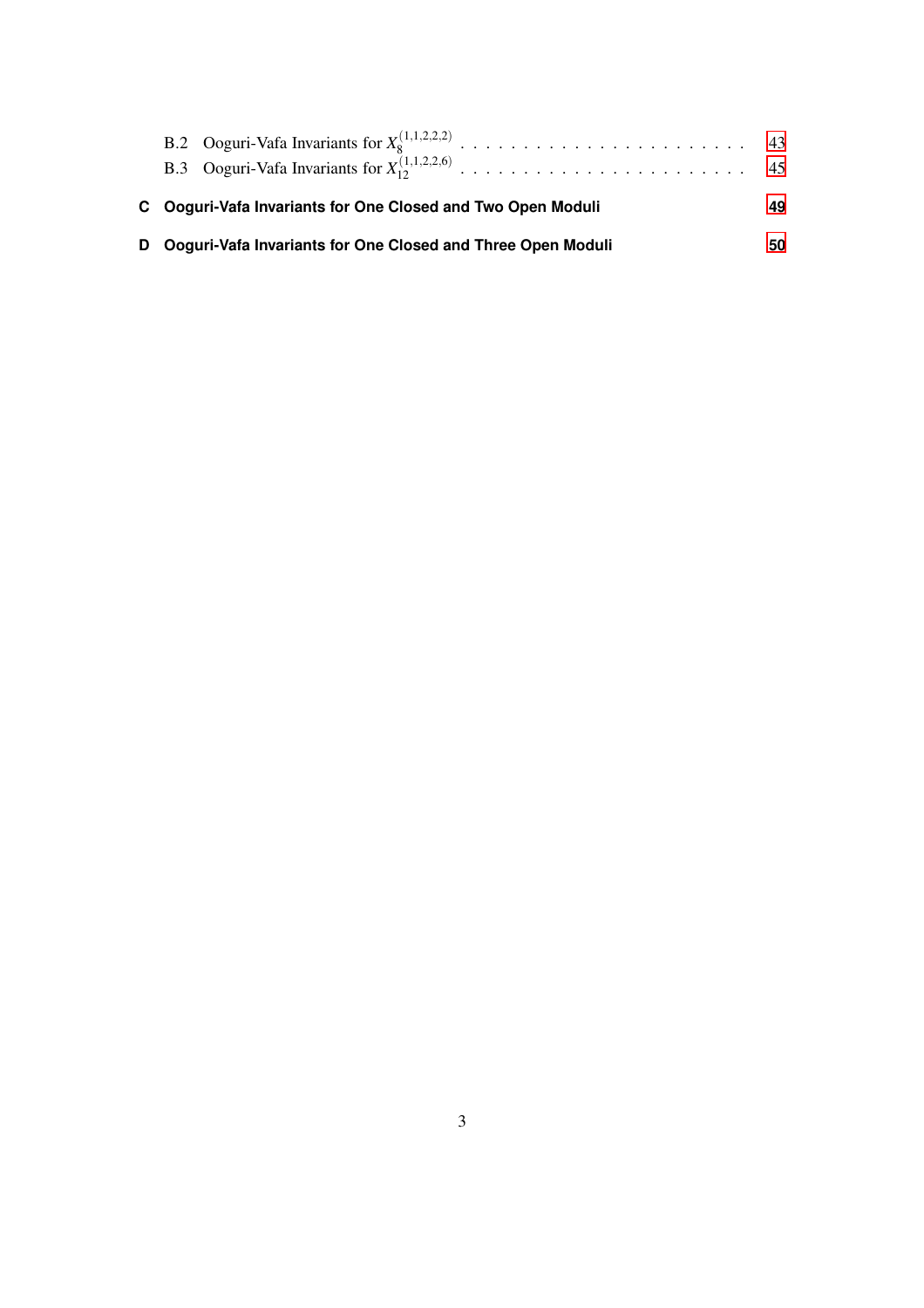#### <span id="page-3-0"></span>1 Introduction

The type IIB compactification with branes can be described by an effective  $N = 1$  supergravity theory with a non-trivial superpotential on the open-closed moduli space, because the D-branes wrapping supersymmetric cycles reduce the  $N=2$  supersymmetry to  $N=1$  supersymmetry. In topological string theory, there are two type D-branes. A-branes wrap special lagrangian cycles and B-branes wrap holomorphic cycles that can be even dimensional in a Calabi-Yau threefold.

On the A-model side, the superpotential is related to the topological string amplitudes, which counts disk instantons[\[17](#page-51-0), [20](#page-51-1)]. On the B-model side, the topological string is related to holomorphic Chern-Simons theory[\[24\]](#page-51-2). The B-brane superpotential is given by a integral over 3-chain with boundary consisting of 2-cycles  $\gamma$  around the B-branes, which is the sections of a line bundle over the open-closed moduli space described by the holomorphic  $N=1$  special geometry [\[18](#page-51-3), [19](#page-51-4), [21\]](#page-51-5). The B-brane superpotential can be expressed as a linear combination of the integral of the basis of relative period. When considering B-brane wrapping two curves within the same homology class, the superpotential changes on the two sides of the domain wall whose tension is in terms of the Able-Jacobi map.

In physics, the D-brane superpotential is topological sector of the  $d=4$ ,  $N=1$  superpymmetric spacetime effective Lagrangian, as well as the generating function of open string topological field theory correlators. It encode the instanton correction and its derivatives determine structure constants of 2d chiral ring and Gauss-Manin connection of the vacuum bundle on the moduli space. The flatness of this connection determines the Picard-Fuchs equations satisfied by period vector. The expansion of superpotentials at large volume phase underlies the Ooguri-Vafa invariants counting the holomorphic disks ending on a lagrangian submanifold on the A-model side. These invariants closely relate to space of the states, non-pertubative effects, and geometric properties of the moduli space.

From the perspective of the deformation theory, the deformations of a curve in Calabi-Yau threefold are given by the sections of the normal bundle. The holomorphic sections lead to massless or light fields in the effective theory and the non-holomorphic sections lead to massive fields whose masses are given by the volume change under infinitesimal deformations. The superpotentials are related to the deformations with masses vanishing at some point in the closed moduli space. In order words, determining the B-brane superpotentials is equivalent to solve the deformation theory of a pair (*X*,*S*) with curve *S* and Calabi-Yau manifold *X*. When a D5 brane wrapping a rational curve, the non-trivial superpotential is defined on a family of curves *S*, whose members are in general non-holomorphic except at some critical points where *S* is holomorphic curve. The critical locus corresponds to the supersymmetric vacus, other points in moduli space correspond to the obstructed deformation of the rational curve and excitation about the supersymmetric minimum.

The computation of off-shell superpotential for a toric brane, has been presented by local case in [\[1](#page-50-0), [18](#page-51-3), [19](#page-51-4)], and extended to compact Calabi-Yaus in [\[2,](#page-50-1) [15,](#page-50-2) [16\]](#page-50-3). For this brane, the onshell superpotentials and flat coordinates are the solutions to a system of open-closed Picard-Fuchs equations, which arise as a consequence of the  $N = 1$  special geometry. These equation can be obtained by Griffish-Dwork reduction method or GKZ system. When a B-brane wrapping a curve *S* in *X*, the blowing up *X* along *S* lead to a new manifold *X* ′ with an exceptional divisor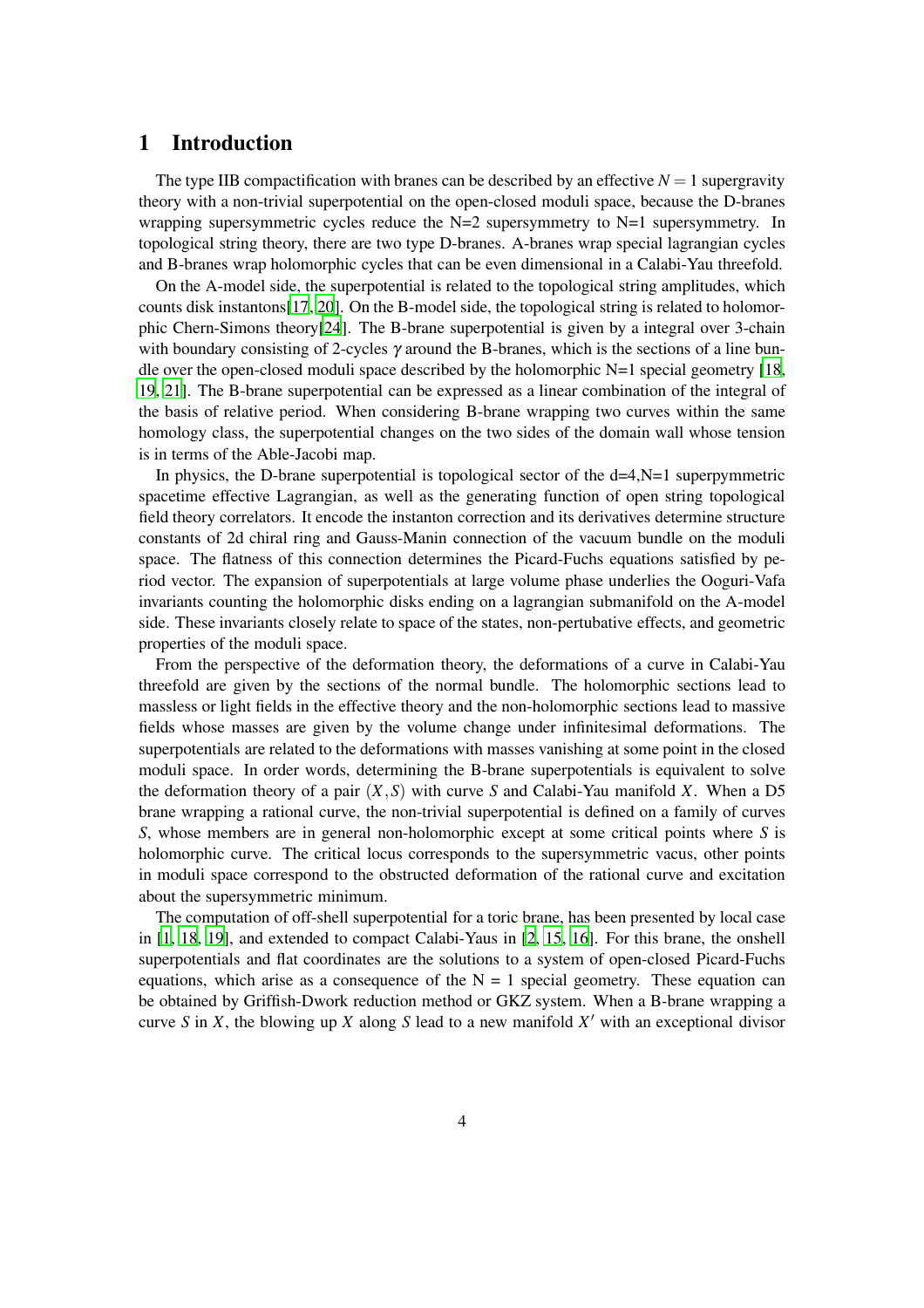*E* [\[8,](#page-50-4) [9](#page-50-5)]. Meanwhile, the deformation theory of  $(X, S)$  is equivalent to that of  $(X', E)^1$  $(X', E)^1$ . The Bbrane superpotential on the Calabi-Yau threefold *X* can be calculated in terms of period vector of manifold *X* ′ . In this note, we first calculate B-brane superpotentials in Calabi-Yau manifolds with several moduli for via blowing up method, then extract Ooguri-Vafa invariants from Amodel side at large volume phase by mirror symmetry.

The organization of this paper is as follows. In section 2, we introduce the background and formalism. To begin with, we review D-brane superpotential in the Type II string theory and relative cohomology description, recall the basic toric geometry about constructing Calabi-Yau manifold, generalized GKZ system and its local solutions, and outline the procedure to blow up a curve on a Calabi-Yau manifold. In section 3, for degree -9,-8,-12 Calabi-Yau hypersurface and degree- $(3,3)$  complete intersection Calabi-Yau manifold, we apply the blow up method to the mainfold with a curve on it and obtain a new Kahler manifold an exceptional divisor. The Picard-Fuchs equations and their solutions are derived by GKZ hypergeometric system from toric data of the enhanced polyhedron. The superpotential are identified as double-logarithmic solutions of the Picard-Fuchs equations and Ooguri-Vafa invariants are extracted at large volume phase. The last section is a brief summary and further discussions.In Appendix A, we summarize the GKZ-system for two complete intersections Calabi-Yau manifolds  $X_{[4,4]}^{(112|112)}$  $\binom{(112|112)}{44}$  and  $X^{(123|123)}_{[6,6]}$  $\frac{(123|123)}{6,6}$ . In Appendix B, we present the compact instanton invariants of above models for first several orders.

#### <span id="page-4-0"></span>2 Toric geometry and Blowing up

#### <span id="page-4-1"></span>2.1 Toric geometry and GKZ system

A Calabi-Yau manifold can be defined as a hypersurface or complete intersection of several hyperserfaces in ambient toric variety. We refer to [\[7\]](#page-50-6) for the background of toric geometry,construction of Calabi-Yau manifolds [\[4](#page-50-7), [5](#page-50-8)], and GKZ system [\[11](#page-50-9), [12,](#page-50-10) [13](#page-50-11), [23](#page-51-6), [6](#page-50-12)].

For a mirror pair of compact hypersurfaces  $(X^*, X)$ , one may associate a pair of integral polyhedra  $(\Delta^*, \Delta)$  in a four-dimensional integral lattice and its dual. The n integral points of the polyhedron correspond to homogeneous coordinates  $x_i$  on the toric ambient space and satisfy linear relations

$$
\sum_{i} l_i^j v_i = 0, \quad a = 1, ..., h^{2,1}
$$

where  $l_i^j$ <sup>*j*</sup> is the ith component of the charge vector  $l^j$ . The integral entries of the vectors  $l^j$  define the weights  $l_i^j$ *i* of the coordinates  $x_i$  under the  $\mathbb{C}^*$  action

$$
x_i \to (\lambda_j)^{l_i^j} x_i, \quad \lambda_j \in \mathbb{C}^*
$$

and  $l_i^j$  $\frac{f}{i}$  's are the *U*(1) charges of the fields in the gauged linear sigma model (GLSM)[\[25](#page-51-7)]. In above description, the mirror Calabi-Yau threefold is determined as a hypersurface in the dual toric ambient space with constraints

$$
P = \sum_{i} a_i y_i, \quad \prod_{i} y_i^{l_i^j} = z_j \tag{2.1}
$$

<span id="page-4-2"></span><sup>&</sup>lt;sup>1</sup> Section 4.4 in [\[9\]](#page-50-5) and footnote 17 in [\[8\]](#page-50-4)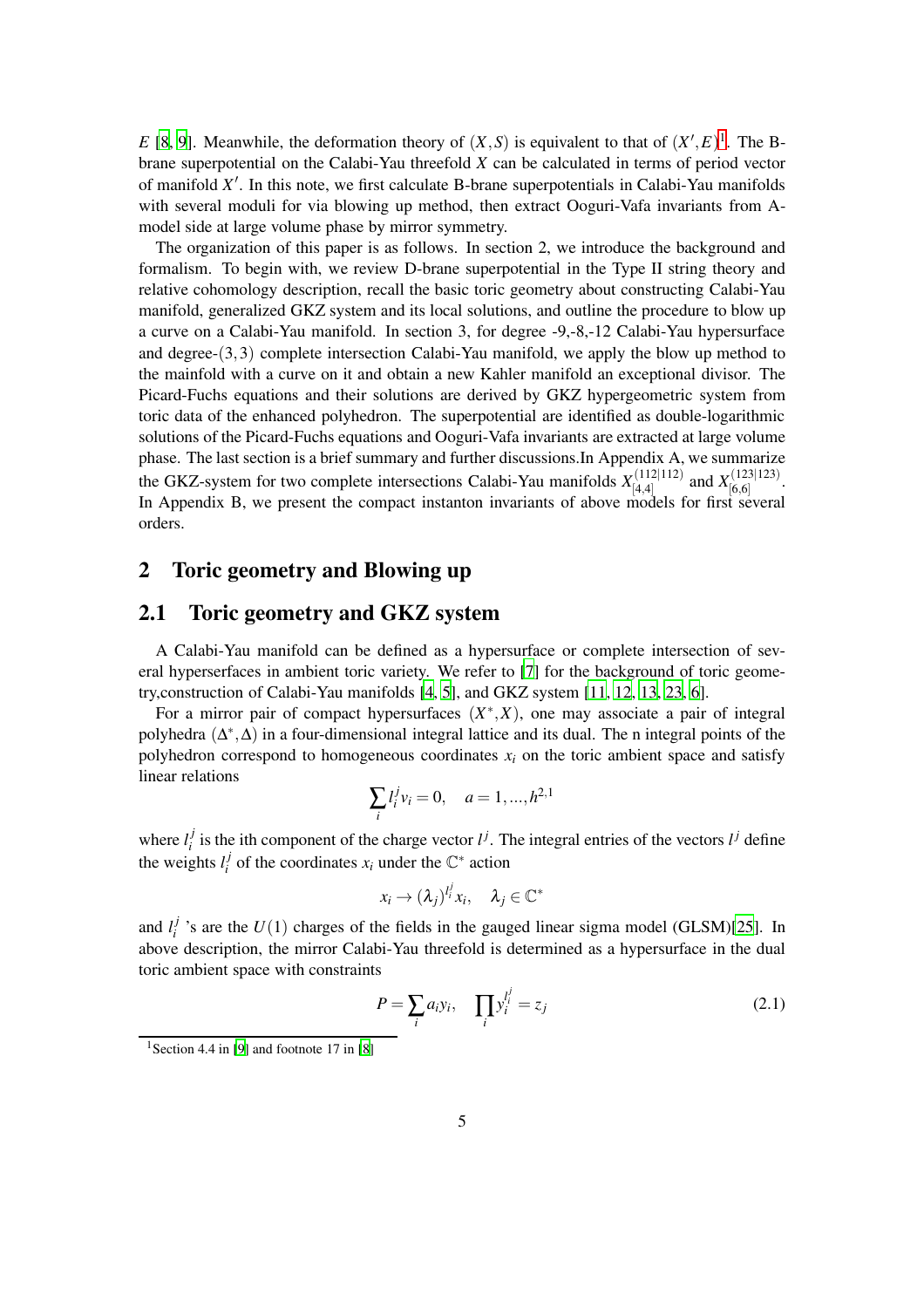Here  $z_j$  denotes the complex structure moduli of *X*. In terms of vertices  $v_j^* \in \Delta^*$ ,  $v_i \in \Delta$ 

<span id="page-5-0"></span>
$$
P(x;a) = \sum_{v_j^* \in \Delta^*} a_j \prod_i x_i^{\langle v_j^*, v_i \rangle + 1}
$$
\n(2.2)

The complete intersection Calabi-Yau threefolds can be constructed similarly and we omit the details. Equivalently, Calabi-Yau hypersurfaces is also given by the zero loci of certain sections of the anticanonical bundle. The toric variety contains a canonical Zariski open torus  $\mathbb{C}^4$  with coordinates  $X = (X_1, X_2, X_3, X_4)$ . The sections are

$$
P_{\Delta^*}(X, a) = \sum_{v_i^* \in \Delta^* \cap \mathbb{Z}^5} a_i X^{v_i^*}
$$
 (2.3)

After homogenization, above equation is the same as [2.2.](#page-5-0) On these manifolds, a mirror pairs of branes, defined in [\[1\]](#page-50-0) by another N charge vectors  $\hat{l}^j$ . The special Lagrangian submanifold wrapped by the A-brane is described in terms of the vectors  $\hat{l}^j$  satisfying

$$
\sum_{i} \hat{l}_i^j |x_i|^2 = c_j, \quad \sum_{i} \hat{l}_i^j = 0
$$

where  $c_j$  parametrize the brane position. And the holomorphic submanifold wrapped by mirror B-brane is defined by the following equation

$$
\prod_i y_i - \hat{z}_a = 0, \quad \hat{z}_a = \varepsilon_a e^{-c_a}
$$

The  $N = 2$  case, a toric curve, is more interesting to us and it is the geometry setting we are studying in this notes. To handle the toric curve case, we consider the enhanced polyhedron method proposed in [\[2\]](#page-50-1). It is possible in a simple manner to construct the enhanced polyhedron from the original polyhedra and the toric curve specified by two charge vectors. We denote the vertices of  $\Delta$  by  $v_i$ ,  $i = 1,...,n$ , with  $v_0$  the origin, its charge vectors by  $l^i$ , and two brane vectors by  $\hat{l}^1$  and  $\hat{l}^2$ . We add 4 points to  $\Delta^*$  to define a new polyhedron  $\Delta^e$  with vertices

<span id="page-5-1"></span>
$$
X: v_i = (1, 0, v_i, 0), \quad i = 0, ..., n
$$
  
\n
$$
\hat{l}^1: v_{n+1} = (0, 1, v_1^-, -1), \quad v_{n+2} = (0, 1, v_1^+, -1)
$$
  
\n
$$
\hat{l}^2: v_{n+3} = (0, 1, v_2^-, -1), \quad v_{n+4} = (0, 1, v_2^+, -1)
$$
\n(2.4)

where we use the abbreviation

$$
\begin{aligned}\n v_1^+ &= \sum_{\hat{i}_i^1 > 0} \hat{l}_i^1 v_i, \quad v_1^- = -\sum_{\hat{i}_i^1 < 0} \hat{l}_i^1 v_i \\
 v_2^+ &= \sum_{\hat{i}_i^2 > 0} \hat{l}_i^2 v_i, \quad v_2^- = -\sum_{\hat{i}_i^2 < 0} \hat{l}_i^2 v_i\n \end{aligned}\n \tag{2.5}
$$

The first line of [2.4](#page-5-1) simply embeds the original toric data associated to  $\Delta$  into  $\Delta^e$ , whereas the second and third line translate the brane data into geometric data of ∆ *e* .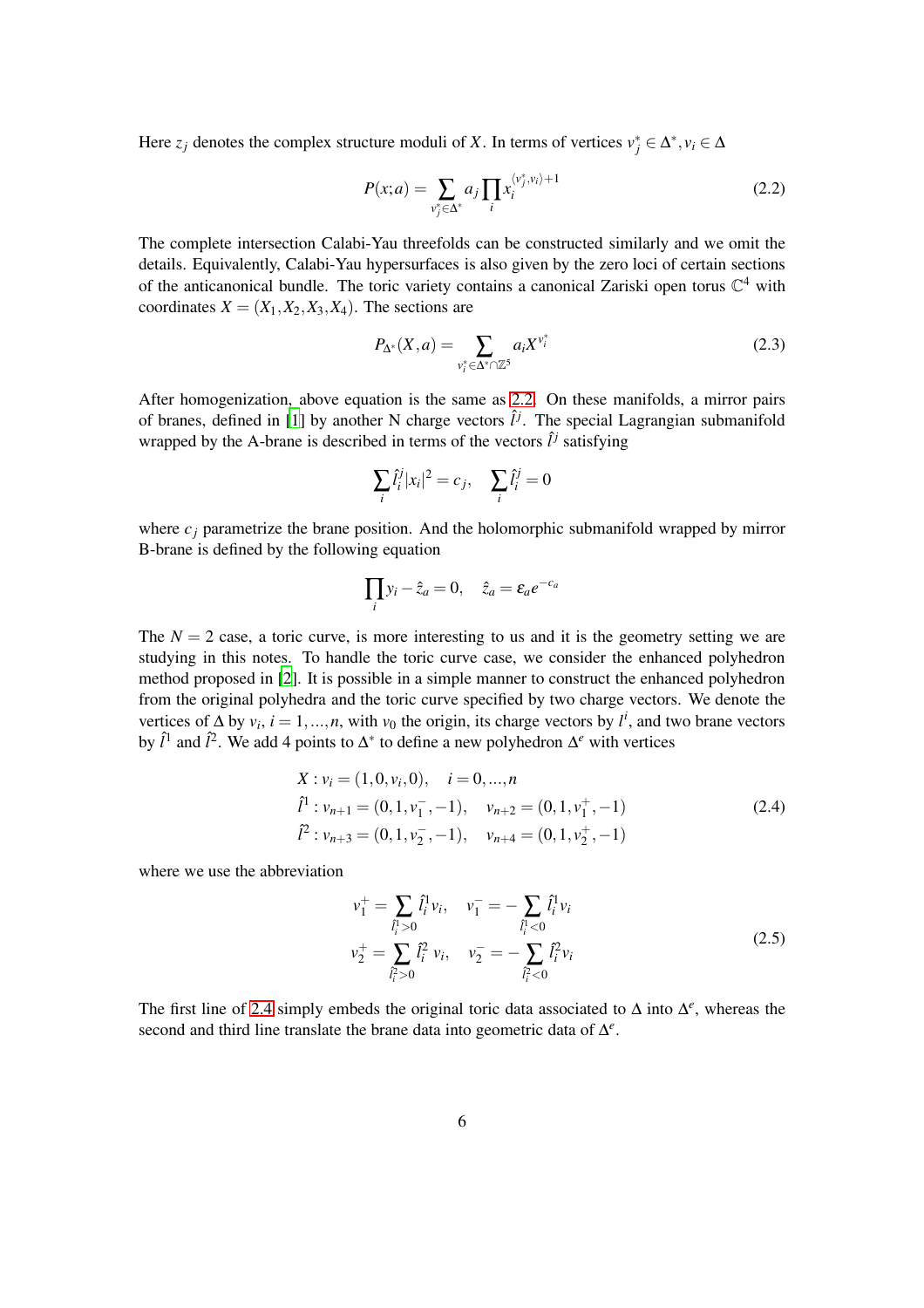Given the toric data , the GKZ-system on the complex structure moduli space of *X* is given by the standard formula

<span id="page-6-2"></span>
$$
\mathcal{L}_i = \prod_{l'_j>0} \left(\frac{\partial}{\partial a_j}\right)^{l'_j} - \prod_{l'_j<0} \left(\frac{\partial}{\partial a_j}\right)^{-l'_j}, \quad i = 1, ..., h^{2,1} + 2
$$
  

$$
\mathcal{Z}_i = \sum_j (\bar{v}_j)^i \vartheta_j - \beta_i, \quad j = 0, ..., 6
$$
\n(2.6)

Here  $\beta = (-1,0,0,0,0)$  is the so-called exponent of GKZ system,  $\vartheta_j = a_j \frac{\partial}{\partial a_j}$  $\frac{\partial}{\partial a_j}$  are the logarithmic derivative and  $\bar{v}_j = (1, v_j)$ . The operators  $\mathcal{L}_i$ 's express the trivial algebraic relations among monomials entering hypersurface constraints,  $\mathscr{Z}_0$  expresses the infinitesimal generators of overall rescaling,  $\mathscr{Z}_i$ ,  $i \neq 0$ 's eare the infinitesimal generators of rescalings of coordinates  $x_j$ . All GKZ operators can annihilate the period matrix, thus determine the mirror maps and superpotentials.

This immediately yields a natural choice of complex coordinates given by

<span id="page-6-1"></span>
$$
z^{j} = (-)^{l_0^{j}} \prod_{i} a_i^{l_i^{j}}
$$
 (2.7)

And from the operators  $\mathcal{L}_i$ , it is easy to obtain a complete set of Picard-Fuchs operators  $\mathcal{D}_i$ . Using monodromy information and knowledge of the classical terms, their solution can be associated to integrals over an integral basis of cycles in  $H^3(X, \mathbb{Z})$  and given the flux quanta explicit superpotentials can be written down.

For appropriate choice of basis vector  $l^j$ , solutions to the GKZ system can be written interm of the generating functions in these variables

$$
\varpi(z;\rho) = \sum \frac{\Gamma(1-\sum_j l_0^j(n_j+\rho_j))}{\prod_{i>0} \Gamma(1+\sum_j l_i^j(n_j+\rho_j))} \prod_k z_k^{n_j+\rho_j}
$$

then we have a natural basis for the period vector

$$
\omega_0(z) = \boldsymbol{\varpi}(z;\rho)|_{\rho \to 0},
$$
  
\n
$$
\omega_{1,i}(z) = \partial_{\rho_i} \boldsymbol{\varpi}(z;\rho)|_{\rho \to 0},
$$
  
\n
$$
\omega_{2,i}(z) = \sum_{j,k} K_{ijk} \partial_{\rho_j} \partial_{\rho_k} \boldsymbol{\varpi}(z;\rho)|_{\rho \to 0}
$$

For a maximal triangulation corresponding to a large complex structure point centered at  $z =$ 0,∀*a*,  $\omega_0(z) = 1 + \mathcal{O}(z)$  and  $\omega_{1,i}(z) \sim \log(z_i)$  that define the open-closed mirror maps

...

$$
t_i(z) = \frac{\omega_{1,i}(z)}{\omega_0(z)} = \frac{1}{2\pi i} \log(z_i) + S(z), \quad q_i = e^{2\pi i t_i}
$$
 (2.8)

<span id="page-6-0"></span>where  $S(z)$  is a series in the coordinates *z*.In addition, the special solution  $\Pi = \mathcal{W}_{open}(z)$  has further property that its instanton expansion near a large volume/large complex structure point encodes the Ooguri-Vafa invariants of the brane geometry.

$$
\mathscr{W}_{inst}(q) = \sum_{\beta} G_{\beta} q^{\beta} = \sum_{\beta} \sum_{k=1}^{\infty} N_{\beta} \frac{q^{k \cdot \beta}}{k^2}
$$
(2.9)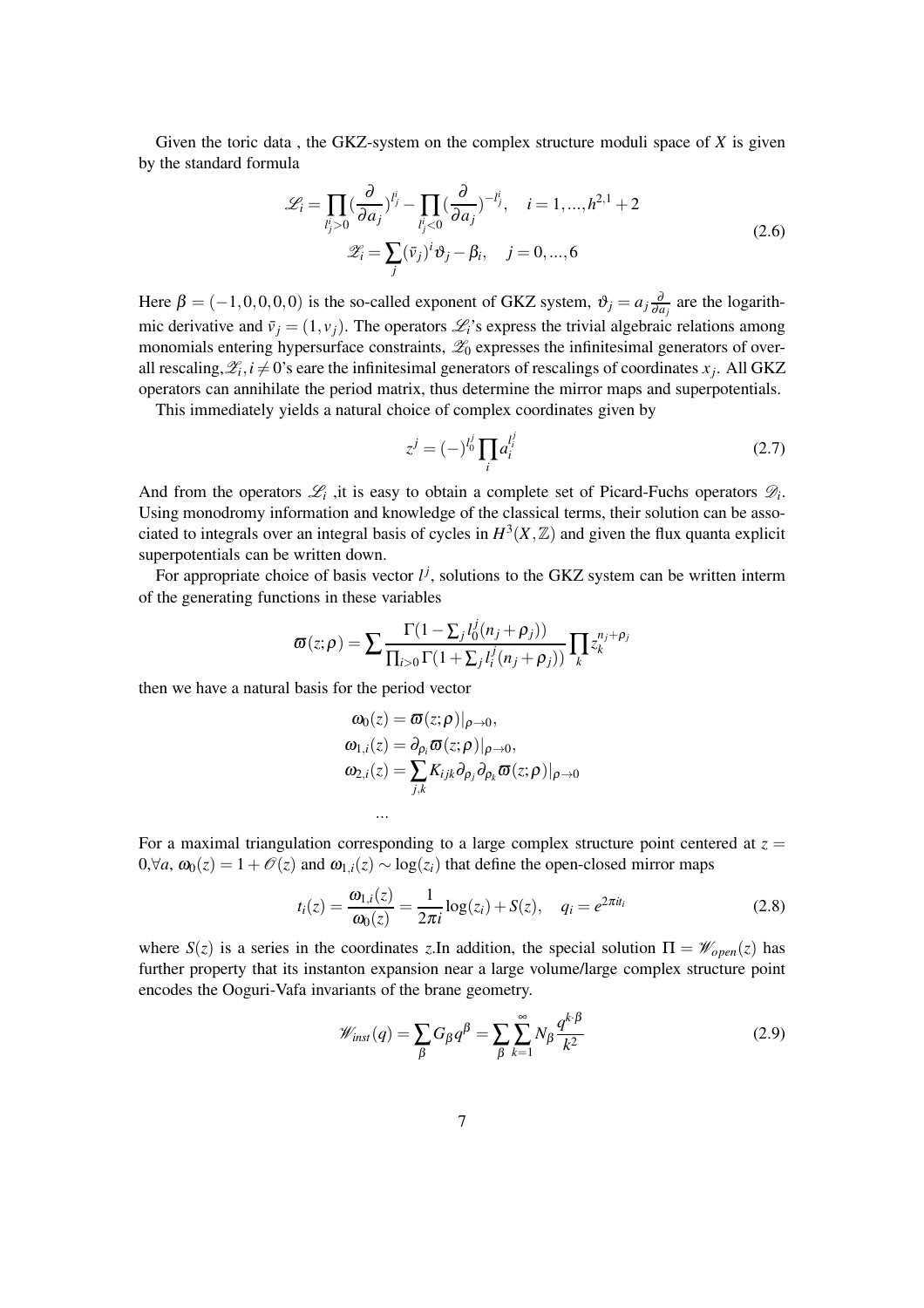#### 2.2 Blowing Up and Hodge Structure

Blowing up in algebraic geometry is an important tool in this work. Now, we review the construction and properties of blowing up a manifold along its submanifold. Given *S* be a curve in a Calabi-Yau threefold  $X \in Z$  with *Z* an ambient toric variety, we can blow up along *S* to obtain a new manifold.

According to Section 2.2 (d) in [\[22](#page-51-8)], for this case that  $X \subset Z$  is a closed irreducible nonsingular subvariety of *Z* and *X* is transversal to *S* at every point  $S \cap X$ ,  $\pi : Z' \to Z$  be the blowup of *S*. Then the subvariety  $\pi^{-1}(X)$  consist of two irreducible components,

$$
\pi^{-1}(X)=\pi^{-1}(S\cap X)\cup X'
$$

and  $\pi : X' \to X$  defines the blow-up of *X* with center in  $S \cap X = S$ , i.e. *X'* is the manifold obtained from blowing up *X* along *S*. The subvariety  $X' \subset Z'$  is called the *birational transform* of  $X \subset Z$ under the blowup.

First, by the local construction, we consider an three dimensional multidisk in *X* ∆ with holomorphic coordinates  $x_i$ ,  $i = 1, 2, 3$ , and *V* is specified by  $x_1 = x_2 = 0$  on each  $\Delta$ . Then we define the smooth variety

$$
\tilde{\Delta}\subset \Delta\times \mathbb{P}^1
$$

as follows

$$
\tilde{\Delta} = \{ (x_1, x_2, x_3, (y_1 : y_2)) \subset \Delta \times \mathbb{P}^1 : x_2y_1 - x_1y_2 = 0 \}
$$

Here  $y_1, y_2$  are the homogeneous coordinates on  $\mathbb{P}^1$ . The projection map  $\pi : \tilde{\Delta} \to \Delta$  on the first factor is clearly an isomorphism away from *V*, while the inverse image of a point  $z \in V$  is a projective space  $\mathbb{P}^1$ . The manifold  $\tilde{\Delta}$ , together with the projection map  $\pi$  is the blow-up of  $\delta$ along *V*; The inverse image  $E = \pi^{-1}(V)$  is an exceptional divisor of the blow-up. For two coordinates patches  $U_i = (y_i \neq 0), i = 1, 2$ , they have holomorphic coordinates respectively

$$
z_1^{(1)} = x_1, \quad z_2^{(1)} = \frac{y_2}{y_1} = \frac{x_2}{x_1}, \quad y_3 = x_3
$$
  

$$
z_1^{(2)} = \frac{y_1}{y_2} = \frac{x_1}{x_2}, \quad z_2^{(1)} = x_2, \quad y_3 = x_3
$$

with transition function on  $U_1 \cap U_2$  given by  $g_{ij} = z_i^{(j)} = \frac{y_i}{y_j}$  $\frac{y_i}{y_j} = \frac{x_i}{x_j}$  $\frac{x_i}{x_j}$ . Next we consider the global construction of the blow-up manifold. Let *X* be a complex manifold of dimension three and *S* ⊂ *X* be a curve. Let  ${U_\alpha}$  be a collection of disks in *X* covering *S* such that in each disk  $\Delta_\alpha$  the subvariety  $S \cap \Delta_{\alpha}$  may be given as the locus  $(x_1 = x_2 = 0)$ , and let  $\pi_{\alpha} : \tilde{\Delta}_{\alpha} \to \Delta_{\alpha}$  be the blow-up of  $\Delta_{\alpha}$  along  $S \cap \Delta_{\alpha}$ . We then have

$$
\pi_{\alpha\beta} : \pi_{\alpha\beta}^{-1}(U_{\alpha} \cap U_{\beta}) \to \pi_{\beta}^{-1}(U_{\alpha} \cap U_{\beta})
$$

and using them, we can patch together the local blow-ups  $\tilde{\Delta}_{\alpha}$  to form a manifold

$$
\tilde{\Delta}=\cup_{\pi_{\alpha\beta}}\tilde{\Delta}_{\alpha}
$$

Finally, sinve  $\pi$  is an isomorphism away from  $X \cap (\cup \Delta_{\alpha})$ , we can take

$$
X' = \tilde{\Delta} \cup_{\pi} X - S
$$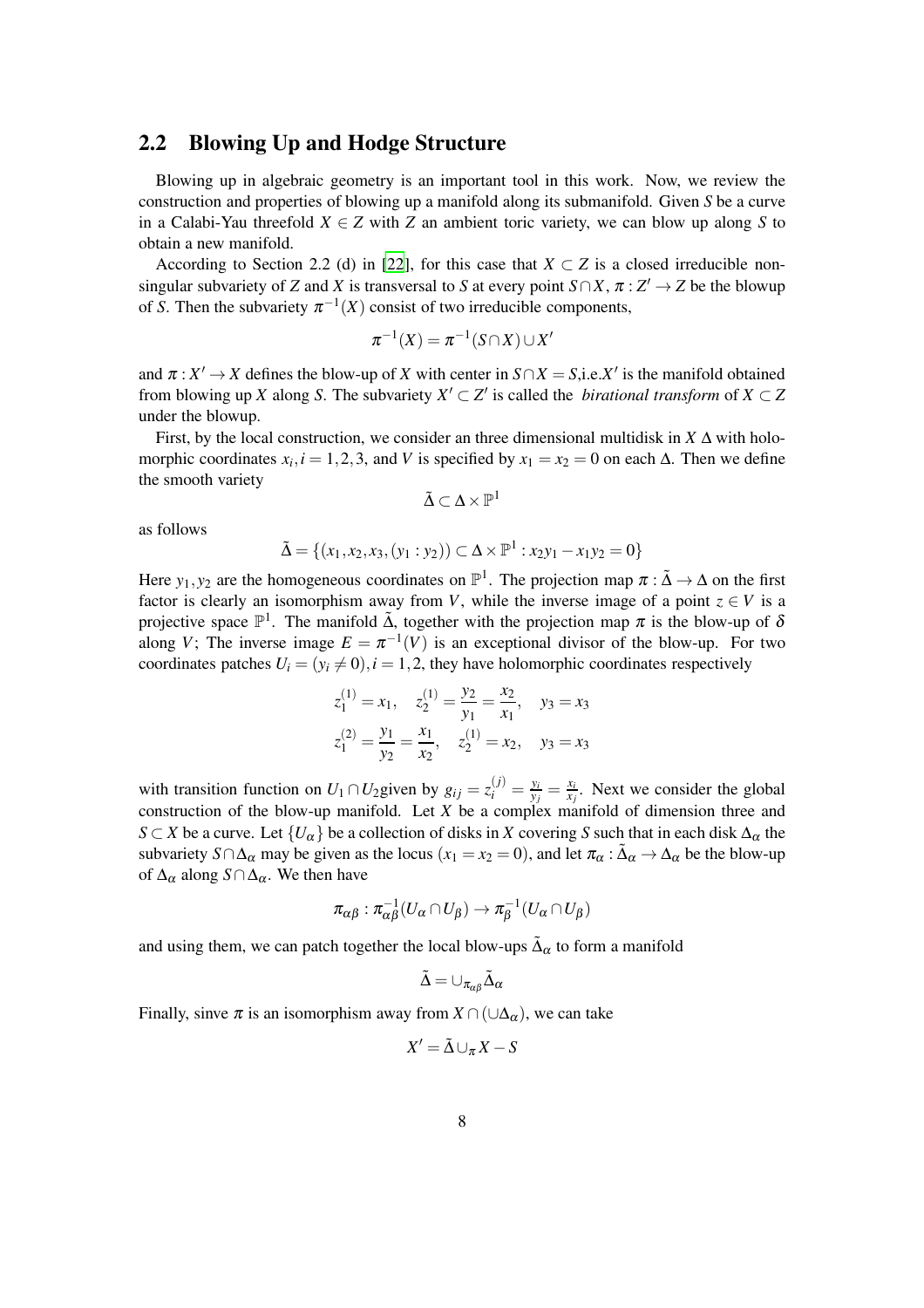*X*<sup>'</sup>, together with the projection map  $\pi$  : *X*<sup>'</sup>  $\rightarrow$  *X* extending  $\pi$  on  $\tilde{\Delta}$  and the identity on *X* − *S*, is called the blow-up of *X* along *S*, and the inverse image  $\pi^{-1}(S)$  is an exceptional divisor. From the excision theorem of cohomology in algebraic topology[\[10](#page-50-13)],

$$
H^{3}(X, S) \cong H^{3}(X - S) \cong H^{3}(X' - E) \cong H^{3}(X', E)
$$
\n(2.10)

which means that the variation of the mixed Hodge structures of  $H^3(X, S)$  and  $H^3(X', E)$  over the corresponding moduli space are equivalent. The mixed Hodge structure as follow,

$$
\phi: H^3(X'-E) \longrightarrow \bigoplus_{p+q=3} H^q(X',\Omega')
$$
\n(2.11)

where  $\Omega'$  denotes the holomorphic p-forms on  $X'$ . The filtrations have the form

$$
F^mH^3=\oplus_{p\leq m}H^{3-p}(X',\Omega')
$$

and

$$
W_{-1}H^3 = 0
$$
,  $W_0H^3 = H^3(X')$ ,  $W_1H^3 = H^3(X'-E)$ 

Additionally, the mixed Hodge structure has graded weights

$$
Gr^W_k H^3 = Gr^W_{-k+3} H^3 / Gr^W_{-(k+1)+3} H^3
$$

that take the following form for the divisor E

$$
Gr_3^W H^3 = Gr_0^W H^3 / Gr_{-1}^W H^3 \cong H^3(X'),
$$
  
\n
$$
Gr_2^W H^3 = Gr_1^W H^3 / Gr_0^W H^3 \cong H^2(E)
$$

The reason to consider these (graded) weights is the following: The mixed Hodge structure is defined such that the Hodge filtration *F <sup>m</sup>H* 3 induces a pure Hodge structure on each graded weight, i.e. on  $Gr_2^W H^3$  and  $Gr_3^W H^3$ . Thus, the following two induced filtrations on  $Gr_3^W H^3$ 

$$
H^{3}(X') \cap F^{3}H^{3} \subset H^{3}(X') \cap F^{2}H^{3} \subset H^{3}(X') \cap F^{1}H^{3} \subset H^{3}(X') \cap F^{0}H^{3} = H^{3}(X') \tag{2.12}
$$

and on  $Gr_2^W H^3$ 

$$
H^{2}(E)\cap F^{2}H^{3}\subset H^{2}(E)\cap F^{1}H^{3}\subset H^{2}(E)\cap F^{0}H^{3}=H^{2}(E)
$$
\n(2.13)

lead to pure Hodge structures on  $H^3(X')$  and  $H^2(E)$ .  $H^3(X'-E)$  forms a bundle  $\mathcal{H}^3$  over the open-closed moduli space  $\mathcal M$  with the Gauss-Manin connection  $\nabla$  satisfying the Griffish transversality condition

$$
\nabla \mathcal{F}^p \in \mathcal{F}^{p-1} \otimes \Omega^1_{\mathcal{M}} \tag{2.14}
$$

The flatness of the Gauss-Manin connection leads to N=1 special geometry and a Picard-Fuchs system of differential equations that govern the mirror maps and superpotentials.

The geometric setting we are interested in is a hypersurface  $X : P = 0$  with a curve *S* on it,  $S: P = 0, h_1 = h_2 = 0$ . After blowing up along *S*, the blow-up manifold *X'* is given globally as the complete intersection in the total space of the projective bundle  $\mathscr{W} = \mathbb{P}(\mathscr{O}(D_1) \oplus \mathscr{O}(D_2)),$ 

<span id="page-8-0"></span>
$$
P = 0, \quad Q \equiv y_1 h_2 - y_2 h_1 = 0 \tag{2.15}
$$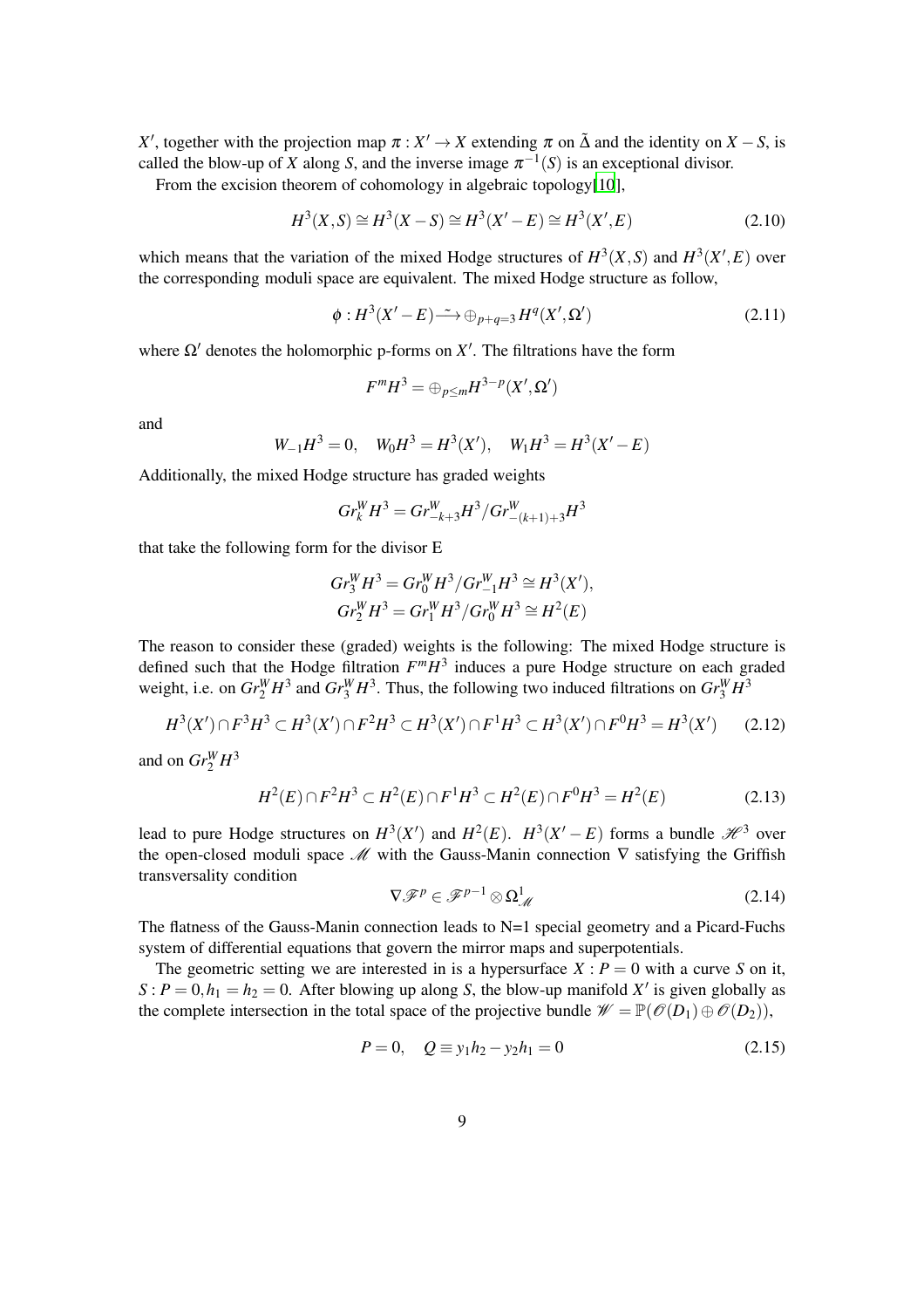where  $(y_1, y_2) \sim \lambda(y_1, y_2)$  is the projective coordinates on the  $\mathbb{P}^1$ -fiber of the blow-up  $X^b$ . We have to emphasize that *X'* is not Calabi-Yau since the first Chern class is nonzero. In addition, the blow-up procedure do not introduce new degrees of freedom associated to deformations of *E*. Under blowing up map, the the open-closed moduli space of  $(X, S)$  is mapped into the complex structure deformation of X<sup>'</sup>. This enable us to calculate the superpotential *W*<sub>brane</sub> for B- branes wrapping rational curves via the periods on the complex structure moduli space of *X* ′ determined by Picard-Fuchs equations.

#### <span id="page-9-0"></span>3 Two Closed and Two Open Moduli Case

#### <span id="page-9-1"></span>**3.1** Open-Closed GKZ-system: Branes on  $X_9^{(1,1,1,3,3)}$ 9

#### <span id="page-9-2"></span>3.1.1 Five Branes Wrapping Lines

The Calabi-Yau threefold  $X_9^{(1,1,1,3,3)}$  $\frac{9}{9}$  is defined as the mirror of the Calabi-Yau hypersurface  $X^*$  in  $\mathbb{P}^4_{(1,1,1,3,3)}$  with  $h^{2,1} = 2$  complex structure moduli and the charge vectors of the GLSM for the A model manifold are given by:

| $0$   1 2 3 4 5 6                                                                               |  |  |  |
|-------------------------------------------------------------------------------------------------|--|--|--|
| $\begin{array}{ c c c c c c c c } \hline l^1 & -3 & 0 & 0 & 0 & 1 & 1 & 1 \ \hline \end{array}$ |  |  |  |
| $l^2$ 0 1 1 1 0 0 -3                                                                            |  |  |  |

The hypersurface constraint for the mirror manifold, written in homogeneous coordinates of  $\mathbb{P}_{(1,1,1,3,3)}$ , is

$$
P = x_1^9 + x_2^9 + x_3^9 + x_4^3 + x_5^3 + \psi(x_1x_2x_3x_4x_5) + \phi(x_1x_2x_3)^3
$$

where  $\psi = z_1^{-\frac{1}{3}} z_2^{-\frac{1}{9}}$  and  $\phi = z_2^{-\frac{1}{3}}$ . The Greene-Plesser orbifold group G acts as  $x_i \to \lambda_k^{g_{k,i}}$  $k^{8k,i}x_i$  with  $\lambda_1^9 = \lambda_2^9 = 1, \lambda_3^3 = 1$  and weights

$$
\mathbb{Z}_9: g_1=(1,-1,0,0,0), \quad \mathbb{Z}_9: g_2=(1,0,-1,0,0), \quad \mathbb{Z}_3: g_3=(0,0,0,1,-1)
$$

Next,we add a five-brane wrapping a rational curve on a toric curve *S*

$$
S: P = 0, \quad h_1 \equiv \alpha^3 \gamma^3 x_2^9 - \beta^6 (x_1 x_2 x_2)^3 = 0, \quad h_2 \equiv \beta^3 \gamma^3 x_3^9 - \alpha^6 (x_1 x_2 x_3)^3 = 0
$$
  

$$
\hat{l}^1 = (0, 0, 1, 0, 0, 0, -1), \ \hat{l}^2 = (0, 0, 0, 1, 0, 0, -1)
$$
 (3.1)

An equivalent and convenient form is obtained after simple algebraic manipulations

<span id="page-9-3"></span>
$$
S: P = 0, \quad \alpha^9 x_2^9 - \beta^9 x_3^9 = 0, \quad \alpha^9 x_1^9 - \gamma^9 x_3^9 = 0 \tag{3.2}
$$

For generic values of the moduli in [3.2,](#page-9-3) *S* is an irreducible high genus Riemann surface. But we can make a linearization by following steps: To begin with, we inserted  $h_1$  and  $h_2$  into  $P$ ,

<span id="page-9-4"></span>
$$
\tilde{\mathbb{P}}^1: \quad \eta_1 x_4 + \sqrt[3]{x_5^3 + m(x_3, x_4, x_5)} = 0, \quad \eta_2 \alpha x_2 - \beta x_3 = 0, \quad \eta_3 \alpha x_1 - \gamma x_3 = 0 \tag{3.3}
$$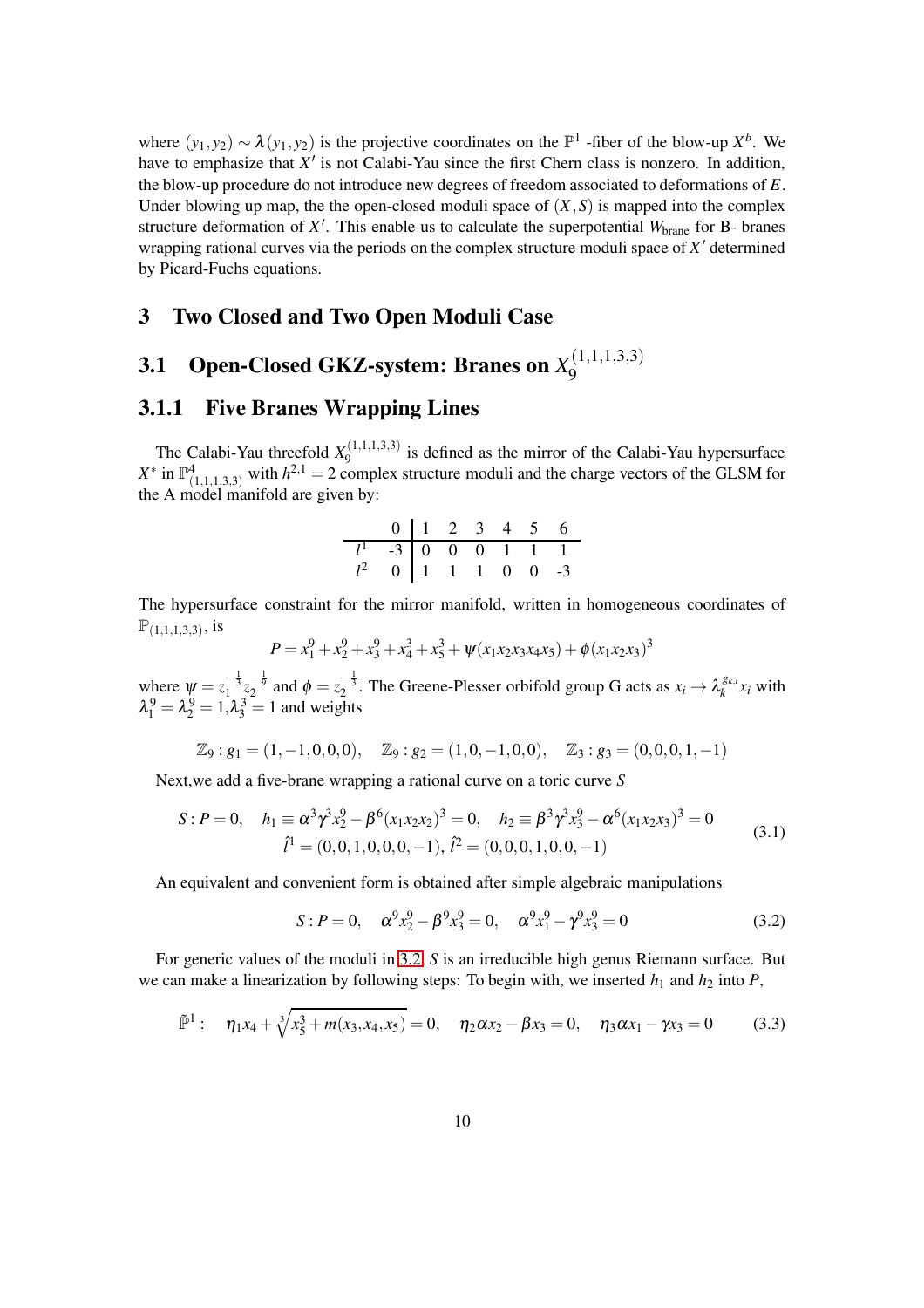Here  $\eta_1^3 = \eta_2^9 = \eta_3^9 = 1$  and

$$
m(x_3, x_4, x_5) = \left(\frac{\alpha^9 + \beta^9 + \gamma^9}{\alpha^9} + \frac{\alpha^3 \beta^3 \gamma^3}{\alpha^9} \phi\right) x_3^9 + \frac{\alpha \beta \gamma}{\alpha^3} \psi x_3^3 x_4 x_5
$$

Due to the non-trivial branching of the roots of unity, [3.3](#page-9-4) is non-holomorphic, i.e. it is a nonholomorphic family of rational curves on *X*.

For special loci of  $\mathcal{M}(S)$  where  $m(x_1, x_2, x_5)$  vanishes identically,

$$
\mathscr{M}_{\mathbb{P}^1}(S): \quad \alpha^9 + \beta^9 + \gamma^9 + \phi \alpha^3 \beta^3 \gamma^3 = 0, \quad \psi \alpha \beta \gamma = 0 \tag{3.4}
$$

the Riemann surface *S* in [3.3](#page-9-4) degenerates to

<span id="page-10-1"></span>
$$
S: \quad h_0 \equiv x_4^3 + x_5^3, \quad h_1 = \alpha^9 x_2^9 - \beta^9 x_3^9, \quad h_2 = \alpha^9 x_1^9 - \gamma^9 x_3^9 \tag{3.5}
$$

Under the action of  $G = \mathbb{Z}_9^2 \times \mathbb{Z}_3$ , [3.5](#page-10-1) describes a single line,

$$
\mathbb{P}^{1}: \quad \eta_{1}x_{4}+x_{5}=0, \quad \alpha x_{2}-\beta x_{3}=0, \quad \alpha x_{1}-\gamma x_{3}=0 \tag{3.6}
$$

In other words, these lines in  $\mathbb{P}^4$  have a parametrization by homogeneous coordinates  $U, V$  on  $\mathbb{P}^1$  as the Veronese mapping

$$
\mathcal{M}_{\mathbb{P}^1}(S) \hookrightarrow \mathcal{M}(S)
$$
  

$$
(U,V) \mapsto (\gamma U, \beta U, \alpha U, -\eta_1 V, V), \quad \eta_1^3 = 1
$$

Thus all obstructed deformations locate at  $\mathcal{M}(S) - \mathcal{M}_{\mathbb{P}^1}(S)$ , inducing a non-trivial superpotential, which plays an important role in research on obstruction deformation, especially for a manifold with a submanifold on it. As we know, blowing up is very effective method to handle such case. According to [2.15,](#page-8-0) we construct the blow-up manifold  $X^b$  given by the complete intersection in projective bundle

$$
X': P = 0, \quad Q = y_1 h_2 - y_2 h_1
$$

It is obvious from above defining equations that the moduli of *S* described by the coefficients of the monomials in  $h_i$ ,  $i = 1, 2$  turn into complex structure moduli of  $X'$ . We obtain the embedding of the obstructed deformation space of  $(X, \tilde{\mathbb{P}}^1)$  into the complex structure moduli space of X', which is crucial for the following superpotential calculations.

#### <span id="page-10-0"></span>3.1.2 Toric Branes and Blowing up Geometry

Now, we study the A-model manifold, whose toric polyhedron is denoted by  $\Delta^*$  and charge vectors are denoted by  $l^1$  and  $l^2$ . The integral vertices of polyhedron  $\Delta^*$  and the charge vectors  $l^1$ ,  $l^2$  for A-model manifold,  $\hat{l}^1$ ,  $\hat{l}^2$  for A-branes is as the following table.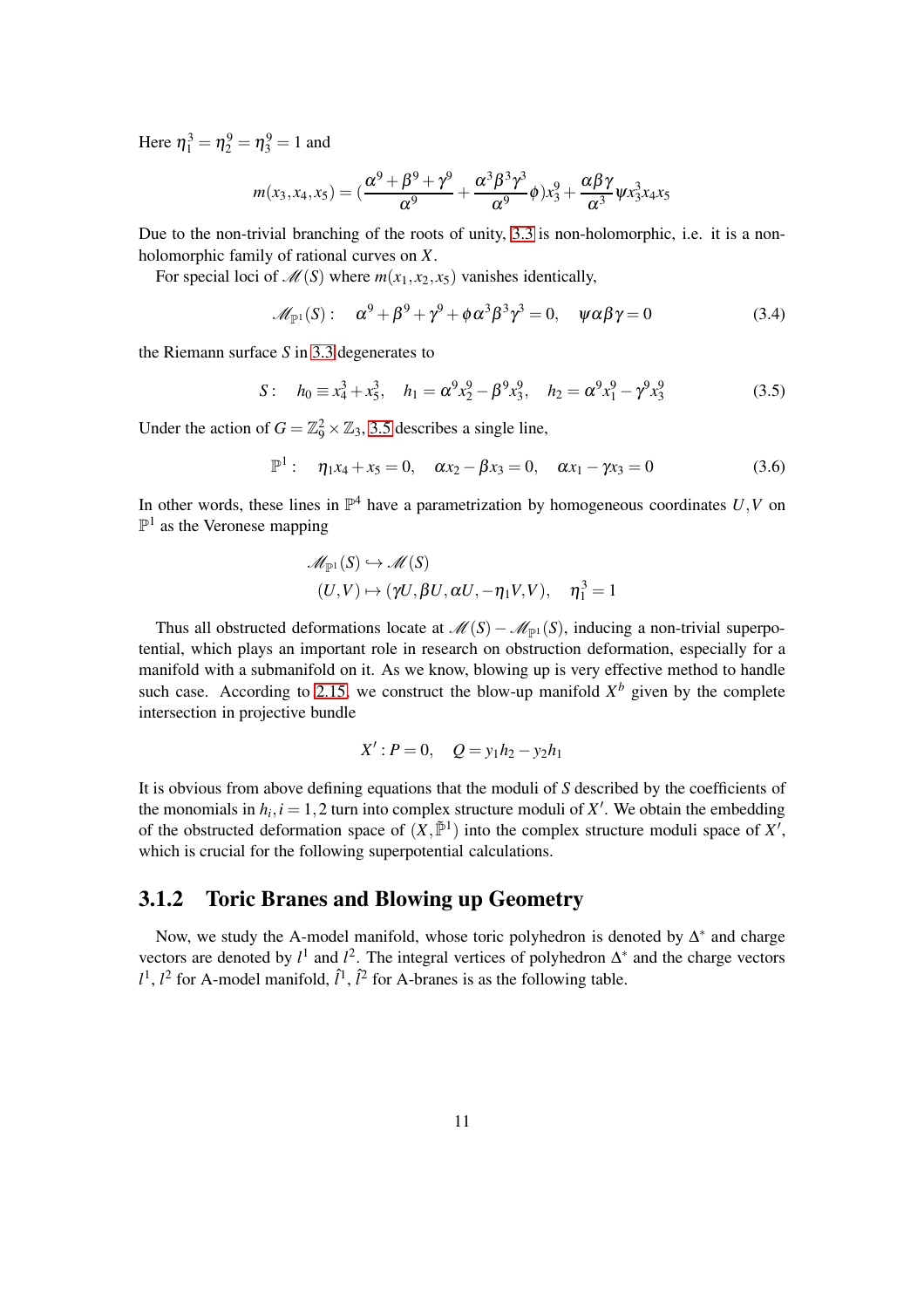|         |  | $\mathbf{A}$ * |   |   |                   |  |
|---------|--|----------------|---|---|-------------------|--|
| $v_0^*$ |  |                |   | 0 | $x_1x_2x_3x_4x_5$ |  |
| $v_1^*$ |  |                | ⌒ |   |                   |  |
| $v_2^*$ |  |                |   |   |                   |  |
| $v_3^*$ |  |                |   |   |                   |  |
| $v_4^*$ |  |                |   |   |                   |  |
| $v_5^*$ |  |                |   |   |                   |  |
| $v_6^*$ |  |                |   |   | $(x_1x_2x_3)^3$   |  |

Table 1: Toric Data of A-model side

From above toric data of  $\Delta^*$  and its dual polyhedron  $\Delta$ ,

$$
v_1 = (-1, -1, -1, -1), v_2 = (8, -1, -1, -1), v_3 = (-1, 8, -1, -1),
$$
  
 $v_4 = (-1, -1, 2, -1), v_5 = (-1, -1, -1, 2)$ 

In B-model, the defining equations of the mirror manifold *X* and the curve *S* as follow in torus coordinates

<span id="page-11-0"></span>
$$
X: \quad P = a_0 + a_1 (X_2 X_3 X_4^3 X_5^3)^{-1} + a_2 X_2 + a_3 X_3 + a_4 X_4 + a_5 X_5 + a_6 (X_4 X_5)^{-1}
$$
\n
$$
S: \quad h_1 = a_7 X_2 + a_8 (X_4 X_5)^{-1}, \quad h_2 = a_9 X_3 + a_{10} (X_4 X_5)^{-1}
$$
\n
$$
(3.7)
$$

where  $a_i$ 's are free complex-valued coefficients. With the abbreviation of logarithmic derivatives  $\vartheta_i = a_i \frac{\partial}{\partial a_i}$  $\frac{\partial}{\partial a_i}$ , the GKZ-system of *X* by [2.7](#page-6-1) is,

$$
\mathscr{Z}_0 = \sum_{i=0}^6 \vartheta_i + 1, \quad \mathscr{Z}_i = -\vartheta_1 + \vartheta_{i+1}, \quad i = 1, 2,
$$
  

$$
\mathscr{Z}_i = -3\vartheta_1 + \vartheta_{i+1} - \vartheta_6, \quad i = 3, 4,
$$
  

$$
\mathscr{L}_1 = \prod_{i=4}^6 \frac{\partial}{\partial a_i} - \left(\frac{\partial}{\partial a_0}\right)^3, \quad \mathscr{L}_2 = \prod_{i=1}^3 \frac{\partial}{\partial a_i} - \left(\frac{\partial}{\partial a_6}\right)^3
$$
 (3.8)

Here  $\mathscr{Z}_0$  represent the invariance of *P* under overall rescaling and other  $\mathscr{Z}_i$ 's relate to the invariance of *P* under the rescaling of torus coordinates *Xi*'s combined with the rescaling of coefficients *ai*'s.

$$
\mathscr{Z}_i: \quad X_{i+1} \mapsto \lambda X_{i+1}, \quad (a_1, a_{i+1}) \mapsto (\lambda a_1, \lambda^{-1} a_{i+1}), \quad i = 1, 2
$$
\n
$$
\mathscr{Z}_i: \quad X_{i+1} \mapsto \lambda X_{i+1}, \quad (a_1, a_{i+1}, a_6) \mapsto (\lambda^3 a_1, \lambda^{-1} a_{i+1}, \lambda a_6), \quad i = 3, 4
$$

Operators  $\mathcal{L}_i$ 's relate to the symmetries among the Laurent monomials in *P* [3.7,](#page-11-0)

$$
\mathcal{L}_1: X_4X_5(X_4X_5)^{-1} = 1
$$
  

$$
\mathcal{L}_2: (X_2^{-1}X_3^{-1}X_4^{-3}X_5^{-3})X_2X_3 = ((X_4X_5)^{-1})^3
$$

By blowing up  $X$  along  $S$ , the blow-up manifold  $X'$  is obtained.

$$
X': P = 0, \quad Q = y_1(a_9X_3 + a_{10}(X_4X_5)^{-1}) - y_2(a_7X_2 + a_8(X_4X_5)^{-1})
$$
(3.9)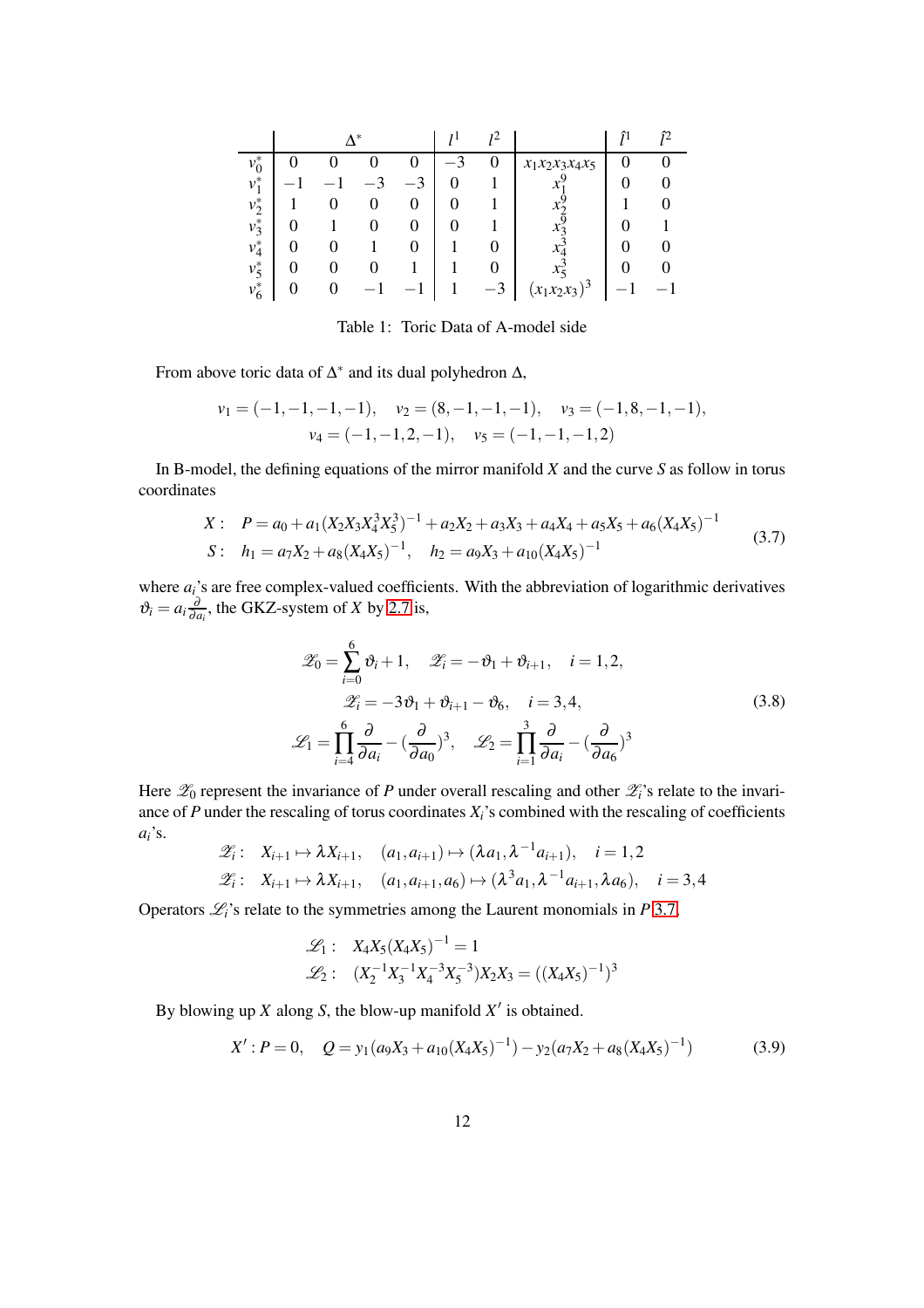After careful observation on the torus symmetry of  $X'$ , we can obtain the infinitesimal generators which are belong to GKZ system associated to *X* ′ ,

<span id="page-12-0"></span>
$$
\mathscr{Z}'_0 = \sum_{i=0}^6 \vartheta_i + 1, \quad \mathscr{Z}'_1 = \sum_{i=7}^{10} \vartheta_i, \quad \mathscr{Z}'_2 = -\vartheta_1 + \vartheta_2 + \vartheta_7, \quad \mathscr{Z}'_3 = -\vartheta_1 + \vartheta_3 + \vartheta_9,
$$
  

$$
\mathscr{Z}'_i = -3\vartheta_1 + \vartheta_i - \vartheta_6 - \vartheta_8 - \vartheta_{10} \quad i = 4, 5, \quad \mathscr{Z}'_6 = -\vartheta_7 - \vartheta_8 + \vartheta_9 + \vartheta_{10}
$$
  

$$
\mathscr{L}'_1 = \prod_{i=4}^6 \frac{\partial}{\partial a_i} - \left(\frac{\partial}{\partial a_0}\right)^3, \quad \mathscr{L}'_2 = \prod_{i=1}^3 \frac{\partial}{\partial a_i} - \left(\frac{\partial}{\partial a_6}\right)^3
$$
  

$$
\mathscr{L}'_3 = \frac{\partial}{\partial a_6} \frac{\partial}{\partial a_7} - \frac{\partial}{\partial a_2} \frac{\partial}{\partial a_8}, \quad \mathscr{L}'_4 = \frac{\partial}{\partial a_3} \frac{\partial}{\partial a_{10}} - \frac{\partial}{\partial a_6} \frac{\partial}{\partial a_9}
$$

$$
(3.10)
$$

Here  $\mathcal{Z}_0$ ,  $\mathcal{Z}_1$  are associated with the overall rescaling with respect to  $P = 0$ ,  $Q = 0$  respectively.  $\mathcal{Z}_i, i = 2,...5$  are related to the torus symmetry as before.

$$
\mathscr{Z}'_2: X_2 \mapsto \lambda X_2, (a_1, a_2, a_7) \mapsto (\lambda a_1, \lambda^{-1} a_2, \lambda^{-1} a_7) \n\mathscr{Z}'_3: X_3 \mapsto \lambda X_3, (a_1, a_3, a_9) \mapsto (\lambda a_1, \lambda^{-1} a_3, \lambda^{-1} a_9) \n\mathscr{Z}'_4: X_4 \mapsto \lambda X_4, (a_1, a_4, a_6, a_8, a_{10}) \mapsto (\lambda^3 a_1, \lambda^{-1} a_4, \lambda a_6, \lambda a_8, \lambda a_{10}) \n\mathscr{Z}'_5: X_5 \mapsto \lambda X_5, (a_1, a_5, a_6, a_8, a_{10}) \mapsto (\lambda^3 a_1, \lambda^{-1} a_5, \lambda a_6, \lambda a_8, \lambda a_{10})
$$

In addition,  $\mathscr{L}'_6$  is related to the torus symmetry  $(y_1, y_2) \mapsto (\lambda y_1, \lambda^{-1} y_2)$ . The new  $\mathscr{L}_3$ ,  $\mathscr{L}_4$  incorporate the parameter  $a_7, ..., a_{10}$  that are associated with the open-closed moduli of the curve *S*. All these GKZ operators annihilate the holomorphic three form  $\Omega'$  on  $X'$  that is the pull back of the homomorphic three form  $\Omega$  on *X*, i.e.  $\Omega' = \pi^* \Omega$ .

Now, we formulate the GKZ-syste[m3.10](#page-12-0) on an enhanced polyhedron  $\Delta'$ , by adding additional vertices on the original polyhedron  $\Delta^*$ .

|           |          |   |                  |          |          |                  |                          | 11<br>$\iota_1$        | 11               | $\mathcal{U}$<br>$l_3$ | 11<br>$\iota_4$  |                                   |
|-----------|----------|---|------------------|----------|----------|------------------|--------------------------|------------------------|------------------|------------------------|------------------|-----------------------------------|
| $v'_0$    |          |   |                  |          |          |                  | O                        | 3<br>$\hspace{0.05cm}$ | $\theta$         |                        | $\theta$         | $W'_0$<br>$= x_1 x_2 x_3 x_4 x_5$ |
| $v_1'$    |          | 0 |                  |          |          | $-3$             | $\boldsymbol{0}$         | $\overline{0}$         |                  | $\boldsymbol{0}$       | $\boldsymbol{0}$ | w<br>$=$                          |
| $v_2'$    |          | 0 |                  | 0        | $\theta$ | $\boldsymbol{0}$ | $\boldsymbol{0}$         |                        |                  |                        | $\boldsymbol{0}$ | $W_2$                             |
| $v'_3$    |          | 0 | 0                |          | 0        | 0                | $\boldsymbol{0}$         | $\boldsymbol{0}$       | 0                | $\boldsymbol{0}$       |                  | $W_2'$<br>$=$                     |
| $v_4'$    |          | 0 | 0                | 0        |          | 0                | $\boldsymbol{0}$         |                        | $\boldsymbol{0}$ | $\theta$               | $\boldsymbol{0}$ | w<br>$=$                          |
| $v'_5$    |          | 0 | 0                | $\theta$ | 0        |                  | $\boldsymbol{0}$         |                        | $\boldsymbol{0}$ | $\boldsymbol{0}$       | $\boldsymbol{0}$ | $W'_5$<br>$x_{\epsilon}$<br>$=$   |
| $v'_6$    |          | 0 | 0                | $\theta$ |          |                  | 0                        | $\overline{0}$         | $-2$             |                        | $-1$             | $(x_1x_2x_3)^3$<br>w<br>$=$       |
| $v'_7$    | $\theta$ |   |                  | $\theta$ | 0        | $\boldsymbol{0}$ | $-1$                     | —                      | 0                |                        | $\boldsymbol{0}$ | $= y_1 w_2'$<br>$W_7$             |
| $v^e_i$   | $\theta$ |   | $\theta$         | $\theta$ |          |                  | $\overline{\phantom{0}}$ |                        | $\overline{0}$   |                        | $\boldsymbol{0}$ | $= y_1 w'_6$<br>$w'_8$            |
| v'        | $\theta$ |   | $\theta$         |          | 0        | 0                | 1                        | $\boldsymbol{0}$       |                  | $\boldsymbol{0}$       | $-1$             | $= y_2w'_3$<br>$W'_9$             |
| $v_{10}'$ | 0        |   | $\boldsymbol{0}$ | 0        |          |                  |                          | $\boldsymbol{0}$       | —                | $\boldsymbol{0}$       |                  | $w'_{10} = y_2 w'_6$              |

where  $v_i$ 's are the integral vertices of  $\Delta'$  and their corresponding monomials in homogeneous coordinates of  $\mathbb{P}^4$  are  $w'_i$ . The A-model closed string charge vectors and A-branes charge vectors relate to the maximal triangulation of  $\Delta'$  and satisfy the relations,

$$
l1 = l1' + l3', l2 = l2' + l4', l1 = l3', l2 = l4'
$$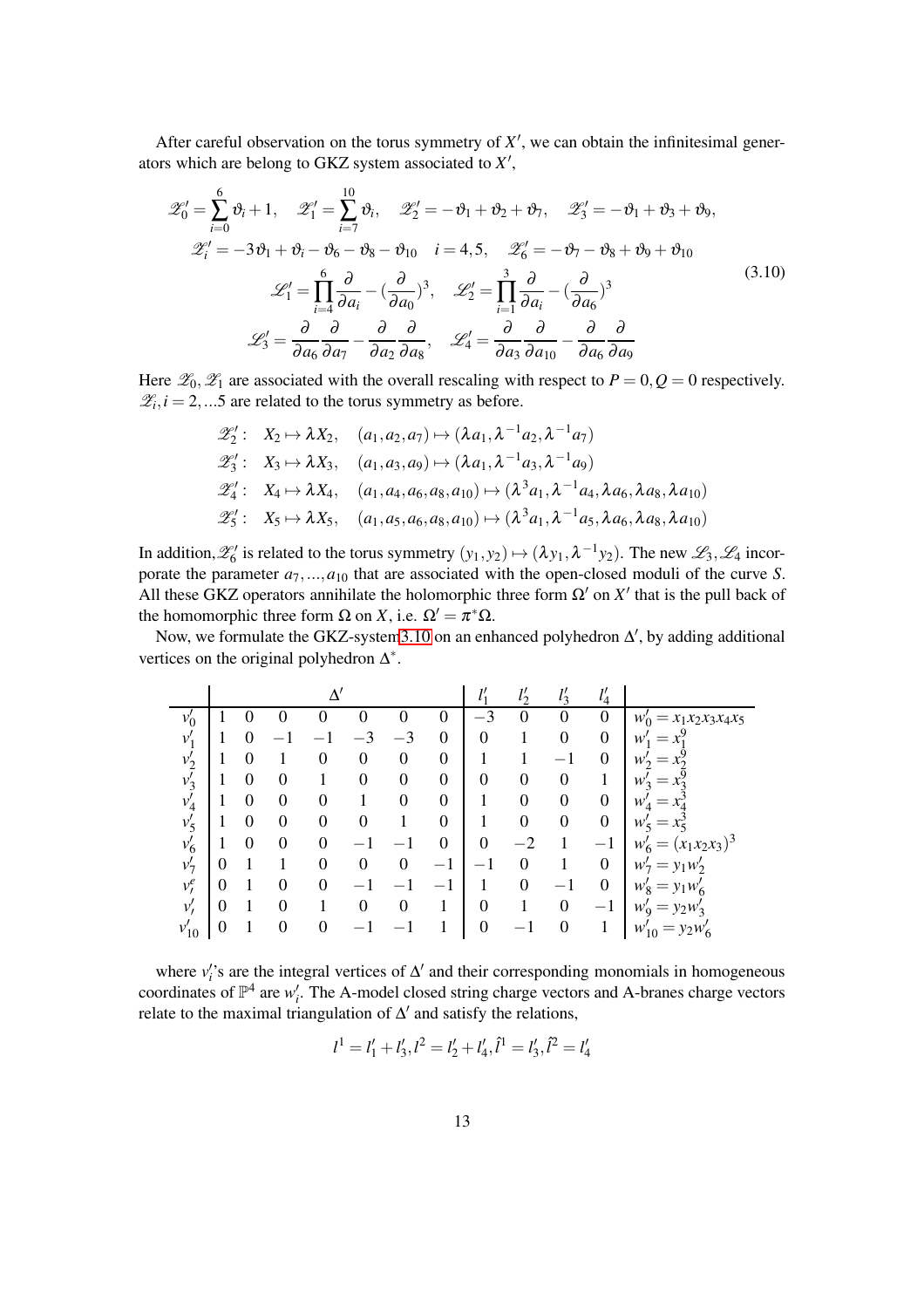The coordinates  $z_j$  by [2.7](#page-6-1) on the complex structure moduli space of  $X'$ .

$$
z_1 = \frac{a_2 a_4 a_5 a_8}{a_0^3 a_7}, \quad z_2 = \frac{a_1 a_2 a_9}{a_6^2 a_{10}}, \quad z_3 = \frac{a_6 a_7}{a_2 a_8}, \quad z_4 = \frac{a_3 a_{10}}{a_6 a_9} \tag{3.11}
$$

Next, we convert the  $\mathcal{L}_i$  operators to Picard-Fuchs operators  $\mathcal{D}_i$ , from differential equations about  $a_j$  ( $j = 0, \ldots, 10$ ) to those about  $z_j$  ( $j = 1, \ldots, 4$ ) of  $X^b$ . From Table [3.1.2,](#page-12-0) we obtain the identity

$$
\vartheta_0 = -3\theta_1, \vartheta_1 = \theta_2, \quad \vartheta_2 = \theta_1 + \theta_2 - \theta_3, \quad \vartheta_3 = \theta_4, \n\vartheta_4 = \theta_1, \quad \vartheta_5 = \theta_1, \quad \vartheta_6 = -2\theta_2 + \theta_3 - \theta_4, \n\vartheta_7 = -\theta_1 + \theta_3, \quad \vartheta_8 = \theta_1 - \theta_3, \quad \vartheta_9 = \theta_2 - \theta_4, \quad \vartheta_{10} = \theta_2 + \theta_{10}
$$

Inserting above r elations between the logarithmic derivatives  $\vartheta_i$  w.r.t  $a_i$  and the logarithmic derivatives  $\theta_j$  w.r.t  $z_j$  into  $\mathscr L$  operators in [3.10,](#page-12-0) the full set of Picard-Fuchs operators are obtained

<span id="page-13-1"></span>
$$
\mathcal{D}_1 = (\theta_1 + \theta_2 - \theta_3)\theta_1^2(\theta_1 - \theta_3) - z_1(-\theta_1 + \theta_3)\prod_{i=1}^3(-3\theta_1 - i), \n\mathcal{D}_2 = \theta_2(\theta_1 + \theta_2 - \theta_3)(\theta_2 - \theta_4) - z_2(-2\theta_1 + \theta_3 - \theta_4)(-\theta_2 + \theta_4) \n\mathcal{D}_3 = (-2\theta_1 + \theta_3 - \theta_4)(-\theta_1 + \theta_3) - z_3(\theta_1 + \theta_2 - \theta_3)(\theta_1 - \theta_3), \n\mathcal{D}_4 = \theta_4(-\theta_2 + \theta_4) - z_4(-2\theta_1 + \theta_3 - \theta_4)(\theta_2 - \theta_4)
$$
\n...\n(3.12)

<span id="page-13-0"></span>where  $\theta_i = z_i \frac{\partial}{\partial z_i}$  $\frac{\partial}{\partial z_i}$ 's are the logarithmic derivatives and each operator  $\mathscr{D}_a$  corresponds to a linear combination of the charge vectors among  $l'_1, l'_2, l'_3, l'_4$ .

#### 3.1.3 Brane Superpotential and Disk Instantons

Now, we solve the Picard-Fuchs equations [3.12](#page-13-1) at  $z_i \rightarrow 0$  and identified the mirror maps and superpotentials. By the method introduced in Section [2.1](#page-4-1) , the fundamental period of *X* as power series solution as follow

$$
\omega_0 = 1 + 6z_1z_3 + 90z_1^2z_3^2 + 1680z_1^3z_3^3 + 34650z_1^4z_3^4 + 10080z_1^3z_2z_3^3z_4 + \mathcal{O}(z^8)
$$

. There are four logarithmic solutions with leading term  $\omega_0 \log(Z_i)$ 

$$
\begin{aligned} \omega_{1,1}=&\omega_0\log(z_1)-6z_1+45z_1^2-560z_1^3+\frac{17325}{2}z_1^4-\frac{756756}{5}z_1^5+21z_1z_3-180z_1^2z_3+2520z_1^3z_3\\ &\quad -46200z_1^4z_3+\frac{783}{2}z_1^2z_3^2-5040z_1^3z_3^2+\mathcal{O}(z^5)\\ \omega_{1,2}=&\omega_0\log(z_2)+12z_1z_3+270z_1^2z_3^2-180z_1^2z_2z_3^2-4z_2z_4+6z_1z_3z_4+12z_1z_2z_3z_4+180z_1^2z_3^2z_4\\ &\quad +30z_2^2z_4^2+\mathcal{O}(z^5)\\ \omega_{1,3}=&\omega_0\log(z_3)+6z_1-45z_1^2+560z_1^3-\frac{17325}{2}z_1^4+\frac{756756}{5}z_1^5-6z_1z_3+180z_1^2z_3-2520z_1^3z_3\\ &\quad +46200z_1^4z_3-135z_1^2z_3^2+5040z_1^3z_3^2+2z_2z_4-6z_1z_2z_3z_4-15z_2^2z_4^2+\mathcal{O}(z^5)\\ \omega_{1,4}=&\omega_0\log(z_4)6z_1z_3+135z_1^2z_3^2+180z_1^2z_2z_3^2-2z_2z_4-6z_1z_3z_4+6z_1z_2z_3z_4-180z_1^2z_3^2z_4\\ &\quad +15z_2^2z_4^2+\mathcal{O}(z^5) \end{aligned}
$$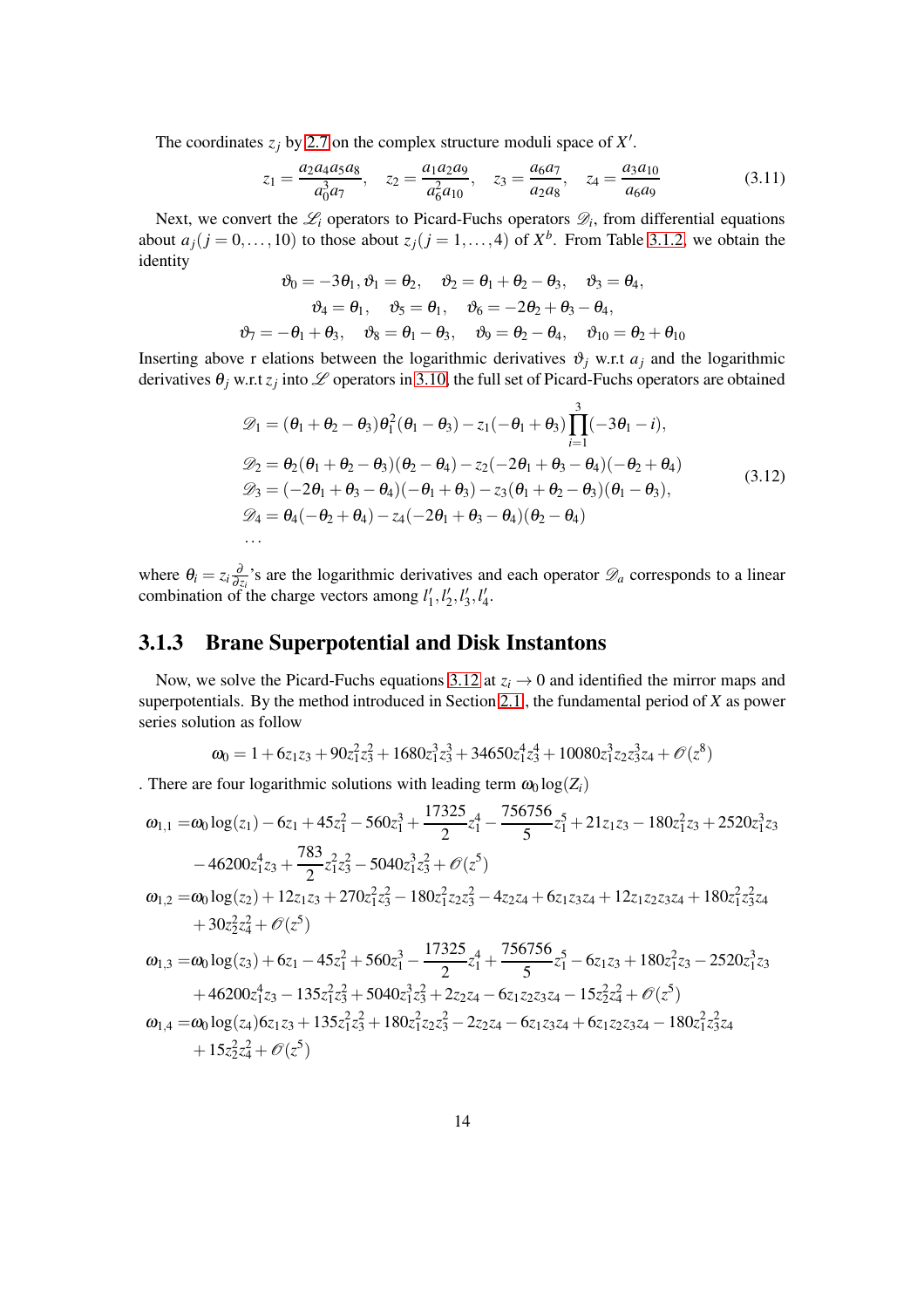By the definition of the flat coordinates and mirror maps from Kahler moduli space to complex structure moduli space

$$
t_j = \frac{\omega_{1,j}}{\omega_0} \tag{3.13}
$$

$$
q_j = e^{2\pi i t_j} \tag{3.14}
$$

we obtain the  $z_j$  as a series of  $q_j$  upon inversion of the mirror maps

.

$$
z_1 = q_1 + 6q_1^2 + 9q_1^3 + 56q_1^4 - 300q_1^5 - 21q_1^2q_3 - 108q_1^3q_3 - 225q_1^4q_3 + 270q_1^3q_3^2
$$
  
+ 
$$
42q_1^2q_2q_3q_4 + \mathcal{O}(q^5)
$$
  

$$
z_2 = q_2 - 12q_1q_2q_3 + 54q_1^2q_2q_3^2 + 4q_2^2q_4 - 6q_1q_2q_3q_4 - 132q_1q_2^2q_3q_4 + 2q_2^3q_4^2 + \mathcal{O}(q^5)
$$
  

$$
z_3 = q_3 - 6q_1q_3 + 27q_1^2q_3 - 164q_1^3q_3 + 1377q_1^4q_3 + 6q_1q_3^2 - 54q_1^2q_3^2 + 414q_1^3q_3^2 + 27q_1^2q_3^3
$$
  
- 
$$
2q_2q_3q_4 + 12q_1q_2q_3q_4 - 54q_1^2q_2q_3q_4 + 30q_1q_2q_3^2q_4 + \mathcal{O}(q^5)
$$
  

$$
z_4 = q_4 - 6q_1q_3q_4 + 9q_1^2q_3^2q_4 + 2q_2q_4^2 + 6q_1q_3q_4^2 - 54q_1q_2q_3q_4^2 - q_2^2q_4^3 + \mathcal{O}(q^5)
$$

In addition, we abbreviate the double logarithmic solutions by their leading terms

$$
\frac{1}{2}\ell_1^2 + 2\ell_3\ell_4, \quad \frac{1}{2}\ell_2^2, \quad \frac{1}{2}\ell_3^2 + \ell_3\ell_4, \quad \frac{1}{2}\ell_4^2, \ell_1\ell_2 + \ell_2\ell_4, \quad \ell_1\ell_3 - 3\ell_3\ell_4, \quad \ell_1\ell_4 + \ell_3\ell_4, \quad \ell_2\ell_3
$$

where  $log(z_i)$ 's are abbreviated as  $\ell_i$ 's. According to above, a specific linear combination of double logarithmic solutions is constructed,

$$
\mathscr{W}_{\text{brane}} = 3t_1t_2 - 3t_3t_4 + \sum_{N} N_{d_1,d_2,d_3,d_4} \text{Li}_2(q_1^{d_1} q_2^{d_2} q_3^{d_3} q_4^{d_4})
$$
(3.15)

where  $Li_2(q_1^{d_1} q_2^{d_2} q_3^{d_3} q_4^{d_4}) = \sum_{n=1}^{\infty}$  $q_1^{nd_1} q_2^{nd_2} q_3^{nd_3} q_4^{nd_4}$  is the dilogarithm function. We extract the disk instantons  $N_{d_1,d_2,d_3,d_4}$  from  $\mathcal{W}_{\text{brane}}$  and present first a few invariants of the form  $N_{k,m,k,m+n}$  in Table [8.](#page-40-1) When focusing only on the invariants of the form  $N_{k,m,k,m+n}$ ,

<span id="page-14-1"></span>
$$
\mathscr{W}_{\text{brane}} = \dots + \sum_{N} N_{k,m+n,k,n} \text{Li}_2((\tilde{q}_1)^k (\tilde{q}_2)^m \tilde{q}_3^n) \tag{3.16}
$$

where ... are terms independent of invariants, and  $\tilde{q}_1 = q_1 q_3$ ,  $\tilde{q}_2 = q_2 q_4$ ,  $\tilde{q}_3 = q_4$ . The superpotential [3.16](#page-14-1) can be written as

$$
\mathscr{W}_{\text{brane}} = \dots + \sum_{N} N_{a,b,c} \text{Li}_2((\tilde{q}_1)^a (\tilde{q}_2)^b \tilde{q}_c^c)
$$
\n(3.17)

<span id="page-14-0"></span>which are essentially the superpotential of the model in [\[2\]](#page-50-1). Therefore, our invariants at first several order exactly match with the data of Table 5 in [\[2\]](#page-50-1) and these invariants are marked by blue color in Table [8](#page-40-1) . In addition, we also calculate the invariants at higher order and put them into Table [8.](#page-40-1)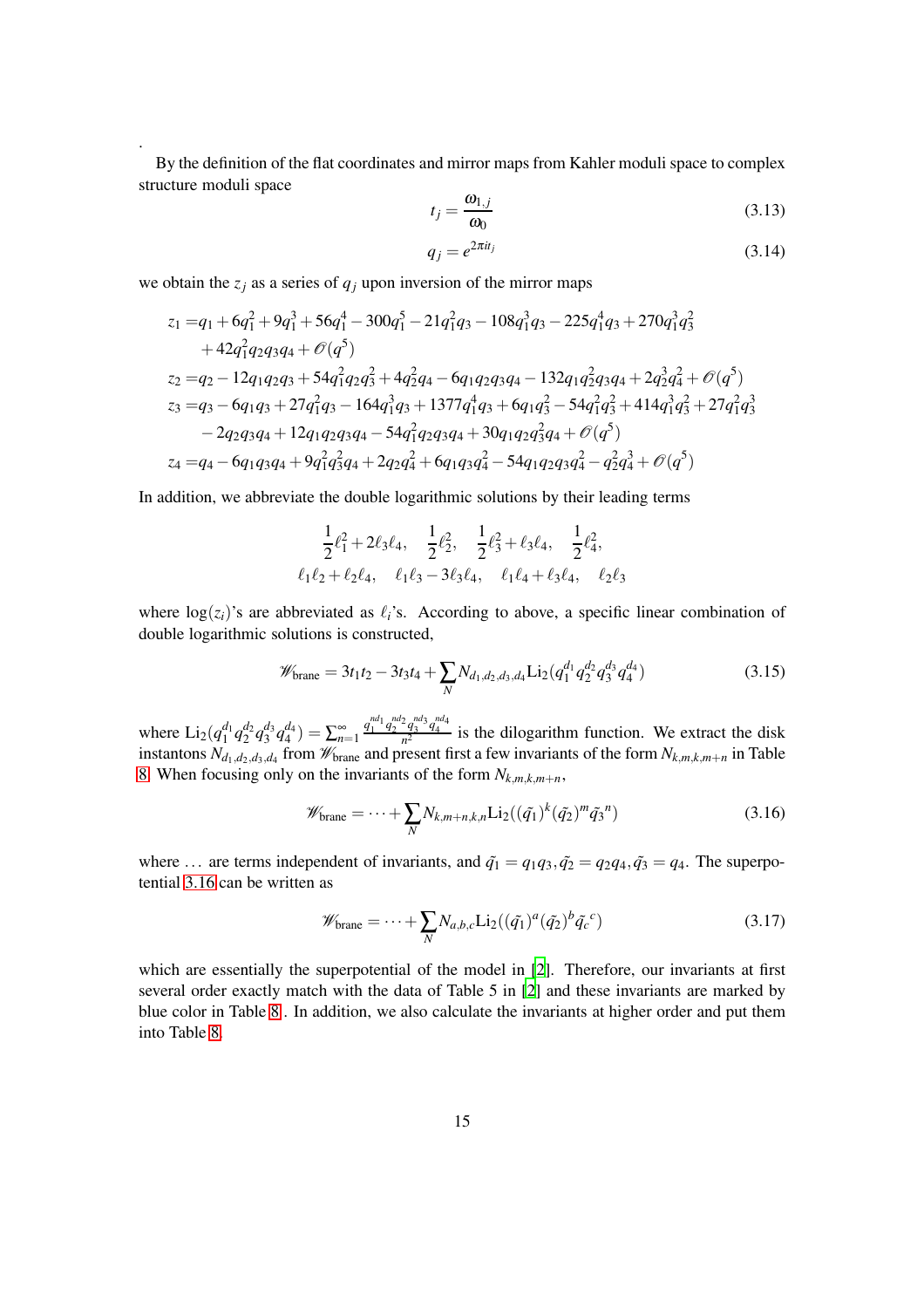### 3.1.4 Another Curve on X

Following the similar logic, we consider another toric curve *S* on X with charge vectors

$$
P = 0,
$$
  
\n
$$
h_1 \equiv a_7(x_1x_2x_3x_4x_5) + a_8x_4^3 = 0, \quad \hat{l}_1 = (-1, 0, 0, 0, 1, 0, 0)
$$
  
\n
$$
h_2 \equiv a_9x_3^9 + a_{10}x_4^3 = 0, \quad \hat{l}_2 = (0, 0, 0, 1, -1, 0, 0)
$$

After blowing up, the toric data of mirror manifold of  $X'$  is determined by charge vectors

$$
l_1^e = (-2,0,0,0,0,1,1,-1,1,0,0), \t l_2^e = (0,1,1,0,1,0,-3,0,0,1,-1), l_3^e = (-1,0,0,0,1,0,0,1,-1,0,0), \t l_4^e = (0,0,0,1,-1,0,0,0,0,-1,1)
$$
\n(3.18)

satisfying  $l^1 = l_1^e + l_3^e$ ,  $l^2 = l_2^e + l_4^e$ , from which we obtain the local coordinates on complex structure moduli of *X* ′

$$
z_1 = \frac{a_5 a_6 a_8}{a_0^2 a_7}, \quad z_2 = \frac{a_1 a_2 a_4 a_9}{a_6^3 a_{10}}, \quad z_3 = \frac{a_4 a_7}{a_0 a_8}, \quad z_4 = \frac{a_6 a_{10}}{a_4 a_9} \tag{3.19}
$$

and Picard-Fuchs operators

$$
\mathcal{D}_1 = \theta_1(\theta_1 - 3\theta_2)(\theta_1 - \theta_3) - z_1(-\theta_1 + \theta_3) \prod_{i=1}^2 (-2\theta_1 - \theta_3 - i)
$$
  
\n
$$
\mathcal{D}_2 = (\theta_2 + \theta_3 - \theta_4)(\theta_2)^2(\theta_2 - \theta_4) - z_2(\theta_1 - 3\theta_2)^3(-\theta_2 - \theta_4)
$$
  
\n
$$
\mathcal{D}_3 = (\theta_2 + \theta_3 - \theta_4)(-\theta_1 + \theta_3) - z_3(-2\theta_1 - \theta_3 - 1)(\theta_1 - \theta_3)
$$
  
\n
$$
\mathcal{D}_4 = \theta_4(-\theta_2 + \theta_4) - z_4(\theta_2 + \theta_3 - \theta_4)(\theta_2 - \theta_4)
$$
  
\n... (3.20)

As before, we find single logarithmic solutions

$$
\begin{aligned}\n\omega_{1,1} &= \omega_0 \log(z_1) - 2z_1 + 3z_1^2 - \frac{20}{3}z_1^3 + \frac{35}{2}z_1^4 - \frac{252}{5}z_1^5 + z_3 + 10z_1z_3 - 30z_1^2z_3 + 70z_1^3z_3 \\
&\quad - 210z_1^4z_3 - \frac{1}{2}z_3^2 + 12z_1z_3^2 + 171z_1^2z_3^2 - 560z_1^3z_3^2 + \frac{1}{3}z_3^3 - 10z_1z_3^3 + 210z_1^2z_3^3 - \frac{1}{4}z_3^4 \\
&\quad + 10z_1z_3^4 + \frac{1}{5}z_3^5 + 2z_2z_4 - 40z_1^3z_2z_4 - 6z_1z_2z_3z_4 + \mathcal{O}(z^5) \\
\omega_{1,2} &= \omega_0 \log(z_2) + 12z_1z_3 + 270z_1^2z_3^2 - 6z_2z_4 + 6z_1z_3z_4 + 18z_1z_2z_3z_4 + 180z_1^2z_3^2z_4 \\
&\quad + 45z_2^2z_4^2 + \mathcal{O}(z^5) \\
\omega_{1,3} &= \omega_0 \log(z_3) + 2z_1 - 3z_1^2 + \frac{20}{3}z_1^3 - \frac{35}{2}z_1^4 + \frac{252}{5}z_1^5 - z_3 + 5z_1z_3 + 30z_1^2z_3 - 70z_1^3z_3 \\
&\quad + 210z_1^4z_3 + \frac{1}{2}z_3^2 - 12z_1z_3^2 + \frac{171}{2}z_1^2z_3^2 + 560z_1^3z_3^2 - \frac{1}{3}z_3^3 + 10z_1z_3^3 - 210z_1^2z_3^3 + \frac{1}{4}z_3^4 \\
&\quad - 10z_1z_3^4 - \frac{1}{5}z_3^5 + 40z_1^3z_2z_4 + \mathcal{O}(z^5) \\
\omega_{1,4} &= \omega
$$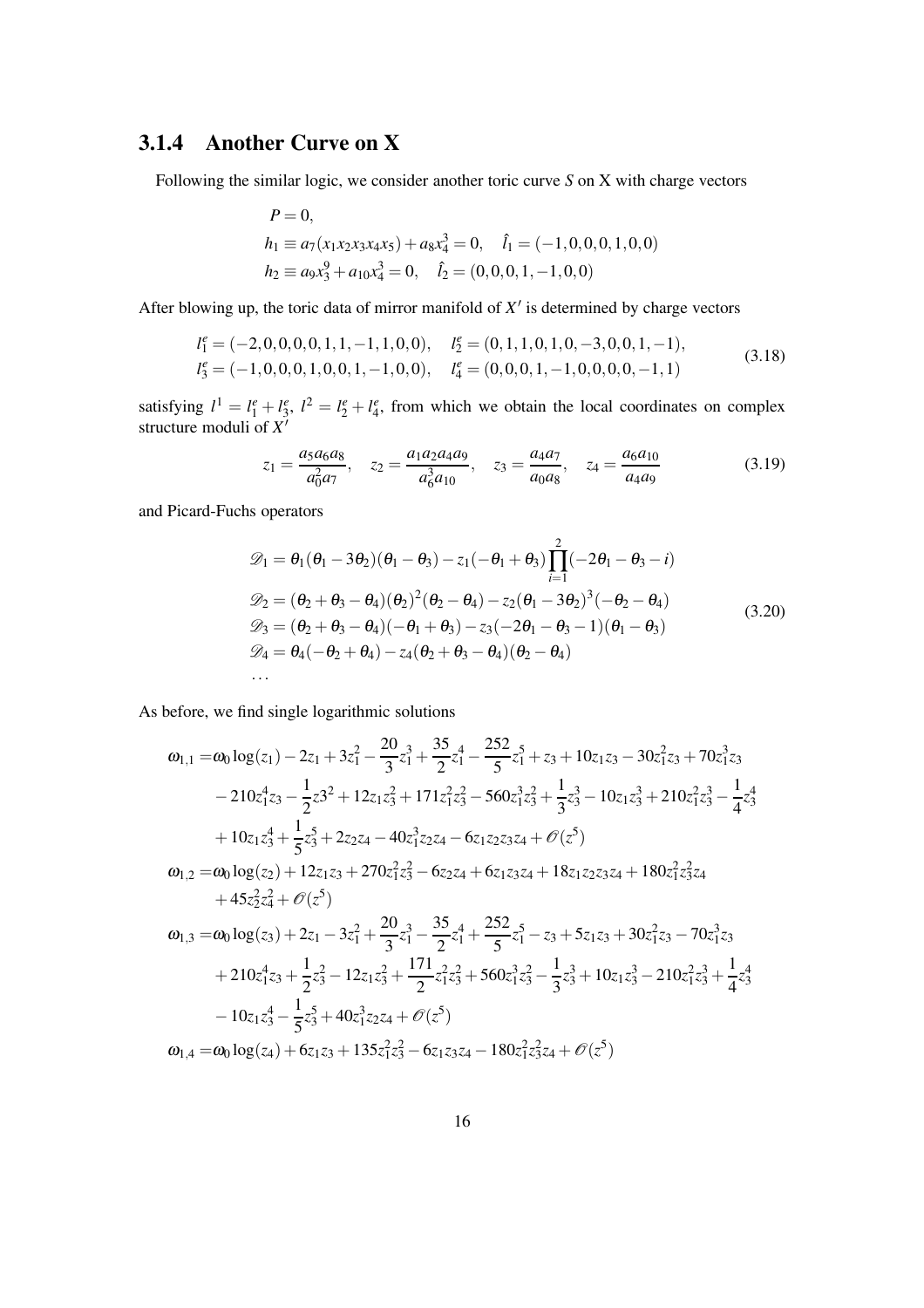and mirror maps

$$
z_1 = q_1 + 2q_1^2 + 3q_1^3 + 4q_1^4 + 5q_1^5 - q_1q_3 - 12q_1^2q_3 - 24q_1^3q_3 - 36q_1^4q_3 + 9q_1^2q_3^2 + 108q_1^3q_3^2 + q_1^2q_3^3
$$
  
\n
$$
- 2q_1q_2q_4 - 8q_1^2q_2q_4 - 18q_1^3q_2q_4 + 2q_1q_2q_3q_4 + 102q_1^2q_2q_3q_4 + \mathcal{O}(q^5)
$$
  
\n
$$
z_2 = q_2 - 12q_1q_2q_3 + 54q_1^2q_2q_3^2 + 6q_2^2q_4 - 6q_1q_2q_3q_4 - 210q_1q_2^2q_3q_4 + 9q_2^3q_4^2 + \mathcal{O}(q^5)
$$
  
\n
$$
z_3 = q_3 - 2q_1q_3 + q_1^2q_3 + q_3^2 - 7q_1q_3^2 + 12q_1^2q_3^2 - 7q_1^3q_3^2 + q_1^4q_3^2 + q_3^3 - 6q_1q_3^3 + 42q_1^2q_3^3 + q_3^4
$$
  
\n
$$
- 6q_1q_3^4 + q_3^5 + 4q_1q_2q_3q_4 - 4q_1^2q_2q_3q_4 + 14q_1q_2z_3^2q_4 + \mathcal{O}(q^5)
$$
  
\n
$$
z_4 = q_4 - 6q_1q_3q_4 + 9q_1^2q_3^2q_4 + 6q_1q_3q_4^2 + 12q_1q_2q_3q_4^2 + \mathcal{O}(q^5)
$$

as single logarithmic solutions.

The superpotentials is constructed as follow

$$
\mathscr{W}_{\text{brane}} = 9t_1^2 + 6t_1t_2 + 6t_1t_3 + \sum_N N_{d_1,d_2,d_3,d_4} \text{Li}_2(q_1^{d_1}q_2^{d_2}q_3^{d_3}q_4^{d_4})
$$
(3.21)

as linear combination of double logarithmic solutions. We extract and summarize the Ooguri-Vafa invariants of the form  $N_{k,m,k,m+n}$  and  $N_{k,m+n,k,n}$  in Table [9](#page-41-0) and Tabl[e10.](#page-42-1) At first several order, our result marked by blue color exactly agree with Table 6 in[\[2](#page-50-1)] and we also present higher order result in the table.

#### <span id="page-16-0"></span>**3.2** Open-Closed GKZ-system: Branes on  $X_8^{(1,1,2,2,2)}$

#### <span id="page-16-1"></span>3.2.1 Branes Wrapping Rational Curves and Blowing up Geometry

Now, we study the A-model manifold, whose toric polyhedron is denoted by  $\Delta^*$  and charge vectors are denoted by  $l^1$  and  $l^2$ . A-model manifold and A-brane are specified by the following toric data.

|         | $\Lambda^*$ |      | 12           |                        | ے ا |
|---------|-------------|------|--------------|------------------------|-----|
| $v_0^*$ |             |      | 0            | $x_1x_2x_3x_4x_5$      |     |
| $v_1^*$ |             | $-2$ |              | $\mathcal{X}^{\prime}$ |     |
| $v_2^*$ | 0           | 0    |              |                        |     |
| $v_3^*$ |             |      |              | $\chi_2$               |     |
| $v_4^*$ |             |      |              |                        |     |
| $v_5^*$ |             |      | $\mathbf{0}$ | $x_{5}$                |     |
| $v_6^*$ |             |      | -2           | ١4<br>$x_1x_2$         |     |

Table 2: Toric Data of A-model side

The hypersurface equation for *X*, written in homogeneous coordinates of  $\mathbb{P}_{(1,1,2,2,2)}$ , is

$$
P = x_1^8 + x_2^8 + x_3^4 + x_4^4 + x_5^4 + \psi(x_1x_2x_3x_4x_5) + \phi(x_1x_2)^4
$$

where  $\psi = z_1^{-\frac{1}{4}} z_2^{-\frac{1}{8}}$  and  $\phi = z_2^{-\frac{1}{4}}$ . The toric curve *S* on *X* is defined as the complete intersection  $S: P = 0, h_1 \equiv \gamma^8(x_1x_2x_3x_4x_5) - \alpha^8 x_3^4 = 0, h_2 \equiv \alpha^8 x_1^8 - \beta^8 x_2^8 = 0$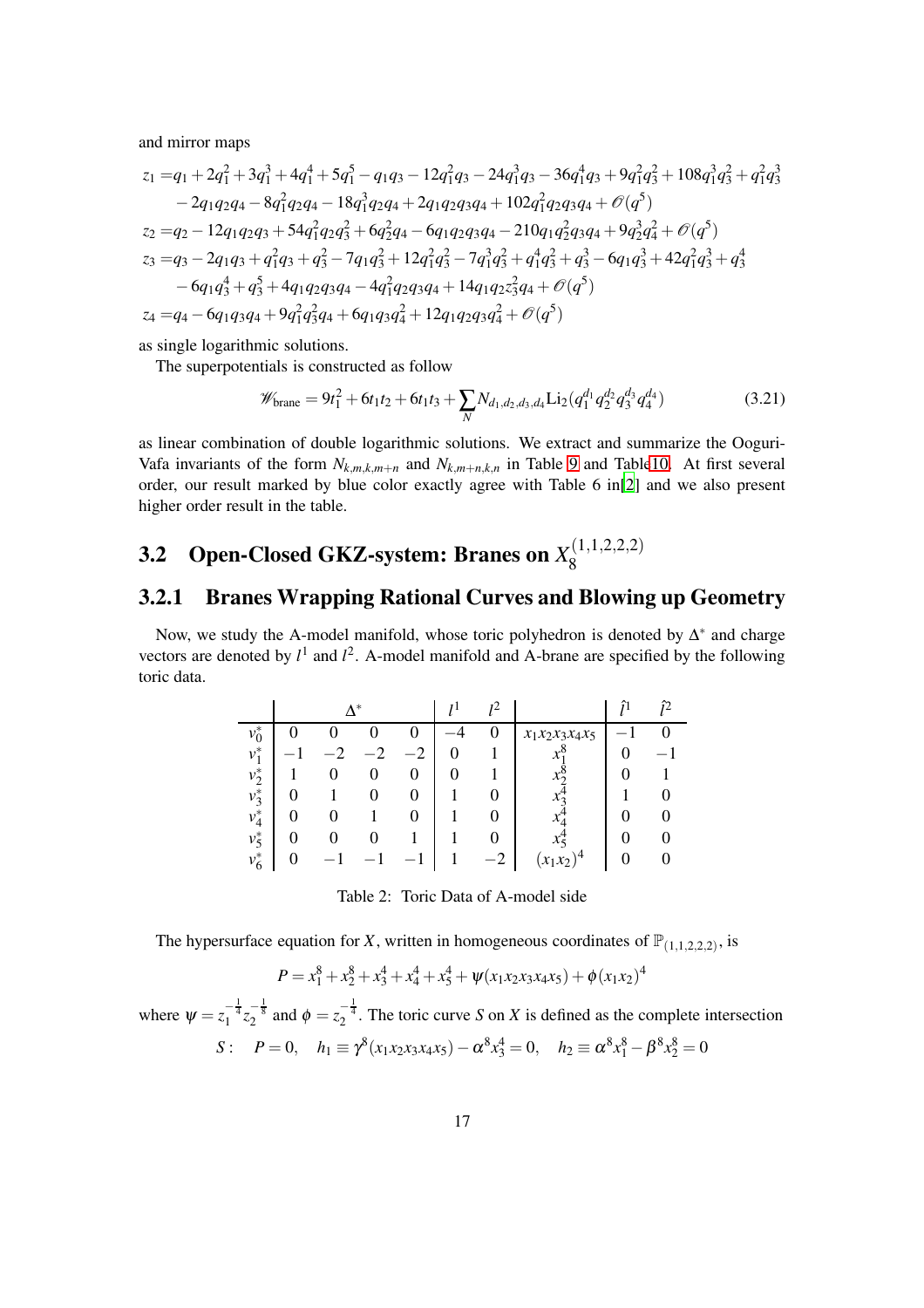The Greene-Plesser orbifold group G acts as  $x_i \rightarrow \lambda_k^{g_{k,i}}$  $\lambda_k^{g_{k,i}} x_i$  with  $\lambda_1^8 = \lambda_2^4 = 1, \lambda_3^4 = 1$  and weights

$$
\mathbb{Z}_8: g_1 = (1, -1, 0, 0, 0), \quad \mathbb{Z}_4: g_2 = (1, 0, -1, 0, 0), \quad \mathbb{Z}_4: g_3 = (1, 0, 0, -1, 0)
$$

Insert  $h_1$  and  $h_2$  into  $P = 0$ 

<span id="page-17-0"></span>
$$
\tilde{\mathbb{P}}_1 : \eta_1 x_4 + \sqrt[4]{x_5^4 + m(x_1, x_3)} = 0, \quad \eta_1^4 = 1
$$
\n
$$
m(x_1, x_3) = \left(\frac{\alpha^8 + \beta^8}{\alpha^8} + \phi \frac{\beta^8}{\alpha^8}\right) x_1^8 + \left(1 + \frac{\gamma^8}{\alpha^8} \psi\right) x_3^4
$$
\n(3.22)

 $\mathbb{P}^1$  is a non-holomorphic family due to fourth roots of unity. At critical loci of the parameter space  $\alpha, \beta, \gamma$ 

$$
\mathscr{M}_{\mathbb{P}^1}(S): \quad \alpha^8 + \beta^8 + \phi \beta^8 = 0, \quad \alpha^8 + \gamma^8 \psi = 0 \tag{3.23}
$$

 $m(x_1, x_4)$  vanishes identically and *S* degenerates to

<span id="page-17-1"></span>
$$
S: \quad h_0 \equiv x_4^4 + x_5^4, \quad h_1 = \gamma^8 (x_1 x_2 x_3 x_4 x_5) - \alpha^8 x_3^4 = 0, \quad h_2 = \alpha^8 x_1^8 - \beta^8 x_2^8 = 0 \tag{3.24}
$$

Modulo the action of *G*, [3.22](#page-17-0) can be solved holomorphically. Thus the anholomorphic deformation of P <sup>1</sup> [3.24](#page-17-1) can be used to described holomorphic deformation of *S*.

From the toric data in Table [3.2.1,](#page-16-1) we obtain the GKZ-system of *X* by [2.6,](#page-6-2)

$$
\mathscr{Z}_0 = \sum_{i=0}^6 \vartheta_i + 1, \quad \mathscr{Z}_1 = -\vartheta_1 + \vartheta_2, \quad \mathscr{Z}_i = -2\vartheta_i + \vartheta_{i+1} - \vartheta_6 (i = 2, 3, 4),
$$
  

$$
\mathscr{L}_1 = \prod_{i=3}^6 \frac{\partial}{\partial a_i} - \left(\frac{\partial}{\partial a_0}\right)^4, \quad \mathscr{L}_2 = \frac{\partial}{\partial a_1} \frac{\partial}{\partial a_2} - \left(\frac{\partial}{\partial a_6}\right)^2
$$
(3.25)

where  $\mathscr{Z}_0$  represents the invariant of *P* under overall rescaling,  $\mathscr{Z}_i$ 's relate to the torus symmetry, and  $\mathcal{L}_i$ 's relate to the symmetries among monomials consisting of *P*. As before, all GKZ operators annihilate the period integrals and determine the mirror maps and superpotentials.

After blowing up *X* along *S*, we obtain the blow-up manifold defined by,

$$
X': P = a_0x_1x_2x_3x_4x_5 + a_1x_1^8 + a_2x_8 + a_3x_4 + a_4x_4^4 + a_5x_5^4 + a_6(x_1x_2)^4,
$$
  
\n
$$
Q = y_1(a_9x_1^9 + a_{10}x_2^9) - y_2(a_7x_1x_2x_3x_4x_5 + a_8x_3^4)
$$
\n(3.26)

As before, the corresponding infinitesimal generators are obtained , which are belong to the GKZ system of  $X'$  the GKZ system of  $X'$  by observation on the torus symmetry,

<span id="page-17-2"></span>
$$
\mathcal{Z}'_0 = \sum_{i=0}^6 \vartheta_i + 1, \quad \mathcal{Z}'_1 = \sum_{i=7}^{10} \vartheta_i, \quad \mathcal{Z}'_2 = -\vartheta_1 + \vartheta_2 - \vartheta_9 + \vartheta_{10}, \quad \mathcal{Z}'_3 = -2\vartheta_1 + \vartheta_3 - \vartheta_6 + \vartheta_8 - 2\vartheta_9,
$$
  

$$
\mathcal{Z}'_4 = -2\vartheta_1 + \vartheta_4 - \vartheta_6 - 2\vartheta_9, \quad \mathcal{Z}'_5 = -2\vartheta_1 + \vartheta_5 - \vartheta_6 - 2\vartheta_9, \quad \mathcal{Z}'_6 = -\vartheta_7 - \vartheta_8 + \vartheta_9 + \vartheta_{10}
$$
  

$$
\mathcal{L}'_1 = \prod_{i=3}^6 \frac{\partial}{\partial a_i} - \left(\frac{\partial}{\partial a_0}\right)^4, \quad \mathcal{L}'_2 = \prod_{i=1}^2 \frac{\partial}{\partial a_i} - \left(\frac{\partial}{\partial a_6}\right)^2
$$
  

$$
\mathcal{L}'_3 = \frac{\partial}{\partial a_3} \frac{\partial}{\partial a_7} - \frac{\partial}{\partial a_0} \frac{\partial}{\partial a_8}, \quad \mathcal{L}'_4 = \frac{\partial}{\partial a_2} \frac{\partial}{\partial a_9} - \frac{\partial}{\partial a_1} \frac{\partial}{\partial a_{10}}
$$
(3.27)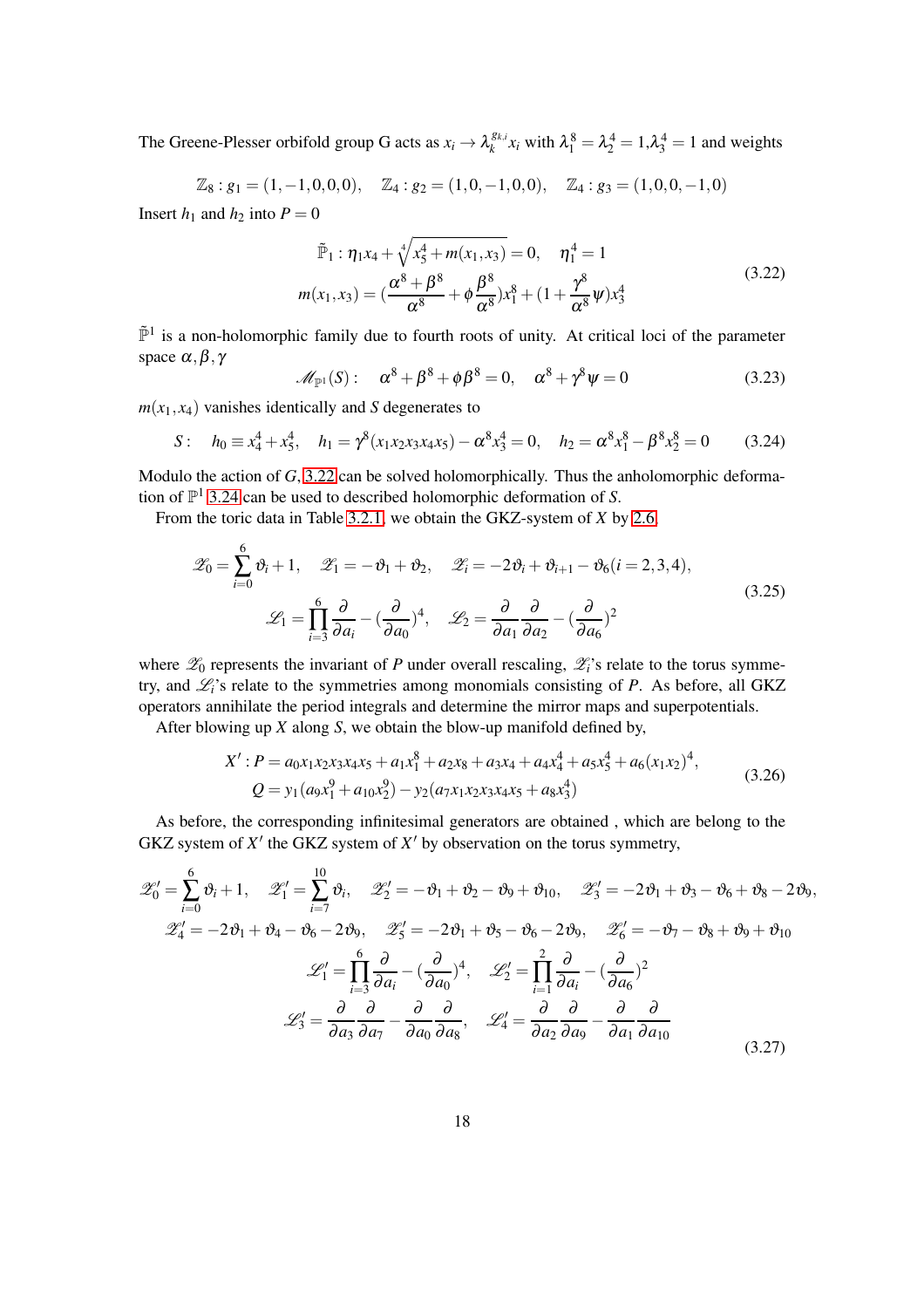where  $\mathcal{Z}'_0$ ,  $\mathcal{Z}'_1$  are associated with the overall rescaling with respect to  $P = 0$ ,  $Q = 0$  respectively.  $\mathscr{Z}'_i, i = 2,...,6$  are related to the torus symmetry and The  $\mathscr{L}'_3, \mathscr{L}'_4$  incorporate the parameter  $a_7, \ldots, a_{10}$  that are associated with the moduli of the curve *S*.

Then we formulate above GKZ-system in an enhanced polyhedron  $\Delta'$ ,

|           |                  |   |   | $\Delta'$        |                  |                  |                          | 11<br>$\iota$    |                  | 11<br>$\iota$    | $\iota_4$                     |                                     |
|-----------|------------------|---|---|------------------|------------------|------------------|--------------------------|------------------|------------------|------------------|-------------------------------|-------------------------------------|
| $v'_0$    |                  | 0 | 0 | 0                | $\theta$         | O                | 0                        | $-3$             | $\theta$         |                  | 0                             | $= x_1 x_2 x_3 x_4 x_5$<br>$W_0'$   |
| $v_1'$    |                  | 0 |   |                  |                  | $^{-2}$          | $\boldsymbol{0}$         | $\overline{0}$   | $\overline{2}$   | $\overline{0}$   | $\overline{\phantom{0}}$<br>ı | w<br>$=$                            |
| $v_2'$    |                  | 0 |   | $\boldsymbol{0}$ | $\boldsymbol{0}$ | 0                | $\boldsymbol{0}$         | 0                | 0                | $\boldsymbol{0}$ |                               | $W_2$<br>$=$                        |
| $v_3'$    |                  | 0 | 0 |                  | $\theta$         | 0                | $\boldsymbol{0}$         | 0                | $\boldsymbol{0}$ |                  | $\boldsymbol{0}$              | $W_2$<br>$=$                        |
| $v_4'$    |                  | 0 | 0 | 0                |                  | $\theta$         | $\boldsymbol{0}$         |                  | 0                | $\theta$         | $\boldsymbol{0}$              | w<br>$=$                            |
| $v'_5$    |                  | 0 | 0 | $\theta$         | $\theta$         |                  | $\boldsymbol{0}$         |                  | $\boldsymbol{0}$ | $\theta$         | $\boldsymbol{0}$              | w<br>$=$                            |
| $v'_6$    |                  | 0 | 0 |                  |                  |                  | $\overline{0}$           |                  | $^{-2}$          | $\Omega$         | $\boldsymbol{0}$              | $(x_1x_2)^4$<br>w<br>$=$            |
| $v'_7$    | $\theta$         |   | 0 | $\theta$         | $\Omega$         | $\boldsymbol{0}$ |                          |                  | 0                |                  | $\boldsymbol{0}$              | $y_1w'_1$<br>$W_{\mathcal{I}}$<br>= |
| $v_8'$    | $\boldsymbol{0}$ |   | 0 |                  | $\boldsymbol{0}$ | 0                | $\overline{\phantom{0}}$ |                  | $\boldsymbol{0}$ |                  | $\boldsymbol{0}$              | $y_1w_2'$<br>$W_{\mathcal{Q}}$<br>= |
| $v_9'$    | $\boldsymbol{0}$ |   |   |                  | $-2$             | $-2$             |                          | $\overline{0}$   | $\qquad \qquad$  | $\boldsymbol{0}$ |                               | $= y_2 w_0^e$<br>$W_{\mathbf{Q}}$   |
| $v_{10}'$ | 0                |   |   | 0                | $\boldsymbol{0}$ | $\boldsymbol{0}$ |                          | $\boldsymbol{0}$ |                  | $\boldsymbol{0}$ |                               | $W'_{10}$<br>$= y_2w'_3$            |

Table 3: Toric Data of *X* ′ 's Mirror Manifold

Here we present the integral points  $v_i'$  of the enhanced polyhedron  $\Delta'$  and their the corresponding monomials w''s.  $l_i$ 's are the generators of Mori cone  $l_i$ ' satisfying  $l^1 = l_1' + l_2', l^2 = l_2' + l_4'$  and they are the maximal triangulation of  $\Delta'$ .

By definition [2.7,](#page-6-1) the local coordinates of complex structure moduli space of  $X'$  are

$$
z_1 = \frac{a_4 a_5 a_6 a_8}{a_0^3 a_7}, \quad z_2 = \frac{a_1^2 a_{10}}{a_6^2 a_9}, \quad z_3 = \frac{a_3 a_7}{a_0 a_8}, \quad z_4 = \frac{a_2 a_9}{a_1 a_{10}}
$$
(3.28)

Next, we convert the  $\mathcal{L}_i$  operators in [3.27](#page-17-2) to Picard-Fuchs operators  $\mathcal{D}_i$ , from differential equations about  $a_j$  ( $j = 0, ..., 10$ ) to those about  $z_j$  ( $j = 1, ..., 4$ ),

<span id="page-18-1"></span>
$$
\mathcal{D}_1 = \theta_1^2 (\theta_1 - 2\theta_2)(\theta_1 - \theta_3) - z_1(-\theta_1 + \theta_3) \prod_{i=1}^3 (-3\theta_1 - \theta_3 - i), \n\mathcal{D}_2 = (2\theta_2 - \theta_4)^2 (\theta_2 - \theta_4) - z_2(\theta_1 - 2\theta_2)^2 (-\theta_2 + \theta_4) \n\mathcal{D}_3 = \theta_3(-\theta_1 + \theta_3) - z_3(-3\theta_1 - \theta_3 - 1)(\theta_1 - \theta_3), \n\mathcal{D}_4 = \theta_4(-\theta_2 + \theta_4) - z_4(2\theta_2 - \theta_4)(\theta_2 - \theta_4)
$$
\n... (3.29)

<span id="page-18-0"></span>where  $\theta_i$ 's are the logarithmic derivatives with respect to  $z_i$ 's and each  $D_i$  corresponds to a specific linear combination among  $l'_1$ ,  $l'_2$ ,  $l'_3$ ,  $l'_4$ .

#### 3.2.2 Brane Superpotential and Disk Instantons

Now, we solve the Picard-Fuchs equations [3.29](#page-18-1) at  $z_i \rightarrow 0$  and identified the mirror maps and superpotentials. By the techniques we introduced in Section [2.1](#page-4-1)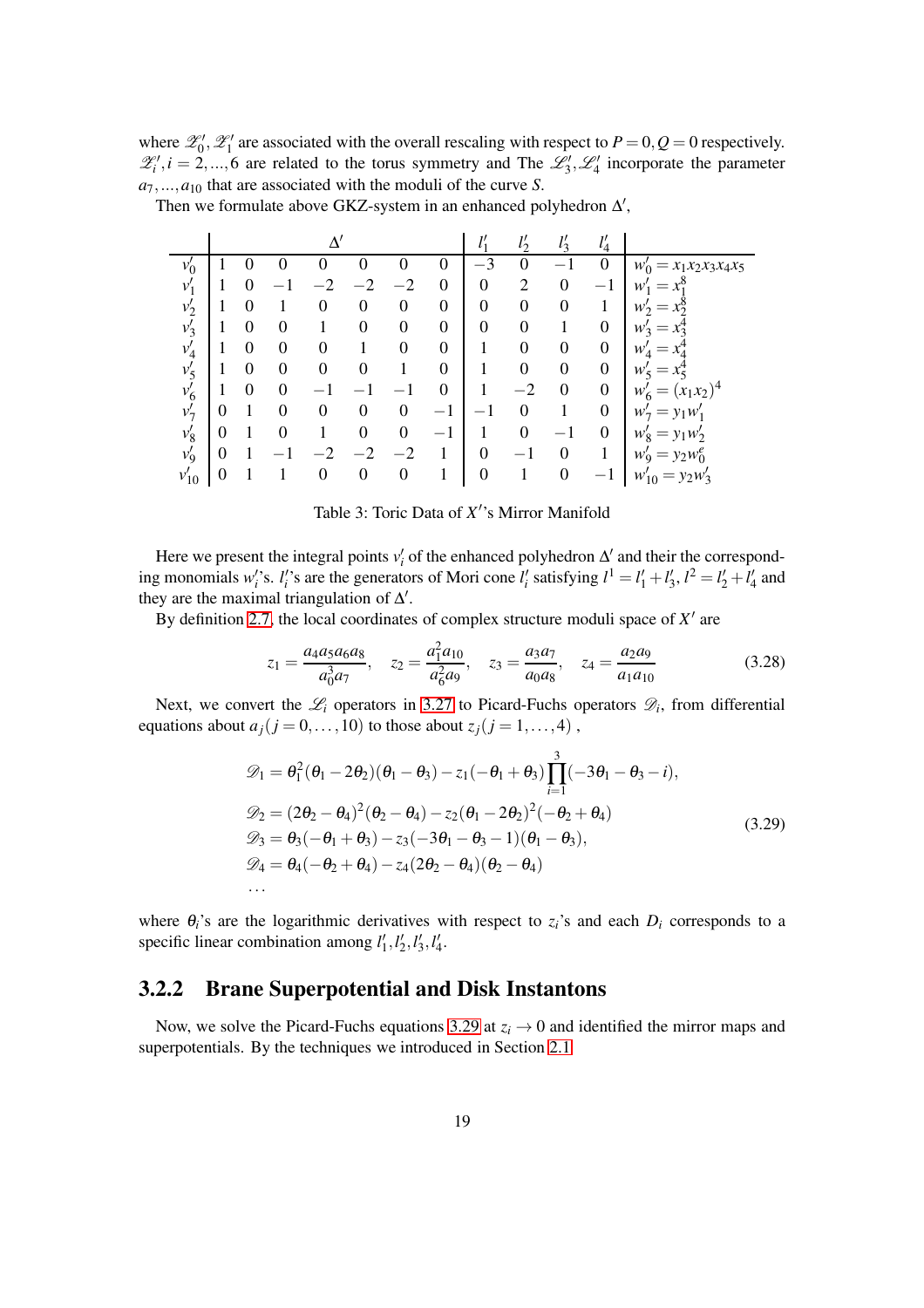The unique power series solution, as well as the fundamental period of *X*,is

$$
\omega_0 = 1 + 24z_1z_3 + 2520z_1^2z_3^2 + 369600z_1^3z_3^3 + 63063000z_1^4z_3^4 + 5040z_1^2z_2z_3^2z_4 + 2217600z_1^3z_2z_3^3z_4 + \mathcal{O}(z^5)
$$

The single logarithmic solutions are

$$
\begin{aligned} \omega_{1,1}=&\omega_0\log(z_1)-6z_1+45z_1^2-560z_1^3+\frac{17325}{2}z_1^4-\frac{756756}{5}z_1^5+z_3+78z_1z_3-630z_1^2z_3\\&+8400z_1^3z_3-150150z_1^4z_3-\frac{1}{2}z_3^2+60z_1z_3^2+9207z_1^2z_3^2-92400z_1^3z_3^2+\frac{1}{3}z_3^3-60z_1z_3^3\\&+7560z_1^2z_3^3-\frac{1}{4}z_3^4+70z_1z_3^4+\frac{1}{5}z_3^5-z_2z_4+90z_1^2z_2z_4-3360z_1^3z_2z_4+24z_1z_2z_3z_4\\&-1260z_1^2z_2z_3z_4-\frac{3}{2}z_2^2z_4^2+\mathcal{O}(z^5)\\ \omega_{1,2}=&\omega_0\log(z_2)+48z_1z_3+7560z_1^2z_3^2-2520z_1^2z_2z_3^2+2z_2z_4-48z_1z_2z_3z_4+3z_2^2z_4^2+\mathcal{O}(z^5)\\ \omega_{1,3}=&\omega_0\log(z_3)+6z_1-45z_1^2+560z_1^3-\frac{17325}{2}z_1^4+\frac{756756}{5}z_1^5-z_3+26z_1z_3+630z_1^2z_3\\&-8400z_1^3z_3+150150z_1^4z_3+\frac{1}{2}z_3^2-60z_1z_3^2+3069z_1^2z_3^2+92400z_1^3z_3^2-\frac{1}{3}z_3^3+60z_1z_3^3\\&-7560z_1^2z_3^3+\frac{1}{4}z_3^4-70z_1z_3^4+\frac{1}{5}z_3^5-90z_1^2z_2z_4+3360z_1^3z_2z_4+1260z_1^2
$$

such that single logarithmic period of *X* can be reproduced by  $\Pi_1^1 = \omega_{1,1} + \omega_{1,3}$ ,  $\Pi_2^1 \omega_{1,2} + \omega_{2,3}$  $\omega_{1,4}$ , and open-closed mirror maps are inverse series of flat coordinates,

$$
z_1 = q_1 + 6q_1^2 + 9q_1^3 + 56q_1^4 - 300q_1^5 - q_1q_3 - 84q_1^2q_3 - 432q_1^3q_3 - 900q_1^4q_3 + 68q_1^2q_3^2
$$
  
\n
$$
+ 4182q_1^3q_3^2 + 12q_1^2q_3^3 + q_1q_2q_4 + 12q_1^2q_2q_4 - 63q_1^3q_2q_4 - q_1q_2q_3q_4 - 264q_1^2q_2q_3q_4 + \mathcal{O}(q^5)
$$
  
\n
$$
z_2 = q_2 - 48q_1q_2q_3 - 264q_1^2q_2q_3^2 - 2q_2^2q_4 + 240q_1q_2^2q_3q_4 + 3q_2^3q_4^2 + \mathcal{O}(q^5)
$$
  
\n
$$
z_3 = q_3 - 6q_1q_3 + 27q_1^2q_3 - 164q_1^3q_3 + 1377q_1^4q_3 + q_3^2 - 32q_1q_3^2 + 138q_1^2q_3^2 - 184q_1^3q_3^2 + q_3^3
$$
  
\n
$$
- 22q_1q_3^3 + 675q_1^2q_3^3 + q_3^4 - 24q_1q_3^4 + q_3^5 - 6q_1q_2q_3q_4 + 144q_1^2q_2q_3q_4 - 32q_1q_2q_3^2q_4 + \mathcal{O}(q^5)
$$
  
\n
$$
z_4 = q_4 - 2520q_1^2q_2q_3^2q_4 - 403200q_1^3q_2q_3^3q_4 - 53701200q_1^4q_2q_3^4q_4 - 403200q_1^3q_2^2q_3^3q_4^2
$$
  
\n
$$
+ 2520q_1^2q_2q_3^2q_4^3 + 403200q_1^3q_2q_3^3q_4^3 + \mathcal
$$

The double logarithmic solutions are denoted by their leading term

$$
\frac{1}{2}\ell_1^2, \quad \frac{1}{2}\ell_2^2, \quad \frac{1}{2}\ell_3^2 + \ell_1\ell_3, \quad \frac{1}{2}\ell_4^2 + \ell_2\ell_4, \ell_1\ell_2, \quad \ell_1\ell_4, \quad \ell_2\ell_3, \quad \ell_3\ell_4
$$

with abbreviations  $\ell_i = \log(z_i)$ . The brane superpotential is constructed as linear combination of double logarithmic solutions,

$$
\mathscr{W}_{\text{brane}} = t_1^2 + \sum_{n_i} N_{d_1, d_2, d_3, d_4} \text{Li}_2(q_1^{d_1} q_2^{d_2} q_3^{d_3} q_3^{d_4})
$$
\n(3.30)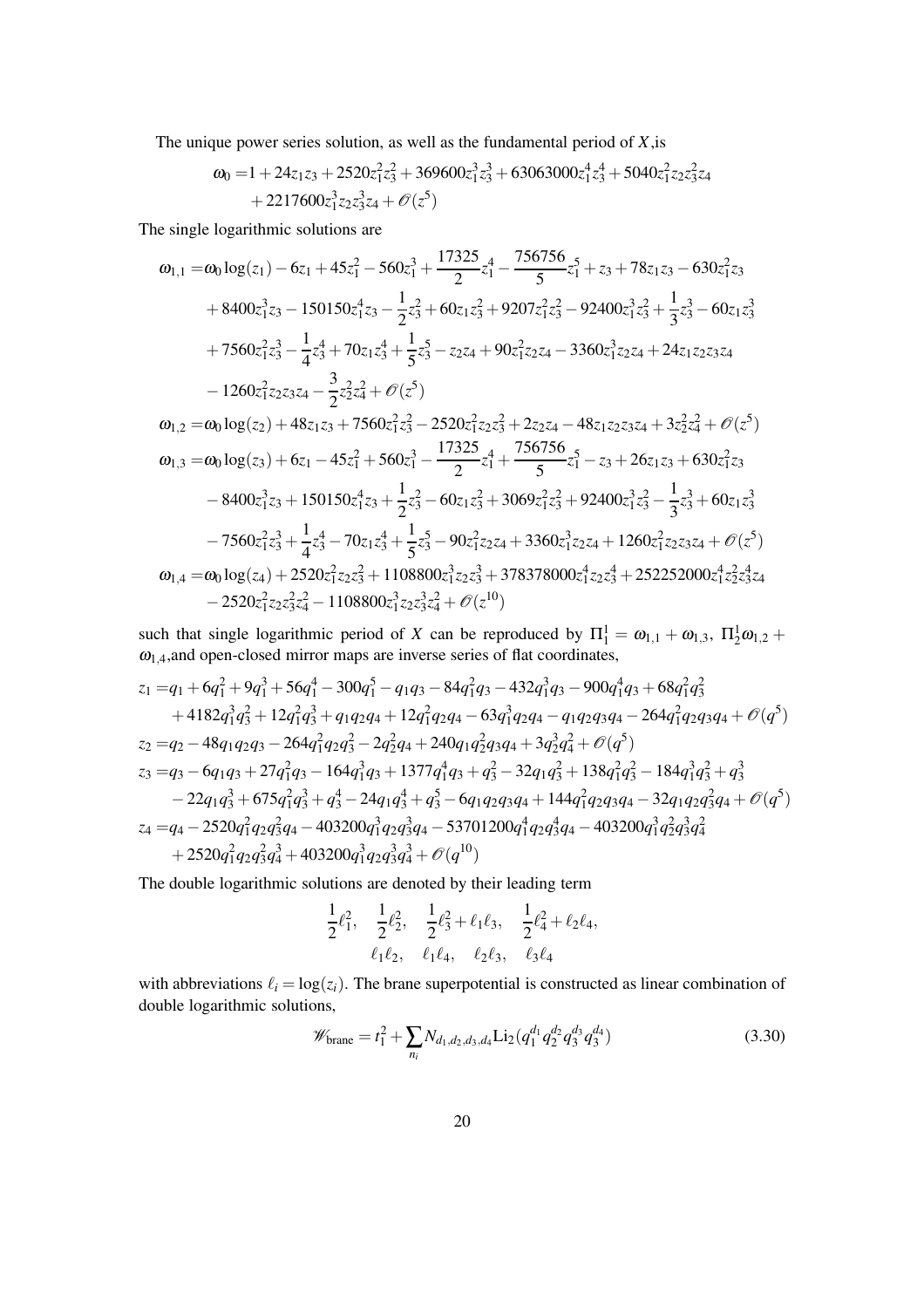This has the expected integrality properties of the Ooguri-Vafa Li<sub>2</sub> multicover formula. The Ooguri-Vafa invariants of the form  $N_{(m,k,m+n,k)}$  are exactly match the data in Table 5 in [\[14\]](#page-50-14). In addition, we also extract the invariants of the form  $N_{(m+n,k,n,k)}$  and summarize them into Table [11,](#page-43-1) where the rows and columns are labelled by m and n, respectively.

#### <span id="page-20-0"></span>**3.3** Open-Closed GKZ-system: Branes on  $X_{12}^{(1,1,2,2,6)}$ 12

### <span id="page-20-1"></span>3.3.1 Five Branes Wrapping Rational Curves and Blowing Up Geometry

In this section, we study the A-model manifold, whose toric polyhedron is denoted by  $\Delta^*$  and charge vectors are denoted by  $l^1$  and  $l^2$ . A-model manifold and A-brane are specified by the following toric data.

|         |   | $\mathbf{A}^*$ |   | c |                       |  |
|---------|---|----------------|---|---|-----------------------|--|
| $v_0^*$ |   |                |   | 0 | $x_1x_2x_3x_4x_5$     |  |
| $v_1^*$ |   |                | 6 |   | л                     |  |
| $v_2^*$ | O |                |   |   |                       |  |
| $v_3^*$ |   |                |   |   |                       |  |
| $v_4^*$ |   |                |   |   |                       |  |
| $v_5^*$ |   |                |   |   |                       |  |
| $v_6^*$ |   |                |   |   | $\lambda$<br>$x_1x_2$ |  |

Table 4: Toric Data of A-model side

The mirror hypersurface *X* is determined by the constraint,

$$
P = x_1^{12} + x_2^{12} + x_3^6 + x_4^6 + x_5^2 + \psi(x_1x_2x_3x_4x_5) + \phi(x_1x_2)^6
$$

where  $x_i$ 's are homogeneous coordinates in  $\mathbb{P}_{(1,1,2,2,6)}$  and  $\psi = z_1^{-\frac{1}{6}} z_2^{-\frac{1}{12}}$ ,  $\phi = z_2^{-\frac{1}{2}}$ . The Greene-Plesser orbifold group G acts as  $x_i \to \lambda_k^{g_{k,i}}$  $\lambda_k^{g_{k,i}} x_i$  with  $\lambda_1^6 = \lambda_2^6 = \lambda_3^2 = 1$  and weights

$$
\mathbb{Z}_6: g_1=(1,0,-1,0,0), \quad \mathbb{Z}_6: g_2=(1,0,0,-1,0), \quad \mathbb{Z}_2: g_3=(1,0,0,0,-1)
$$

The toric curve *S* is described by the complete intersection

$$
S: \quad P=0, \quad h_1 \equiv \gamma^{12}(x_1x_2x_3x_4x_5) - \alpha^{12}x_5^2 = 0, \quad h_2 \equiv \alpha^{12}x_1^{12} - \beta^{12}x_2^{12} = 0
$$

Insert  $h_1$  and  $h_2$  into  $P = 0$ 

<span id="page-20-2"></span>
$$
\tilde{\mathbb{P}}^1: \quad \eta_1 x_3 + \sqrt[6]{x_4^6 + m(x_1, x_5)} = 0, \eta_1^6 = 1
$$
\n
$$
m(x_1, x_5) = \left(\frac{\alpha^{12} + \beta^{12}}{\alpha^{12}} + \frac{\beta^{12}}{\alpha^{12}}\phi\right) x_1^{12} + \left(1 + \frac{\gamma^{12}}{\alpha^{12}}\phi\right) x_5^2
$$
\n
$$
(3.31)
$$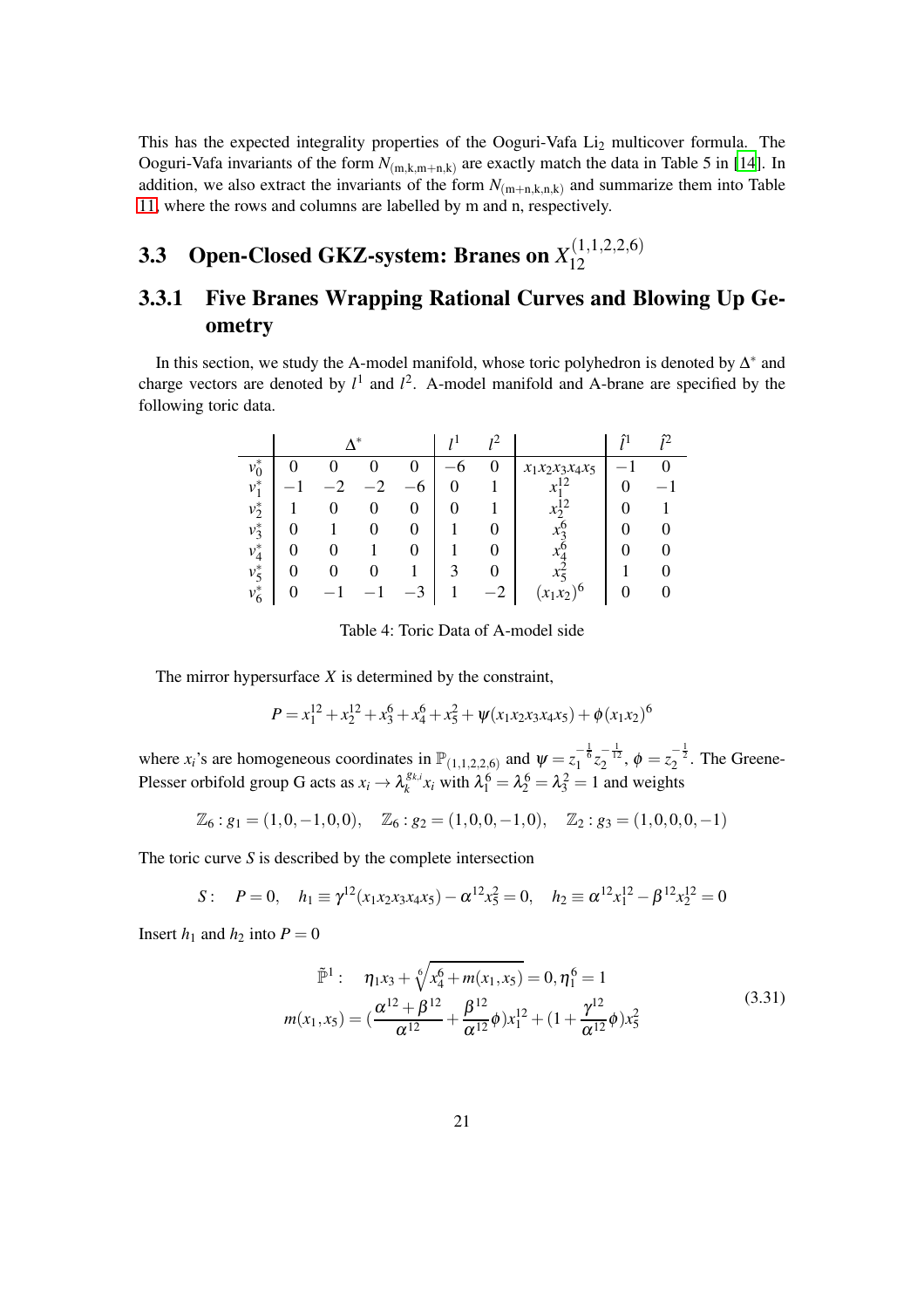Here  $\tilde{\mathbb{P}}^1$  is evidently non-holomorphic because of the sixth roots of unity and hence, a nonholomorphic family of rational curves on. However, at special loci

$$
\alpha^{12} + \beta^{12} + \phi \beta^{12} = 0, \quad \alpha^{12} + \gamma^{12} \psi = 0 \tag{3.32}
$$

we see that *S* degenerates as follows,

<span id="page-21-0"></span>
$$
\Sigma: \quad h_0 \equiv x_3^6 + x_4^6, \quad h_1 \equiv \gamma^{12} (x_1 x_2 x_3 x_4 x_5) - \alpha^{12} x_5^2 = 0, \quad h_2 \equiv \alpha^{12} x_1^{12} - \beta^{12} x_2^{12} = 0 \quad (3.33)
$$

Modulo the action of G, [3.31](#page-20-2) can be solve holomorphically. Thus the anholomorphic deformation of  $\mathbb{P}^1$  [3.33](#page-21-0) can be used to describe holomorphic deformation of *S*.

From the toric data in Table [3.3.1,](#page-20-1) the full set of GKZ operators are derived by [2.6](#page-6-2)

$$
\mathcal{Z}_0 = \sum_{i=0}^6 \vartheta_i + 1, \quad \mathcal{Z}_1 = \vartheta_1 - \vartheta_2, \quad \mathcal{Z}_2 = 2\vartheta_1 - \vartheta_3 + \vartheta_6,
$$
  

$$
\mathcal{Z}_3 = 2\vartheta_1 - \vartheta_4 + \vartheta_6, \quad \mathcal{Z}_4 = 6\vartheta_1 - \vartheta_5 + 3\vartheta_6,
$$
  

$$
\mathcal{L}_1 = \frac{\partial}{\partial a_1} \frac{\partial}{\partial a_2} - \left(\frac{\partial}{\partial a_6}\right)^6, \quad \mathcal{L}_2 = \frac{\partial}{\partial a_3} \frac{\partial}{\partial a_4} \left(\frac{\partial}{\partial a_5}\right)^3 \frac{\partial}{\partial a_6} - \left(\frac{\partial}{\partial a_0}\right)^6
$$
  
(3.34)

where  $\mathscr{L}_0$  represents the invariance of *P* under overall rescaling,  $\mathscr{L}_i$ 's relate to the torus symmetry, and L*i*'s relate to the symmetries among monomials consisting of *P*. And all GKZ operators above annihilate the period matrix and determine the mirror maps and superpotential.

After blowing up  $X$  along  $S$ , the blow-up manifold  $X'$  is obtained as the complete intersection in  $\mathscr{W} = \mathbb{P}(\mathscr{O}(12) \oplus \mathbb{P} \mathscr{O}(12))$ 

$$
X': P = a_1 x_1^{12} + 1_2 x_2^{12} + a_3 x_3^6 + a_4 x_4^6 + a_5 x_5^2 + a_0 (x_1 x_2 x_3 x_4 x_5) + a_6 (x_1 x_2)^6 = 0
$$
  
\n
$$
Q = y_1 (a_9 x_1^{12} + a_{10} x_2^{12}) - y_2 (a_7 (x_1 x_2 x_3 x_4 x_5) + a_8 x_3^6)
$$
\n(3.35)

where  $a_i$ 's are free complex-valued coefficients. By simple observation, we can obtain the GKZ system of *X* ′ as complement to GKZ system of *X*.

<span id="page-21-1"></span>
$$
\mathscr{Z}'_0 = \sum_{i=0}^6 \vartheta_i + 1, \quad \mathscr{Z}'_1 = \sum_{i=7}^{10} \vartheta_i, \quad \mathscr{Z}'_2 = -\vartheta_1 + \vartheta_2 - \vartheta_9 + \vartheta_{10}, \quad \mathscr{Z}'_3 = -2\vartheta_1 + \vartheta_3 - \vartheta_6 - 2\vartheta_9,
$$
  

$$
\mathscr{Z}'_4 = -2\vartheta_1 + \vartheta_4 - \vartheta_6 - 2\vartheta_9, \quad \mathscr{Z}'_5 = -6\vartheta_1 + \vartheta_5 - 3\vartheta_6 + \vartheta_8 - 6\vartheta_9, \quad \mathscr{Z}'_6 = -\vartheta_7 - \vartheta_8 + \vartheta_9 + \vartheta_{10}
$$
  

$$
\mathscr{L}'_1 = \prod_{i=1}^3 \frac{\partial}{\partial a_i} - \left(\frac{\partial}{\partial a_0}\right)^3, \quad \mathscr{L}'_2 = \prod_{i=4}^6 \frac{\partial}{\partial a_i} - \left(\frac{\partial}{\partial a_3}\right)^3
$$
  

$$
\mathscr{L}'_3 = \frac{\partial}{\partial a_3} \frac{\partial}{\partial a_8} - \frac{\partial}{\partial a_5} \frac{\partial}{\partial a_7}, \quad \mathscr{L}'_4 = \frac{\partial}{\partial a_6} \frac{\partial}{\partial a_9} - \frac{\partial}{\partial a_3} \frac{\partial}{\partial a_{10}}
$$
(3.36)

where  $\mathscr{L}'_0$ ,  $\mathscr{L}'_1$  are associated with the overall rescaling with respect to  $P = 0, Q = 0, \mathscr{L}'_i, i =$ 2,...,6 are related to the torus symmetry, and  $\mathcal{L}'_3$ ,  $\mathcal{L}'_4$  incorporate the parameter  $a_7$ ,..., $a_{10}$  that are associated with the moduli of the curve *S*.

Then we formulate above GKZ-system on an enhanced polyhedron ∆'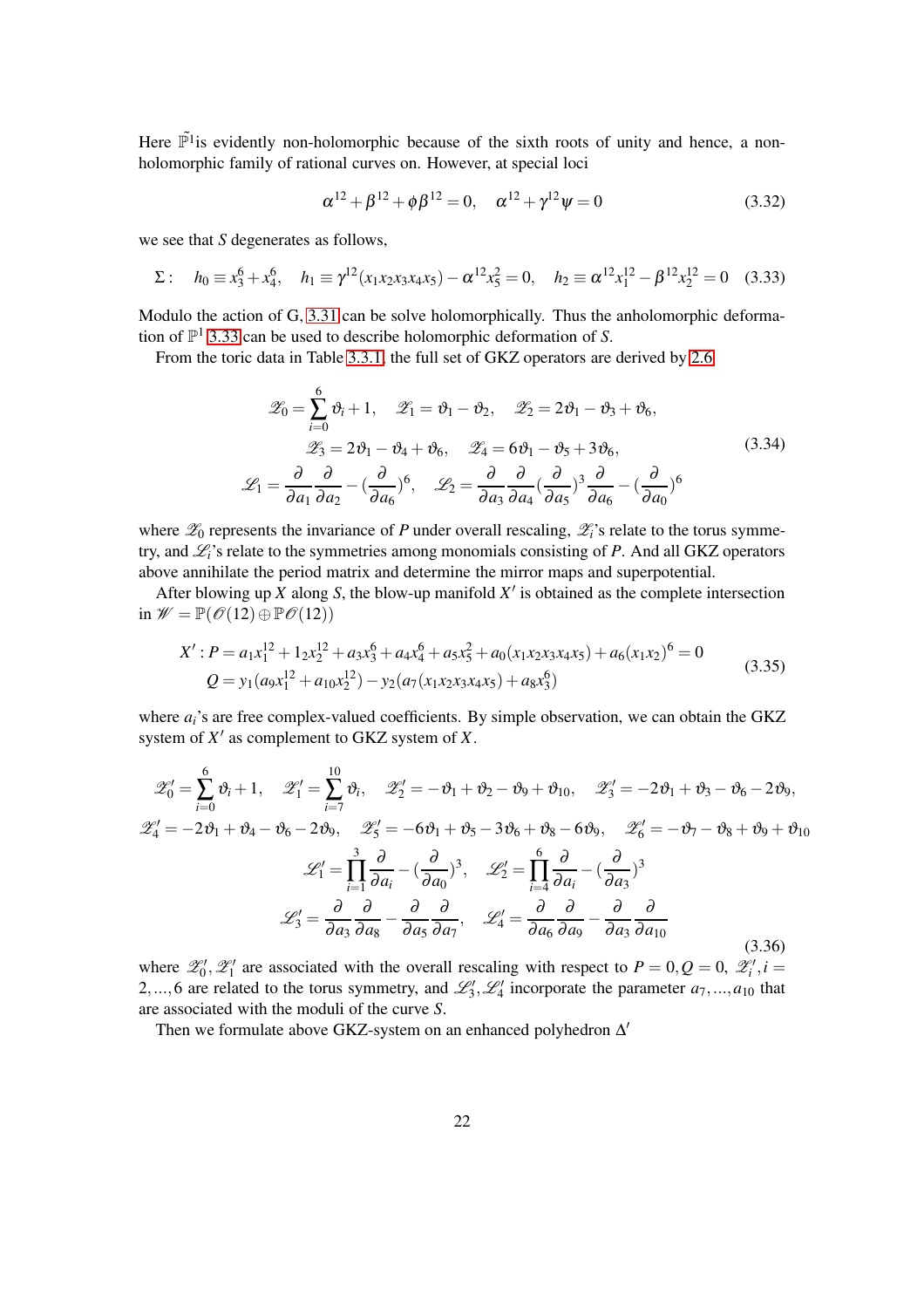|           |   |   |          |          |      |                  |                  | 11               |                  | 11<br>$\iota$    | $\iota_4$        |                                     |
|-----------|---|---|----------|----------|------|------------------|------------------|------------------|------------------|------------------|------------------|-------------------------------------|
| $v'_0$    |   |   |          |          |      |                  | $\theta$         |                  | $^{-3}$          |                  | O                | $= x_1 x_2 x_3 x_4 x_5$<br>$w'_0$   |
| $v_1'$    |   | 0 |          | .າ       | $-2$ | -6               | $\boldsymbol{0}$ | $\boldsymbol{0}$ | $\boldsymbol{0}$ | $\overline{2}$   | $-1$             | w<br>$=$                            |
| $v_2'$    |   | 0 |          | 0        | 0    | $\boldsymbol{0}$ | $\boldsymbol{0}$ | $\boldsymbol{0}$ | $\boldsymbol{0}$ | $\boldsymbol{0}$ |                  | $W_2'$<br>=                         |
| $v_3'$    |   | 0 | 0        |          | 0    | $\boldsymbol{0}$ | $\boldsymbol{0}$ | $\overline{0}$   |                  | $\boldsymbol{0}$ | $\boldsymbol{0}$ | $W_2$<br>$=$                        |
| $v_4'$    |   | 0 | $\Omega$ | $\Omega$ |      | 0                | $\boldsymbol{0}$ | $\overline{0}$   |                  | 0                | $\boldsymbol{0}$ | w<br>$=$                            |
| $v'_{5}$  |   | 0 | 0        | 0        | 0    |                  | $\boldsymbol{0}$ |                  | 0                | 0                | $\boldsymbol{0}$ | $W'_5$<br>$x_{\overline{5}}$<br>$=$ |
| $v'_6$    |   | 0 | 0        |          |      |                  | $\theta$         | $\boldsymbol{0}$ |                  | $^{-2}$          | $\theta$         | $(x_1x_2)^6$<br>W'<br>$=$<br>6      |
| $v'_7$    | 0 |   |          | $\theta$ | 0    | $\boldsymbol{0}$ | $^{-1}$          |                  | $-3$             | $\theta$         | $\boldsymbol{0}$ | $= y_1 w_1$<br>$W_7$                |
| $v_8'$    | 0 |   | 0        | 0        | 0    |                  | $-1$             |                  | 3                | $\theta$         | $\boldsymbol{0}$ | $W'_{\mathcal{Q}}$<br>$= y_1 w_2'$  |
| $v'_{9}$  | 0 |   |          |          |      |                  |                  | $\overline{0}$   | $\overline{0}$   |                  |                  | $= y_2 w'_0$<br>$W_{\mathbf{Q}}$    |
| $v_{10}'$ | 0 |   |          | 0        |      | $\boldsymbol{0}$ |                  | $\boldsymbol{0}$ | $\boldsymbol{0}$ |                  |                  | $= y_2 w_5^e$<br>$w'_{10}$          |

Here we present the integral points  $v_i$ 's and their corresponding monomials  $w_i$ , as well as  $l_i$ 's as basis of Mori cone satisfying relations  $l^1 = 3l'_1 + l'_2$  and  $l^2 = l'_3 + l'_4$ .

The local coordinates  $z^i$ 's on the complex structure moduli space of  $X'$  by [2.7,](#page-6-1)

<span id="page-22-1"></span>
$$
z_1 = -\frac{a_5 a_7}{a_0^3 a_8}, \quad z_2 = \frac{a_3 a_4 a_6 a_8^3}{a_0^3 a_7^3}, \quad z_3 = \frac{a_1^2 a_{10}}{a_6^2 a_9}, \quad z_4 = \frac{a_2 a_9}{a_1 a_{10}}
$$
(3.37)

Next, we convert the  $\mathcal{L}_i$  in 3.36 operators to Picard-Fuchs operators  $\mathcal{D}_i$ , from differential equations about  $a_j$  ( $j = 0, \ldots, 10$ ) to those about  $z_j$  ( $j = 1, \ldots, 4$ ),

$$
\mathcal{D}_1 = \theta_1(\theta_1 - 3\theta_2 - 1) - z_1(-\theta_1 - 3\theta_2)(-\theta_1 + 3\theta_2),
$$
  
\n
$$
\mathcal{D}_2 = \theta_2^2(\theta_2 - 2\theta_3)(-\theta_1 + 3\theta_2)^3 - z_2(\theta_1 - 3\theta_2)^3 \prod_{i=1}^3 (-\theta_1 - 3\theta_2 - i)
$$
  
\n
$$
\mathcal{D}_3 = (2\theta_3 - \theta_4)^2(\theta_3 - \theta_4) - z_3(\theta_2 - 2\theta_3)^2(-\theta_3 + \theta_4),
$$
  
\n
$$
\mathcal{D}_4 = \theta_4(-\theta_3 + \theta_4) - z_4(2\theta_3 - \theta_4)(\theta_3 - \theta_4)
$$
  
\n... (3.38)

<span id="page-22-0"></span>where  $\theta_i = z_i \frac{\partial}{\partial z_i}$  $\frac{\partial}{\partial z_i}$ 's are the logarithmic derivatives and each  $\mathscr{D}_i$  corresponds to a specific linear combination among  $l_i$ 's.

### 3.3.2 Brane Superpotential and Disk Instantons

Along the line of [2.1,](#page-4-1) we solve the differential equations [3.37](#page-22-1) at  $z_i \rightarrow 0$  and identify the mirror maps and superpotential. The fundamental period of *X* as power series solution is

$$
\omega_0 = 1 - 120z_1^3z_2 + 83160z_1^6z_2^2 + 166320z_1^6z_2^2z_3z_4 + \mathcal{O}(z^{10})
$$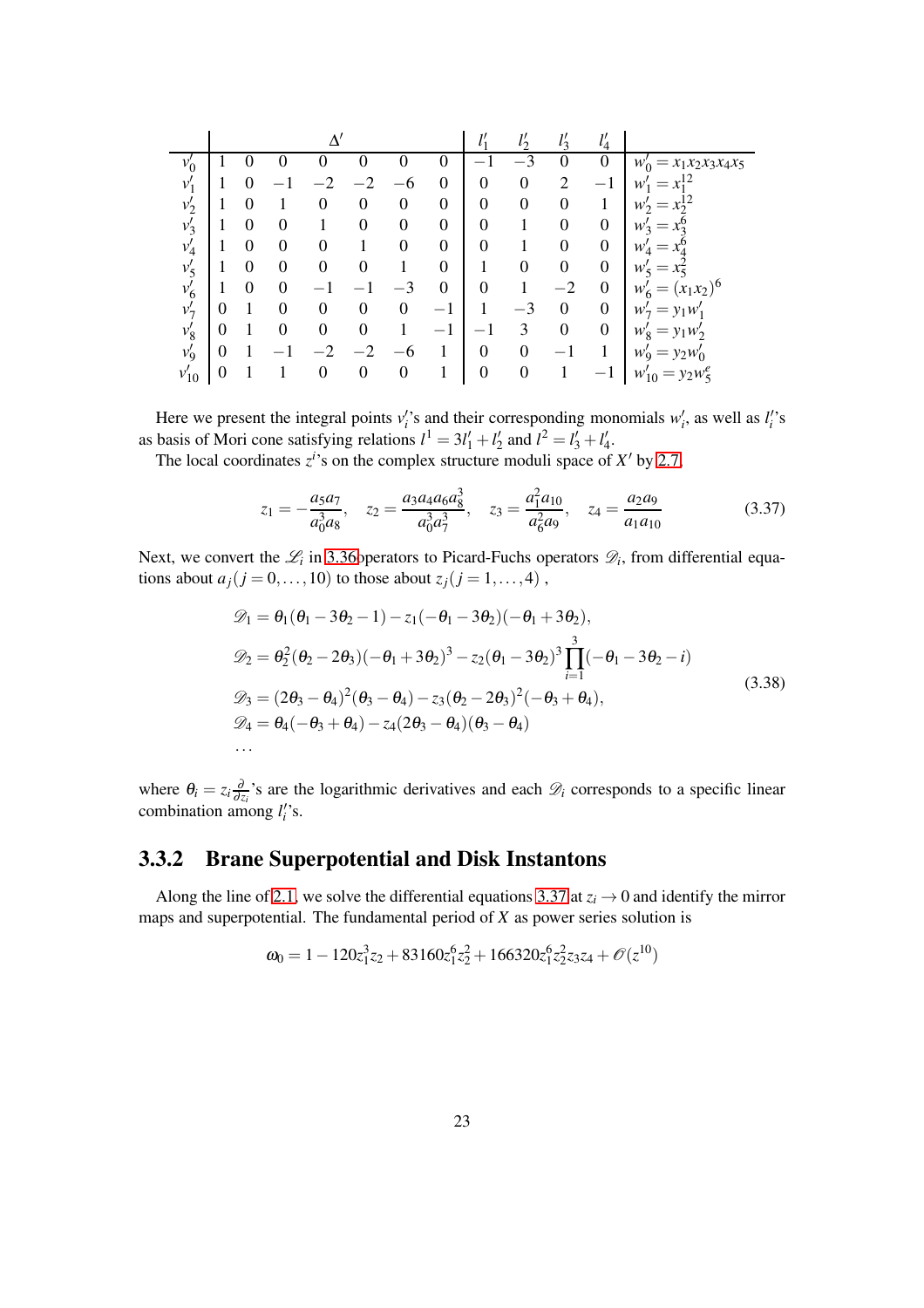. The single logarithmic solutions are

$$
\omega_{1,1} = \omega_0 \log(z_1) + z_1 + \frac{1}{2}z_1^2 + \frac{1}{3}z_1^3 + \frac{1}{4}z_1^4 + \frac{1}{5}z_1^5 + 2z_2 + 12z_1z_2 + 60z_1^2z_2 - 74z_1^3z_2 - 210z_1^4z_2 \n- 15z_2^2 - 126z_1z_2^2 - 630z_1^2z_2^2 - 2520z_1^3z_2^2 + \frac{560}{3}z_2^3 + 2100z_1z_2^3 + 13200z_1^2z_2^3 - \frac{5775}{2}z_2^4 \n- 40950z_1z_2^4 + \frac{252252}{5}z_2^5 - 30z_2^2z_3z_4 - 252z_1z_2^2z_3z_4 + 1120z_2^3z_3z_4 + \mathcal{O}(z^6) \n\omega_{1,2} = \omega_0 \log(z_2) - 3z_1 - \frac{3}{2}z_1^2 - z_1^3 - \frac{3}{4}z_1^4 - \frac{3}{5}z_1^5 - 6z_2 - 36z_1z_2 - 180z_1^2z_2 - 522z_1^3z_2 + 630z_1^4z_2 \n+ 45z_2^2 + 378z_1z_2^2 + 1890z_1^2z_2^2 + 7560z_1^3z_2^2 - 560z_2^3 - 6300z_1z_2^3 - 39600z_1^2z_2^3 + \frac{17325}{2}z_2^4 \n+ 122850z_1z_2^4 - \frac{756756}{5}z_2^5 - z_3z_4 + 90z_2^2z_3z_4 + 756z_1z_2^2z_3z_4 - 3360z_2^3z_3z_4 - \frac{3}{2}z_3^2z_4^2 + \mathcal{O}(z^6) \n\omega_{1,3} = \omega_0 \log(z_3) - 240z1^3z_2 + 2z3z_4 + 24
$$

such that the single logarithmic periods of *X* are reproduced by  $\Pi_1^1 = \omega_{1,1} + \omega_{1,2}$ ,  $\Pi_2^1 = \omega_{1,3} + \omega_{1,4}$  $\omega_{1,4}$ . With single logarithmic solutions, open-closed mirror maps are inverse series of flat coordinates

$$
z_1 = q_1 - q_1^2 + q_1^3 - q_1^4 + q_1^5 - 2q_1q_2 - 14q_1^2q_2 - 60q_1^3q_2 + 134q_1^4q_2 + 5q_1q_2^2 + 58q_1^2q_2^2
$$
  
+ 270q\_1^3q\_2^2 - 32q\_1q\_2^3 - 546q\_1^2q\_2^3 + 286q\_1q\_2^4 - 2q\_1q\_2q\_3q\_4 - 14q\_1^2q\_2q\_3q\_4 + 40q\_1q\_2^2q\_3q\_4 + \mathcal{O}(q^5)  
\n
$$
z_2 = q_2 + 3q_1q_2 + 3q_1^2q_2 + q_1^3q_2 + 6q_2^2 + 66q_1q_2^2 + 384q_1^2q_2^2 + 1338q_1^3q_2^2 + 9q_2^3 + 222q_1q_2^3
$$
  
+ 2940q\_1^2q\_2^3 + 56q\_2^4 + 1350q\_1q\_2^4 - 300q\_2^5 + q\_2q\_3q\_4 + 3q\_1q\_2q\_3q\_4 + 3q\_1^2q\_2q\_3q\_4  
+ 12q\_2^2q\_3q\_4 + 132q\_1q\_2^2q\_3q\_4 - 63q\_2^3q\_3q\_4 + \mathcal{O}(q^5)  
\n
$$
z_3 = q_3 + 240q_1^3q_2q_3 - 2q_3^2q_4 - 1200q_1^3q_2q_3^2q_4 + 3q_3^3q_4^2 + 3120q_1^3q_2q_3^3q_4^2 - 4q_3^4q_4^3 + 5q_3^5q_4^4 + \mathcal{O}(q^{10})
$$
  
\n
$$
z_4 = q_4
$$

The double logarithmic solutions are denoted by their leading term

$$
\frac{3}{2}\ell_1^2 + \ell_1\ell_2, \quad \frac{1}{2}\ell_2^2, \quad \frac{1}{2}\ell_3^2, \quad \frac{1}{2}\ell_4^2 + \ell_3\ell_4, \n\ell_1\ell_3, \quad \ell_1\ell_4, \quad \ell_2\ell_3, \quad \ell_2\ell_4
$$
\n(3.39)

with abbreviations  $\ell_i = \log(z_i)$ . Then we construct two linear combination of double logarithmic solutions and insert the inverse mirror maps to match the disk instantons in [\[16](#page-50-3)].

$$
\mathcal{W}_{\text{brane}}^I = \frac{3}{2}t_1^2 + t_1t_2 + \sum_{N^I} N_{d_1,d_2,d_3,d_4}^I \text{Li}_2(q_1^{d_1} q_2^{d_2} q_3^{d_3} q_4^{d_4})
$$
  

$$
\mathcal{W}_{\text{brane}}^{II} = \frac{1}{2}t_1t_3 + \sum_{N^II} N_{d_1,d_2,d_3,d_4}^{II} \text{Li}_2(q_1^{d_1} q_2^{d_2} q_3^{d_3} q_4^{d_4})
$$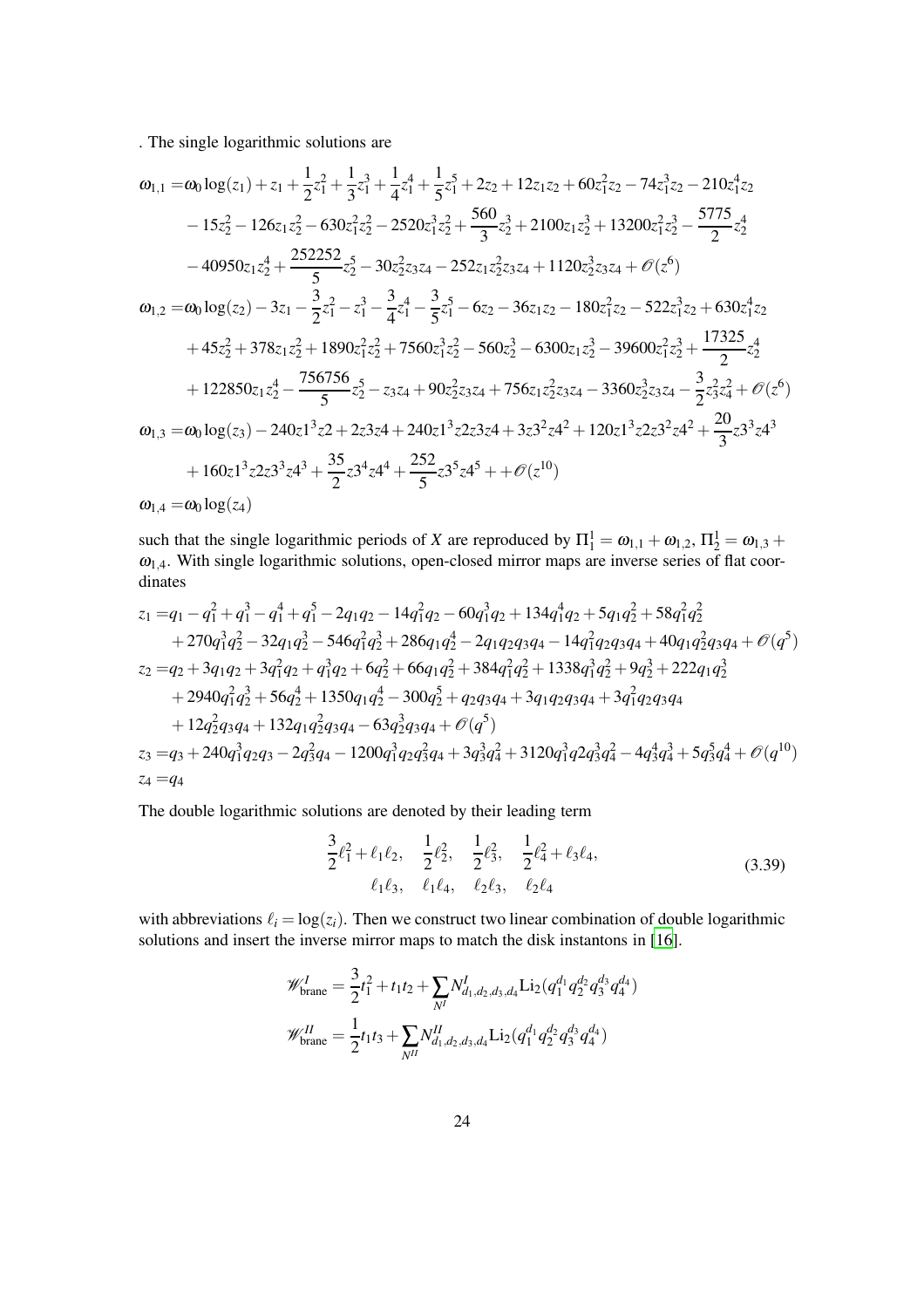<span id="page-24-0"></span>.Invariants of the form  $N_{m,n,k,k}$  are summarized in Tabl[e12](#page-44-0) [13](#page-45-0) [14](#page-46-0) [15,](#page-47-0) where the rows and columns are labelled by m and n, respectively.

#### <span id="page-24-1"></span>4 One Closed and Two Open Moduli Case

#### 4.1 Open-Closed GKZ-system: Branes on Complete Intersections  $\mathbb{P}^{(111|111)}_{\mathbb{P}^{(2,2)}}$  $[3,3]$

#### <span id="page-24-2"></span>4.1.1 Five Branes Wrapping Lines and Blowing Up Geometry

The underlying manifold  $X^*$  we are considering in the A-model is the intersection of two cubics in  $\mathbb{P}^5$ , whose mirror manifold *X* can be represented a one-parameter family of bicubics, with group  $G = \mathbb{Z}_3^2 \times \mathbb{Z}_9$  acting on them,

<span id="page-24-4"></span>
$$
\begin{cases}\nP_1 = x_1^3 + x_2^3 + x_3^3 + \psi x_4 x_5 x_6 \\
P_2 = x_4^3 + x_5^3 + x_6^3 + \psi x_1 x_2 x_3\n\end{cases} \tag{4.1}
$$

where  $\psi$  is the complex structure modulus.

Turning to the specification of D-brane configurations, we consider the curve *S* on *X*

$$
P_1 = P_2 = 0,
$$
  
\n
$$
h_1 \equiv \beta^3(x_1x_2x_3) - \alpha\beta\gamma x_2^3 = 0,
$$
  
\n
$$
h_2 \equiv \gamma^3(x_1x_2x_3) - \alpha\beta\gamma x_3^3 = 0
$$

An equivalent and convenient form is easy to obtained,

$$
P_1 = P_2 = 0, \quad \alpha^3 x_2^3 - \beta^3 x_1^3 = 0, \quad \alpha^3 x_3^3 - \gamma^3 x_1^3 = 0 \tag{4.2}
$$

For generic values of the moduli , the *S* is an irreducible higher genus Riemann surface. But we can always make a linearization by inserting  $h_1$  and  $h_2$  into  $P_1, P_2$ ,

$$
x_4^3 + x_5^3 + x_6^3 - \Psi x_4 x_5 x_6 = 0, \quad \Psi = \frac{\alpha \beta \gamma}{\alpha^3 + \beta^3 + \gamma^3} \psi^2
$$
 (4.3)

This is an one dimensional family of cubic plane elliptic curves in  $\mathbb{P}^2$ , called the Hesse pencil. For special value of Ψ, it degenerate into 12 lines [\[3](#page-50-15)],

<span id="page-24-3"></span>
$$
x_4 + \eta_1 x_5 + \eta_2 x_6 = 0, \quad \eta_1^3 = \eta_2^3 = 1 \tag{4.4}
$$

Upon the action of group G, they are identified as a single line.

Thus the deformation space of [4.4](#page-24-3) is embedded in the deformation space of *S*. And away from that special locus, the obstructed deformation is identified with the unobstructed deformation of *S*, which means that we can use the obstructed deformation of that line to describe the unobstructed deformation of *S*.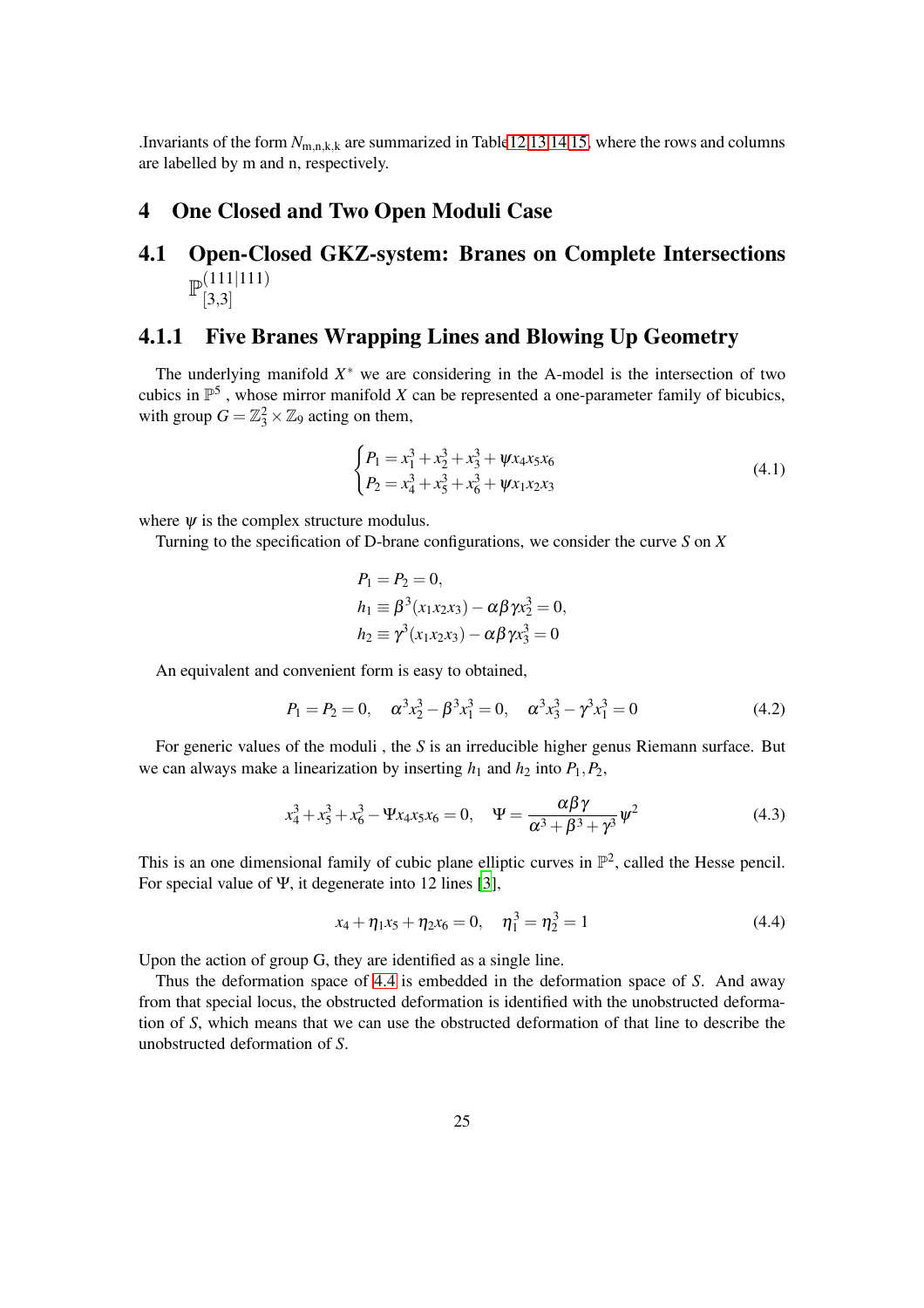The polyhedron corresponding to the A-model manifold  $X^*$  is denoted as  $\Delta^*$ , the A-brane charge vectors *l*, and A-brane charge vectors  $\hat{l}^1$ ,  $\hat{l}^2$ . The toric data in A-model side is as following table.

|         |   |   | $\Lambda^*$ |   |                  |      |             | î1 |  |
|---------|---|---|-------------|---|------------------|------|-------------|----|--|
| $v_0^*$ |   |   |             |   |                  | $-3$ | $x_1x_2x_3$ |    |  |
| $v_0^*$ |   |   |             |   | $\left( \right)$ |      | $x_4x_5x_6$ |    |  |
| $v_1^*$ |   |   |             |   |                  |      |             |    |  |
| $v_2^*$ |   | 0 | 0           | O |                  |      |             |    |  |
| $v_3^*$ | 0 |   |             | O |                  |      | $x_2$       |    |  |
| $v_4^*$ | 0 | 0 |             |   |                  |      |             |    |  |
| $v_5^*$ | 0 | 0 |             |   |                  |      |             |    |  |
| $v_6^*$ |   | 0 | 0           | O |                  |      | $x_6$       |    |  |

Table 5: Toric Data of A-model side

In toric coordinates, the Calabi-Yau threefold *X* and the curve *S* are described as

$$
X: \quad P_1 = a_{0,1} + a_1(X_2X_3X_4X_5X_6)^{-1} + a_2X_2 + a_3X_3 = 0,
$$
  
\n
$$
P_2 = a_{0,2} + a_4X_4 + a_5X_5 + a_6X_6 = 0
$$
  
\n
$$
S: \quad h_1 = a_7 + a_8X_2 = 0, \quad h_2 = a_9 + a_{10}X_3 = 0
$$

with  $a_i$ 's are free complex-valued coefficients. The GKZ-system as follow by [2.6,](#page-6-2)

$$
\mathscr{Z}_0 = \sum_{i=0}^6 \vartheta_i + 1, \quad \mathscr{Z}_i = -\vartheta_1 + \vartheta_{i+1}, i = 1, ..., 5
$$

$$
\mathscr{L}_1 = \prod_{i=1}^6 \frac{\partial}{\partial a_i} - \left(\frac{\partial}{\partial a_{0,1}}\right)^3 \left(\frac{\partial}{\partial a_{0,2}}\right)^3
$$
(4.5)

where  $\vartheta_i = a_i \frac{\partial}{\partial a_i}$  $\frac{\partial}{\partial a_i}$ 's are the logarithmic derivative.  $\mathscr{L}_0$  represents the invariance of *P* under overall rescaling and  $\mathcal{L}_i$ 's relate to the torus symmetry,

$$
\mathscr{Z}_i: \quad X_{i+1} \mapsto \lambda X_{i+1}, \quad (a_1, a_{i+1}) \mapsto (\lambda a_1, \lambda^{-1} a_{i+1}), \quad i = 1, 2, 3, 4
$$

For  $\mathcal{L}_i$ 's, the represents the relations among Laurent monomials in  $P_1$  and  $P_2$  in [4.1](#page-24-4).

$$
\mathcal{L}_1: (X_2^{-1})(X_3^{-1})(X_4^{-1})(X_5^{-1})(X_6^{-1})X_2X_3X_4X_5X_6 = 1
$$

And all GKZ operators annihilate the period matrix and determine the mirror maps and superpotentials.

After blowing up *X* along *S*, the blow-up manifold is

<span id="page-25-0"></span>
$$
X': P_1 = P_2 = 0, \quad Q = y_1(a_9 + a_{10}X_3) - y_2(a_7 + a_8X_2)
$$
\n
$$
(4.6)
$$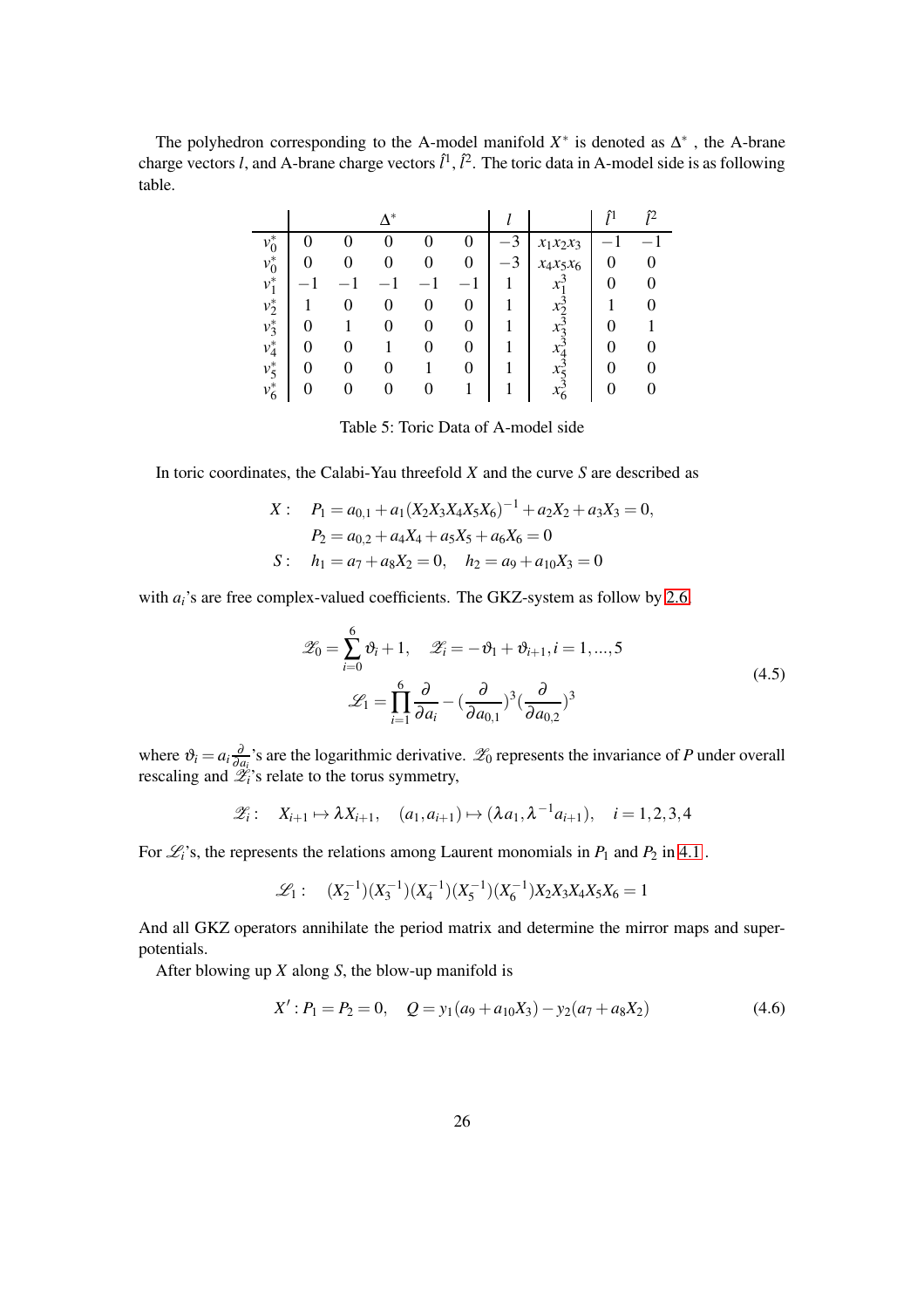By careful observations on the defining equations [4.6,](#page-25-0) the GKZ system of  $X'$  is obtained as follow

<span id="page-26-0"></span>
$$
\mathscr{Z}'_0 = \sum_{i=0}^6 \vartheta_i + 1, \quad \mathscr{Z}'_1 = \sum_{i=7}^{10} \vartheta_i, \quad \mathscr{Z}'_2 = -\vartheta_1 + \vartheta_2 + \vartheta_8, \quad \mathscr{Z}'_3 = -\vartheta_1 + \vartheta_3 + \vartheta_{10},
$$

$$
\mathscr{Z}'_i = -\vartheta_1 + \vartheta_i, \quad i = 4, 5, 6, \quad \mathscr{Z}'_1 = -\vartheta_7 - \vartheta_8 + \vartheta_9 + \vartheta_{10}
$$

$$
\mathscr{L}'_1 = \prod_{i=1}^3 \frac{\partial}{\partial a_i} - \left(\frac{\partial}{\partial a_0}\right)^3,
$$

$$
\mathscr{L}'_2 = \frac{\partial}{\partial a_2} \frac{\partial}{\partial a_7} - \frac{\partial}{\partial a_{0,1}} \frac{\partial}{\partial a_8}, \quad \mathscr{L}'_3 = \frac{\partial}{\partial a_3} \frac{\partial}{\partial a_9} - \frac{\partial}{\partial a_{0,1}} \frac{\partial}{\partial a_{10}}
$$
(4.7)

where  $\mathcal{Z}'_0$ ,  $\mathcal{Z}'_1$  are associated with the overall rescaling with respect to  $P = 0$ ,  $Q = 0$  respectively.  $\mathscr{Z}'_i, i = 2, ..., 5$  are related to the torus symmetry.

$$
\mathscr{Z}'_2: X_2 \mapsto \lambda X_2, \quad (a_1, a_2, a_8) \mapsto (\lambda a_1, \lambda^{-1} a_2, \lambda^{-1} a_8)
$$
  

$$
\mathscr{Z}'_3: X_3 \mapsto \lambda X_3, \quad (a_1, a_3, a_{10}) \mapsto (\lambda a_1, \lambda^{-1} a_3, \lambda^{-1} a_{10})
$$
  

$$
\mathscr{Z}'_i: X_i \mapsto \lambda X_i, \quad (a_1, a_i) \mapsto (\lambda a_1, \lambda^{-1} a_i), \quad i = 4, 5, 6
$$

In addition,  $\mathscr{L}'_6$  is related to the torus symmetry  $(y_1, y_2) \mapsto (\lambda y_1, \lambda^{-1} y_2)$ . The  $\mathscr{L}'_2$ ,  $\mathscr{L}'_3$  incorporate the parameter  $a_7, ..., a_{10}$  that are associated with the moduli of the curve *S*.

Now, we formulate GKZ system [4.7](#page-26-0) on an enhanced polyhedron  $\Delta'$ ,

|           |   |                  |   |                  |          |                  |                  |                  | 11<br>$\iota_1$  | $\mathcal{I}^{\prime}$<br>$\iota$ | $l_3$                    |                                    |
|-----------|---|------------------|---|------------------|----------|------------------|------------------|------------------|------------------|-----------------------------------|--------------------------|------------------------------------|
| $v'_0$    |   |                  |   | 0                | $_{0}$   |                  | 0                | $\boldsymbol{0}$ | 0                |                                   | $\overline{\phantom{0}}$ | $= x_1 x_2 x_3$<br>$w'_{0,1}$      |
| $v'_0$    |   | 0                | 0 | $\boldsymbol{0}$ | 0        | 0                | $\boldsymbol{0}$ | $\boldsymbol{0}$ | $^{-3}$          | $\boldsymbol{0}$                  | $\boldsymbol{0}$         | $x_4x_5x_6$<br>$w'_{0,2}$          |
| $v_1'$    |   | 0                |   |                  |          |                  |                  | $\boldsymbol{0}$ |                  | 0                                 | $\boldsymbol{0}$         | w                                  |
| $v'_2$    |   | 0                |   | $\boldsymbol{0}$ | 0        | $\boldsymbol{0}$ | $\boldsymbol{0}$ | $\overline{0}$   |                  |                                   | $\boldsymbol{0}$         | $W'_{2}$<br>$=$                    |
| $v'_3$    |   | 0                | 0 |                  | $\theta$ | $\boldsymbol{0}$ | $\boldsymbol{0}$ | $\overline{0}$   | $\boldsymbol{0}$ | 0                                 |                          | $W_2$<br>$=$                       |
| $v'_4$    |   | 0                | 0 | $\theta$         |          | $\boldsymbol{0}$ | $\overline{0}$   | $\overline{0}$   | 1                | 0                                 | $\boldsymbol{0}$         | w<br>$=$                           |
| $v'_5$    |   | $\boldsymbol{0}$ | 0 | $\overline{0}$   | 0        |                  | $\overline{0}$   | $\overline{0}$   | 1                | 0                                 | $\boldsymbol{0}$         | w<br>$=$                           |
| $v'_6$    |   | 0                | 0 | $\mathbf{0}$     | 0        | 0                | 1                | $\boldsymbol{0}$ | 1                | $\boldsymbol{0}$                  | $\boldsymbol{0}$         | w                                  |
| $v'_7$    | 0 |                  | 0 | $\mathbf{0}$     | $\theta$ | $\overline{0}$   | $\overline{0}$   | $-1$             | $^{-2}$          |                                   | $\boldsymbol{0}$         | $y_1w_0'$<br>$W_7$<br>$=$          |
| $v_8'$    | 0 |                  |   | $\overline{0}$   | $\theta$ | $\overline{0}$   | $\overline{0}$   | $-1$             | $\overline{2}$   |                                   | $\overline{0}$           | $W'_{\mathcal{Q}}$<br>$= y_1 w_2'$ |
| $v'_9$    | 0 |                  | 0 | $\overline{0}$   | $\theta$ | $\overline{0}$   | $\overline{0}$   |                  | $-1$             | $\overline{0}$                    |                          | $W'_{\mathbf{Q}}$<br>$= y_2 w'_0$  |
| $v'_{10}$ | 0 |                  | 0 |                  | 0        | $\overline{0}$   | $\boldsymbol{0}$ |                  |                  | $\boldsymbol{0}$                  | $\overline{\phantom{0}}$ | $W'_{10}$<br>$= y_2w'_3$           |

where  $v_i$ 's are the integral vertices and  $w_i$ , their corresponding monomials. The A-model closed string charge vectors and A-branes charge vectors satisfy the relations  $l^1 = l'_1 + 2l'_2 + l'_3$ ,  $\hat{l}^1 = l'_3, \hat{l}^2 = l'_4.$ 

The coordinates  $z_i$  by [2.7o](#page-6-1)n the complex structure moduli space of  $X'$ ,

$$
z_1 = \frac{a_1 a_4 a_5 a_6 a_8 a_{10}}{a_{0,2}^3 a_2 a_7^2 a_9}, \quad z_2 = \frac{a_2 a_7}{a_{0,1} a_8}, \quad z_3 = \frac{a_3 a_9}{a_{0,1} a_{10}}
$$
(4.8)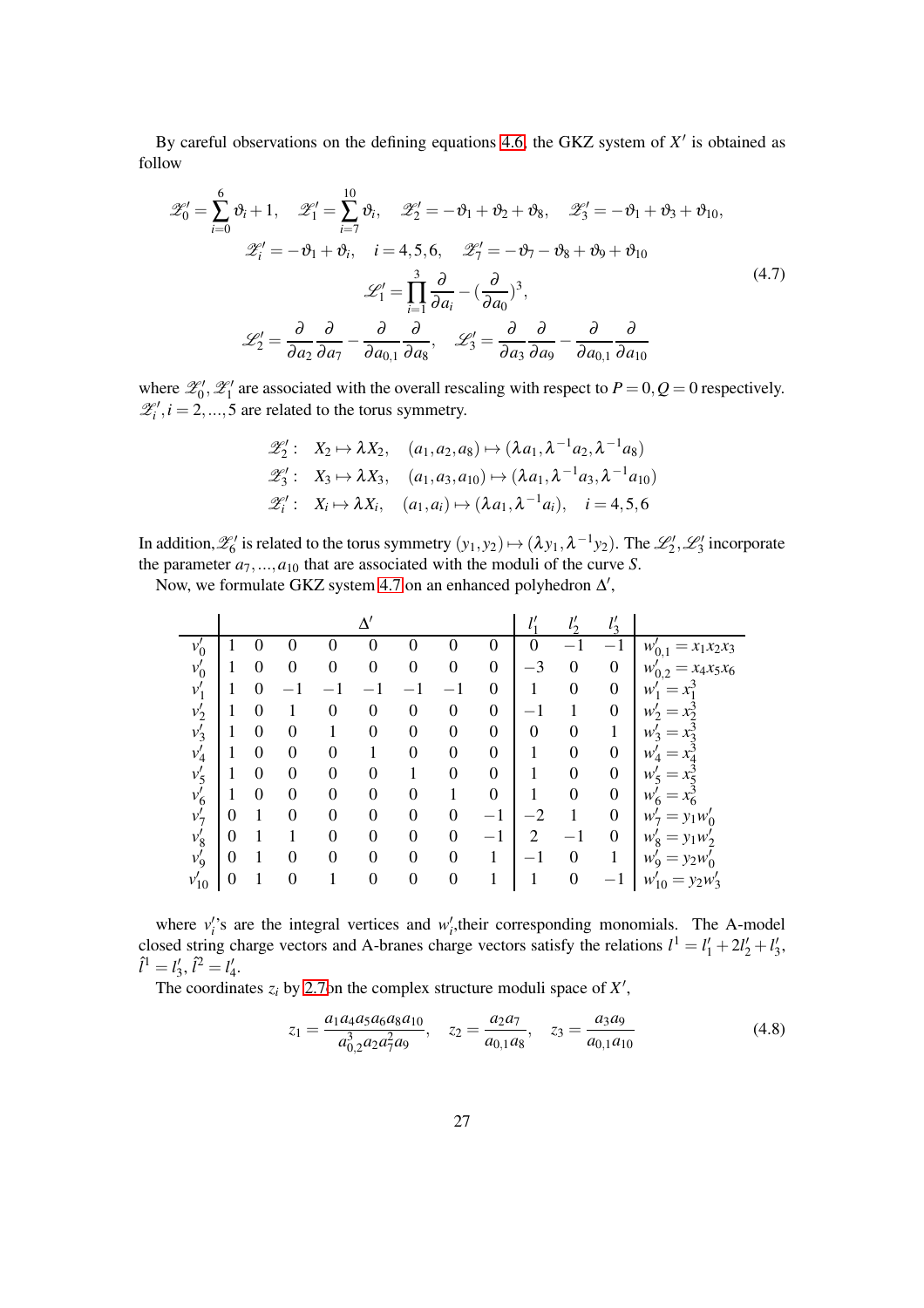Next, we convert the  $\mathcal{L}_i$  operators in [4.7](#page-26-0) to Picard-Fuchs operators  $\mathcal{D}_i$ , from differential equations about  $a_j$  to those about  $z_j$ ,

<span id="page-27-1"></span>
$$
\mathcal{D}_1 = \theta_1^4 (2\theta_1 - \theta_2)^2 (\theta_1 - \theta_3) - z_1 (-\theta_1 + \theta_2)(-2\theta_1 + \theta_2)^2 (-\theta_1 + \theta_3) \prod_{i=1}^3 (-3\theta_1 - i),
$$
  
\n
$$
\mathcal{D}_2 = (-\theta_1 + \theta_2)(-2\theta_1 + \theta_2) - z_2 (-\theta_2 - \theta_3 - 1)(2\theta_1 - \theta_2)
$$
  
\n
$$
\mathcal{D}_3 = \theta_3 (-\theta_1 + \theta_3) - z_3 (-\theta_2 - \theta_3 - 1)(\theta_1 - \theta_3),
$$
  
\n... (4.9)

<span id="page-27-0"></span>where  $\theta_i = z_i \frac{\partial}{\partial z_i}$  $\frac{\partial}{\partial z_i}$ 's are the logarithmic derivatives and each operator  $\mathscr{D}_a$  corresponds to a linear combination among the charge vectors  $l_1^e, l_2^e, l_3^e$ .

## 4.1.2 Brane Superpotential and Disk Instantons

Now, we solve the Picard-Fuchs equations [4.9d](#page-27-1)erived in the last section and identified the mirror maps and superpotentials. By the methods introduced in [2.1,](#page-4-1) at  $z_i \rightarrow 0$ , the fundamental period of *X* as series expansion is

$$
\omega_0 = 1 + 36z_1z_2^2z_3 + 8100z_1^2z_2^4z_3^2 + 2822400z_1^3z_2^6z_3^3 + 1200622500z_1^4z_2^8z_3^4 + \mathcal{O}(z^{16})
$$

There are four the single logarithmic solutions

$$
\begin{aligned}\n\omega_{1,1} &= \omega_0 \log(z_1) + 2z_2 - z_2^2 - 12z_1 z_2^2 + \frac{2}{3} z_2^3 - \frac{1}{2} z_2^4 + \frac{2}{5} z_2^5 + z_3 - 24z_1 z_2 z_3 + 90 z_1 z_2^2 z_3 \\
&\quad + 144 z_1 z_2^3 z_3 - \frac{1}{2} z_3^2 + 72 z_1 z_2^2 z_3^2 + \frac{1}{3} z_3^3 - \frac{1}{4} z_3^4 + \frac{1}{5} z_3^5 + \mathcal{O}(z^5) \\
\omega_{1,2} &= \omega_0 \log(z_2) - z_2 + \frac{1}{2} z_2^2 - \frac{1}{3} z_2^3 + \frac{1}{4} z_2^4 - \frac{1}{5} z_2^5 + 12 z_1 z_2 z_3 + 30 z_1 z_2^2 z_3 - 72 z_1 z_2^3 z_3 + \mathcal{O}(z^6) \\
\omega_{1,3} &= \omega_0 \log(z_3) + 12 z_1 z_2^2 - 270 z_1^2 z_2^4 - z_3 + 30 z_1 z_2^2 z_3 + \frac{1}{2} z_3^2 - 72 z_1 z_2^2 z_3^2 - \frac{1}{3} z_3^3 + \frac{1}{4} z_3^4 \\
&\quad - \frac{1}{5} z_3^5 + \mathcal{O}(z^5)\n\end{aligned}
$$

such that they are consistent with the single logarithmic periods of *X*,  $\Pi^1 = \omega_{1,1} + 2\omega_{1,2} + \omega_{1,3}$ .

By the definition of the flat coordinates and mirror maps

$$
t_j = \frac{\omega_{1,j}}{\omega_0} \tag{4.10}
$$

$$
q_j = e^{2\pi i t_j} \tag{4.11}
$$

we obtain the  $z_j$  as a series of  $q_j$  upon inversion of the mirror maps

$$
z_1 = q_1 - 2q_1q_2 + q_1q_2^2 + 12q_1^2q_2^2 - 24q_1^2q_2^3 - q_1q_3 + 2q_1q_2q_3 + 24q_1^2q_2q_3 - q_1q_2^2q_3
$$
  
\n
$$
- 150q_1^2q_2^2q_3 - 24q_1^2q_2q_3^2 + \mathcal{O}(q^5)
$$
  
\n
$$
z_2 = q_2 + q_2^2 + q_2^3 + q_2^4 + q_2^5 - 12q_1q_2^2q_3 - 42q_1q_2^2q_3 + \mathcal{O}(q^5)
$$
  
\n
$$
z_3 = q_3 - 12q_1q_2^2q_3 + q_3^2 - 42q_1q_2^2q_3^2 + q_3^3 + q_3^4 + q_3^5 + \mathcal{O}(q^5)
$$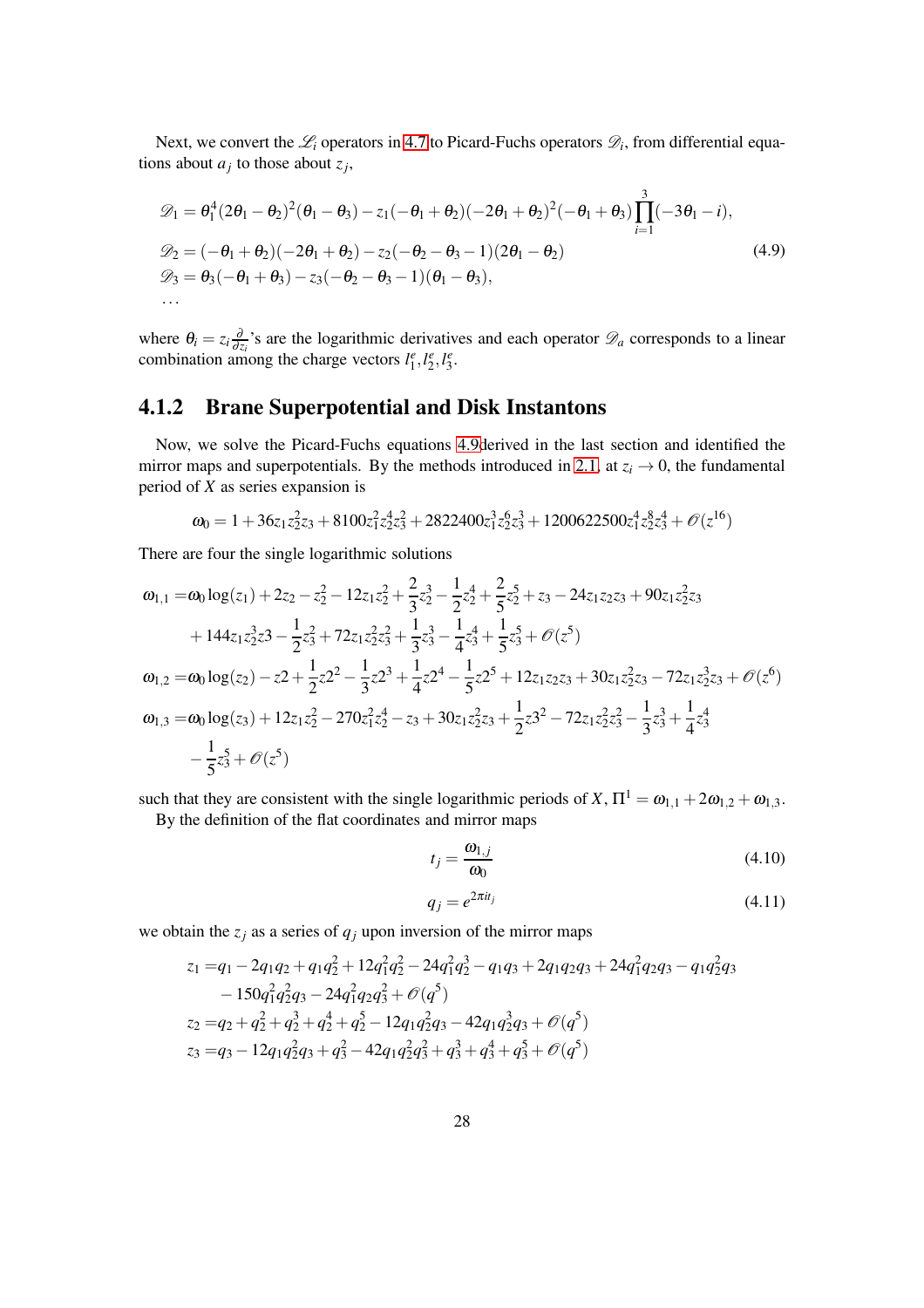In addition, there are also double logarithmic solutions with leading terms

$$
\frac{1}{2}\ell_1^2 - \ell_2^2, \quad \frac{3}{2}\ell_2^2 + \ell_1\ell_2, \quad \frac{1}{2}\ell_3^2 + \ell_1\ell_3, \quad \ell_2\ell_3
$$

where  $log(z_i)$ 's are abbreviated as  $\ell_i$ 's. According to above, a specific linear combination of double logarithmic solutions is constructed and its disk instantons expansions are extracted.

$$
\mathscr{W}_{\text{brane}} = 4t_1t_2 + 6t_2^2 + 4t_2t_3 + \sum_{N} N_{d_1,d_2,d_3} \text{Li}_2(q_1^{d_1}q_2^{d_2}q_3^{d_3}) \tag{4.12}
$$

<span id="page-28-0"></span>We present first a few invariants of the form  $N_{m,m+n,m}$  in Tabl[e16.](#page-48-1)

#### **4.2** Branes on Complete Intersections  $\mathbb{P}_{[A,A]}^{(112|112)}$  $\begin{array}{c} (112|112) \\ [4,4] \end{array}$  and  $\mathbb{P}^{(123|123)}_{[6,6]}$ [6,6]

Similar to the last section, we also calculate the superpotential and extract the Ooguri-Vafa invariants at large volume phase for complete intersections Calabi-Yau manifolds of  $\mathbb{P}_{[4,4]}^{(112|112)}$ [4,4] and  $\mathbb{P}^{(123|123)}_{[6,6]}$  $[6,6]$ . We summarize the main formulas and tables in [A](#page-35-0)ppendix A and Ooguri-Vafa invariants for first several orders in Appendix [C.](#page-48-0)

#### <span id="page-28-1"></span>5 One Closed and Three Open Moduli Case

#### <span id="page-28-2"></span>5.1 Open-Closed GKZ-System: Branes on Sextic Hypersurface

#### <span id="page-28-3"></span>5.1.1 Branes Wrapping Rational Curves and Blowing up Geometry

In this section, we consider the A-model manifold  $X^*$  with charge vector  $l = (-6, 1, 1, 1, 1, 2)$ . The corresponding toric polyhedron for  $X^*$  consists of following integral vertices

$$
(0,0,0,0), \quad (-1,-1,-1,-2), \quad (1,0,0,0), \quad (0,1,0,0), \quad (0,0,1,0), \quad (0,0,0,1) \tag{5.1}
$$

The mirror sextic hypersurface *X* arises as the Calabi-Yau hypersurfacesis a mirror pair of Calabi-Yau hypersurface in  $\mathbb{P}^4_{(1,1,1,1,2)}$ . Its defining equation in homogeneous coordinates is

$$
P = a_1x_1^6 + a_2x_2^6 + a_3x_3^6 + a_4x_4^6 + a_5x_5^3 + a_0x_1x_2x_3x_4x_5
$$

. On *X* ,we consider parallel branes *S* which are described by

S:  $P = 0$ ,  $h_1 \equiv a_6(x_1x_2x_3x_4x_5)^2 + a_7x_1x_2x_3x_4x_5^4 + a_8x_5^6 = 0$ ,  $h_2 \equiv a_9x_1^6 + a_{10}x_5^3 = 0$ 

The GKZ operators are derived by [2.6](#page-6-2)

$$
\mathscr{Z}_0 = \sum_{i=0}^5 \vartheta_i + 1, \quad \mathscr{Z}_i = \vartheta_{i+1} - \vartheta_1, i = 1, 2, 3, \quad \mathscr{Z}_4 = \vartheta_5 - 2\vartheta_1
$$
  

$$
\mathscr{L}_1 = \frac{\partial}{\partial a_1} \frac{\partial}{\partial a_2} \frac{\partial}{\partial a_3} \frac{\partial}{\partial a_4} \frac{\partial}{\partial a_5}^2 - \left(\frac{\partial}{\partial a_0}\right)^6
$$
 (5.2)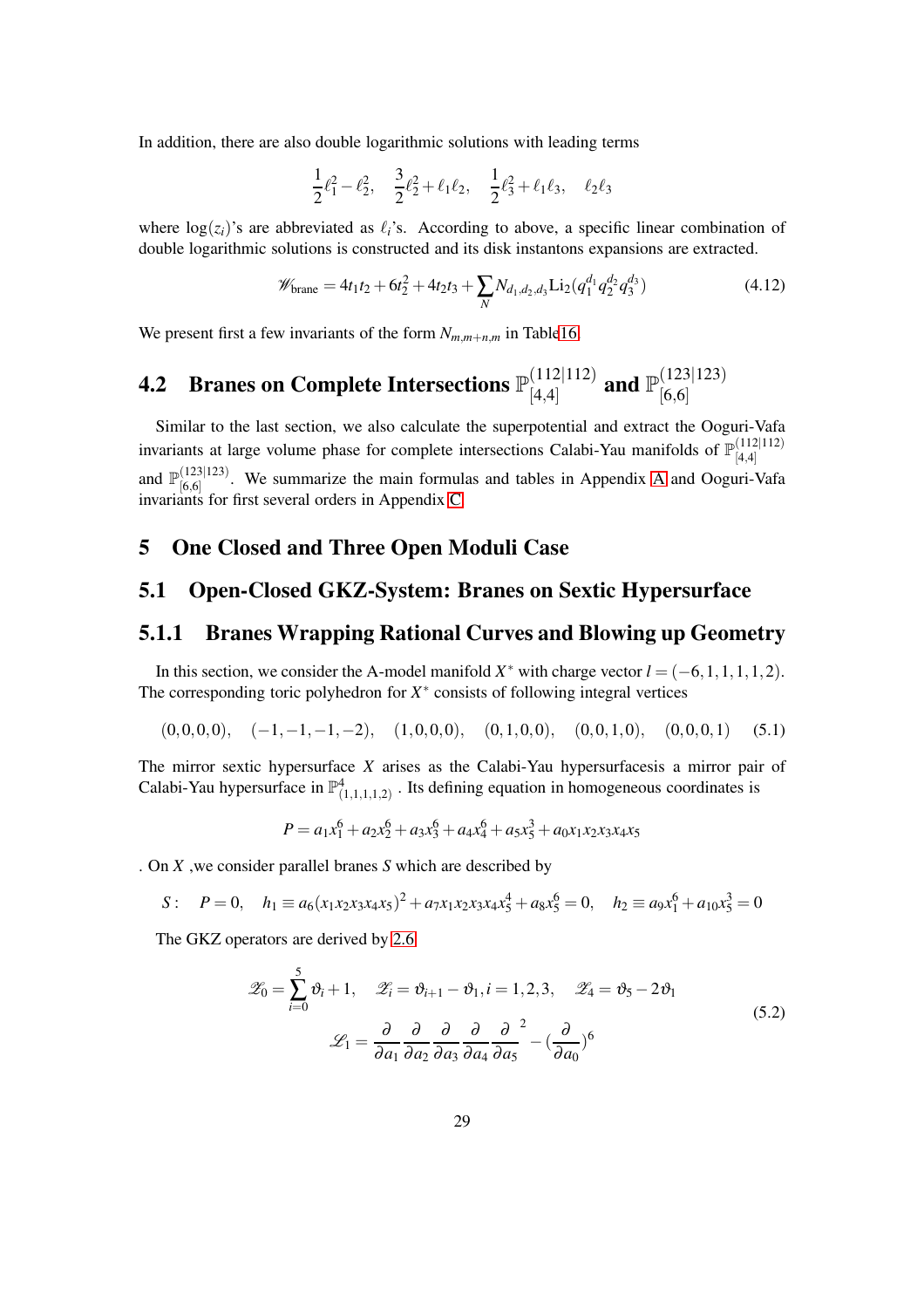where  $\mathscr{Z}_0$  represents the invariance of *P* under overall rescaling,  $\mathscr{Z}_i$ 's relate to the torus symmetry, and L*i*'s relate to the symmetries among monomials consisting of *P*. And all GKZ operators above annihilate the period matrix and determine the mirror maps and superpotential.

After blowing up *X* along *S*, the blow-up manifold is obtained as the complete intersection in the projective bundle

$$
X': P = a_1 x_1^6 + x_2^6 + x_3^6 + x_4^6 + x_5^3 + a_0(x_1 x_2 x_3 x_4 x_5) = 0
$$
  
\n
$$
Q = y_1 (a_9 x_1^6 + a_{10} x_5^3) - y_2 (a_6(x_1 x_2 x_3 x_4 x_5)^2 + a_7 x_1 x_2 x_3 x_4 x_5^4 + a_8 x_5^6)
$$
\n(5.3)

where  $a_i$ 's are free complex-valued coefficients. By observation on the symmetry of obove defining equations, we can obtain the GKZ system of *X* ′ as complement to GKZ system of *X*.

<span id="page-29-0"></span>
$$
\mathcal{Z}'_0 = \sum_{i=0}^5 \vartheta_i + 1, \quad \mathcal{Z}'_1 = \sum_{i=6}^{10} \vartheta_i, \quad \mathcal{Z}'_2 = -\vartheta_1 + \vartheta_2 + \vartheta_7 + 2\vartheta_8 - \vartheta_9, \quad \mathcal{Z}'_3 = -1\vartheta_1 + \vartheta_3 - \vartheta_9,
$$
  

$$
\mathcal{Z}'_4 = -\vartheta_1 + \vartheta_4 - \vartheta_9, \quad \mathcal{Z}'_5 = -2\vartheta_1 + \vartheta_5 - 2\vartheta_6 + \vartheta_8 - 6\vartheta_9, \quad \mathcal{Z}'_6 = -\vartheta_6 - \vartheta_7 - \vartheta_8 + \vartheta_9 + \vartheta_{10}
$$
  

$$
\mathcal{L}'_1 = \prod_{i=2}^5 \frac{\partial}{\partial a_i} (\frac{\partial}{\partial a_7})^2 \frac{\partial}{\partial a_9} - (\frac{\partial}{\partial a_0})^4 \frac{\partial}{\partial a_6} \frac{\partial}{\partial a_{10}}, \quad \mathcal{L}'_2 = \frac{\partial}{\partial a_6} \frac{\partial}{\partial a_8} - (\frac{\partial}{\partial a_7})^2
$$
  

$$
\mathcal{L}'_3 = \frac{\partial}{\partial a_5} \frac{\partial}{\partial a_7} - \frac{\partial}{\partial a_0} \frac{\partial}{\partial a_8}, \quad \mathcal{L}'_4 = \frac{\partial}{\partial a_1} \frac{\partial}{\partial a_{10}} - \frac{\partial}{\partial a_5} \frac{\partial}{\partial a_9}
$$
(5.4)

where  $\mathscr{L}'_0$ ,  $\mathscr{L}'_1$  are associated with the overall rescaling with respect to  $P = 0, Q = 0, \mathscr{L}'_i, i =$ 2,...,6 are related to the torus symmetry, and  $\mathcal{L}'_3$ ,  $\mathcal{L}'_4$  incorporate the parameter  $a_6$ ,..., $a_{10}$  that are associated with the moduli of the curve *S*. The new manifold *X* ′ is describe by the following charge vectors

| 0   1   2   3   4   5   6   6   7   8   8   9   10                                                                                                                                                                                                           |  |  |  |  |  |
|--------------------------------------------------------------------------------------------------------------------------------------------------------------------------------------------------------------------------------------------------------------|--|--|--|--|--|
|                                                                                                                                                                                                                                                              |  |  |  |  |  |
|                                                                                                                                                                                                                                                              |  |  |  |  |  |
|                                                                                                                                                                                                                                                              |  |  |  |  |  |
| $\begin{array}{c cccccccccccc} l'_1 & -4 & 0 & 1 & 1 & 1 & -2 & 2 & 0 & 1 & -1 \\ l'_2 & 0 & 0 & 0 & 0 & 0 & 0 & 1 & -2 & 1 & 0 & 0 \\ l'_3 & -1 & 0 & 0 & 0 & 0 & 1 & 0 & 1 & -1 & 0 & 0 \\ l'_4 & 0 & -1 & 1 & 0 & 0 & 0 & 0 & 0 & 0 & 1 & -1 \end{array}$ |  |  |  |  |  |

The the local coordinates  $z^{i}$ 's on the complex structure moduli space of  $X'$  by [2.7](#page-6-1) is,

$$
z_1 = \frac{a_2 a_3 a_4 a_5 a_7^2 a_9}{a_0^4 a_6^2 a_{10}}, \quad z_2 = \frac{a_6 a_8}{a_7^2}, \quad z_3 = \frac{a_5 a_7}{a_0 a_8}, \quad z_4 = \frac{a_1 a_{10}}{a_5 a_9} \tag{5.5}
$$

Next, we convert the  $\mathcal{L}'_i$  in 5.4 operators to Picard-Fuchs operators  $\mathcal{D}_i$ , from differential equa-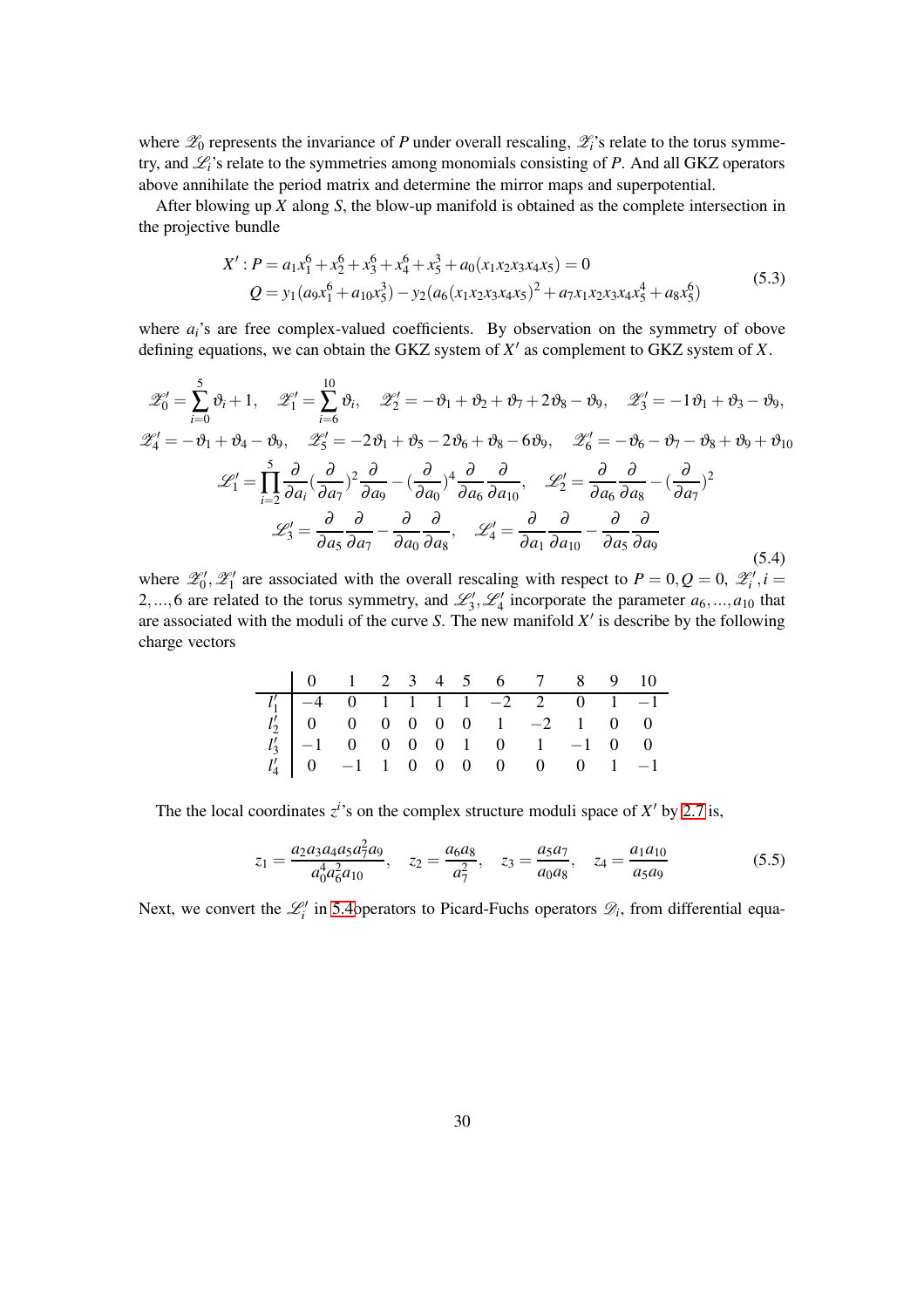tions about  $a_j$  ( $j = 0, ..., 10$ ) to those about  $z_j$  ( $j = 1, ..., 4$ ),

<span id="page-30-1"></span>
$$
\mathcal{D}_1 = \theta_1^3 (\theta_1 + \theta_3 - \theta_4) (2\theta_1 - 2\theta_2 + \theta_3)^2 (\theta_1 - \theta_4) - z_1 (-2\theta_1 + \theta_2)^2 (-\theta_1 + \theta_4) \prod_{i=1}^4 (-4\theta_1 - \theta_3 - i),
$$
  
\n
$$
\mathcal{D}_2 = (-2\theta_1 + \theta_2) (\theta_2 - \theta_3) - z_2 (2\theta_2 - 2\theta_2 + \theta_3)^2
$$
  
\n
$$
\mathcal{D}_3 = (\theta_1 + \theta_3 - \theta_4) (2\theta_1 - 2\theta_2 + \theta_3) - z_3 (\theta_2 - \theta_3) (-4\theta_1 - \theta_3 - 1),
$$
  
\n
$$
\mathcal{D}_4 = \theta_4 (-\theta_1 + \theta_4) - z_4 (\theta_1 + \theta_3 - \theta_4) (\theta_1 - \theta_4)
$$
  
\n... (5.6)

<span id="page-30-0"></span>where  $\theta_i = z_i \frac{\partial}{\partial z_i}$  $\frac{\partial}{\partial z_i}$ 's are the logarithmic derivatives.

### 5.1.2 Brane Superpotential and Disk Instantons

Along the line of [2.1,](#page-4-1) we solve the differential equations [5.6](#page-30-1) at  $z_i \rightarrow 0$  and identify the mirror maps and superpotential. The fundamental period of *S* is

$$
\omega_0 = 1 + 360z_1z_2^2z_3^2z_4 + 1247400z_1^2z_2^4z_3^4z_4^2 + 6861254400z_1^3z_2^6z_3^3z_4^4 + \mathcal{O}(z^{10})
$$

. The single logarithmic solutions are

$$
\begin{aligned} \omega_{1,1}=&\omega_0\log(z_1)-2z_2-3z_2^2-\frac{20}{3}z_2^3-\frac{35}{2}z_2^4-\frac{252}{5}z_2^5+2z_2z_3+2z_2^2z_3+4z_2^3z_3+10z_2^4z_3-z_2^2z_3^2\\ &-120z_1z_2^2z_3^2-2z_2^3z_3^2+24z_1z_4-48z_1z_2z_4-24z_1z_2^2z_4-48z_1z_2^3z_4-240z_1z_2z_3z_4\\ &+240z_1z_2^2z_3z_4+1260z_1^2z_4^2-5040z_1^2z_2z_4^2++\mathcal{O}(z^5)\\ \omega_{1,2}=&\omega_0\log(z_2)+2z_2+3z_2^2+\frac{20}{3}z_2^3+\frac{35}{2}z_2^4+\frac{252}{5}z_2^5+z_3-2z_2z_3-2z_2^2z_3-4z_2^3z_3-10z_2^4z_3\\ &-\frac{1}{2}z_3^2+z_2z_3^2+z_2^2z_3^2+2z_2^3z_3^2+\frac{1}{3}z_3^3-z_2z_3^3-\frac{1}{4}z_3^4+z_2z_3^4-12z_1z_4+24z_1z_2z_4+24z_1z_2^2z_4\\ &+48z_1z_2^3z_4+120z_1z_2z_3z_4-240z_1z_2^2z_3z_4-630z_1^2z_4^2+2520z_1^2z_2z_4^2+\mathcal{O}(z^5)\\ \omega_{1,3}=&\omega_0\log(z_3)-z_2-\frac{3}{2}z_2^2-\frac{10}{3}z_2^3-\frac{35}{4}z_2^4-\frac{126}{5}z_2^5-z_3+z_2z_3+z_2^2z_3+2z_2^3z_3+5z_2^4z_3+\\ &\frac{1}{2}z_3^2-z_2z_3^2-\frac{1}{2}z_2^2z_3^2-z_2
$$

by which the open-closed mirror maps are inverse series of flat coordinates

$$
z_1 = q_1 + 2q_1q_2 + q_1q_2^2 - 4q_1q_2q_3 - 4q_1q_2^2q_3 + 4q_1q_2^2q_3^2 + \mathcal{O}(q^5)
$$
  
\n
$$
z_2 = q_2 - 2q_2^2 + 3q_2^3 - 4q_2^4 + 5q_2^5 - q_2q_3 + 5q_2^2q_3 - 13q_2^3q_3 + 25q_2^4q_3 - 3q_2^2q_3^2 + 18q_2^3q_3^2 + \mathcal{O}(q^5)
$$
  
\n
$$
z_3 = q_3 + q_2q_3 + q_3^2 + q_2^2q_3^2 + q_3^3 + q_3^4 + q_3^5 + \mathcal{O}(q^5)
$$
  
\n
$$
z_4 = q_4 - 120q_1q_2^2q_3^2q_4 - 180q_1q_2^2q_3^2q_4^2 + \mathcal{O}(q^7)
$$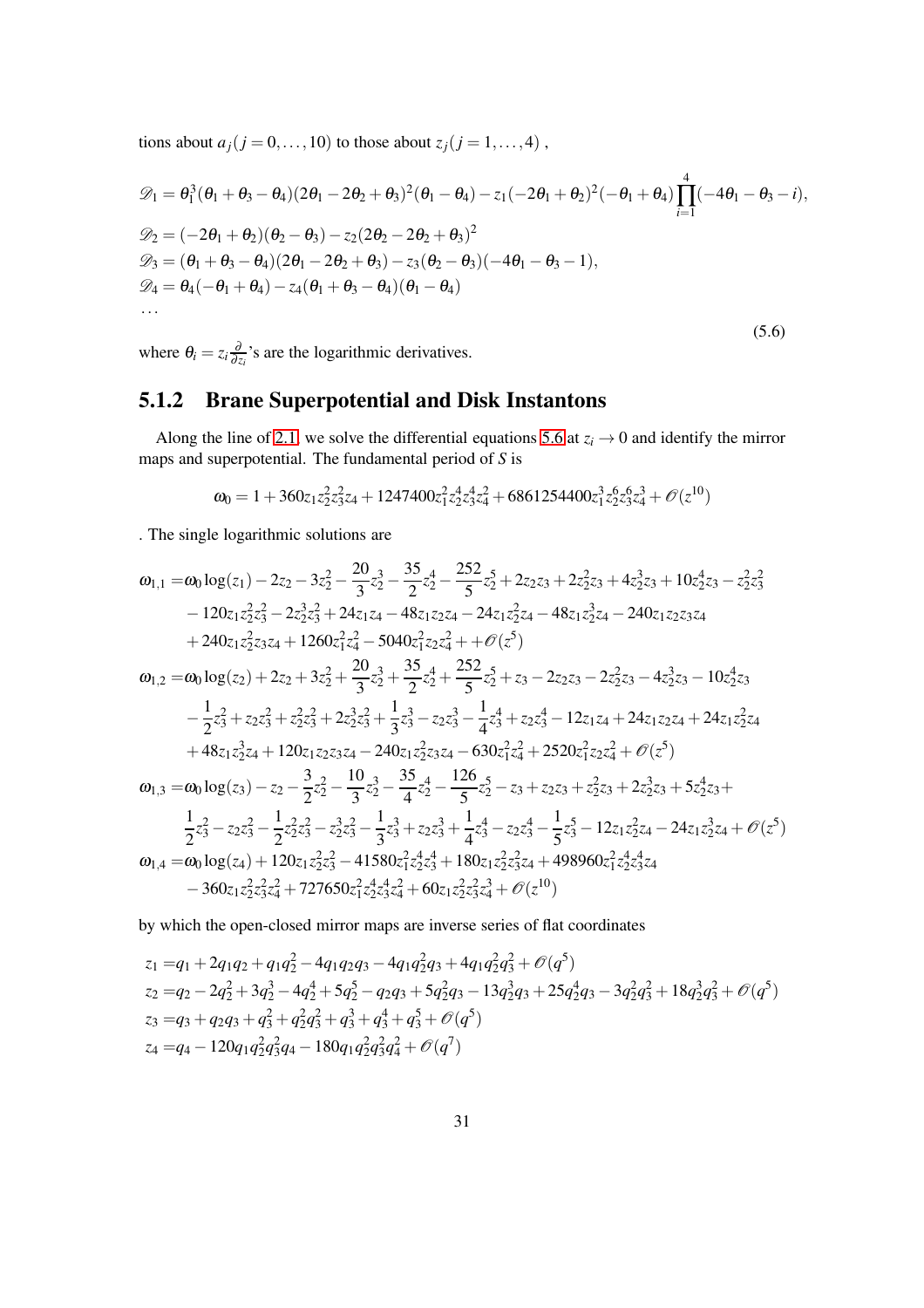Then we construct a linear combination of double logarithmic solutions and insert the inverse mirror maps .

$$
\mathscr{W}_{\text{brane}} = 3t_1^2 + 6t_1t_4 + 3t_4^2 + \sum_N N_{d_1,d_2,d_3,d_4} \text{Li}_2(q_1^{d_1}q_2^{d_2}q_3^{d_3}q_4^{d_4})
$$
\n(5.7)

Invariants of the form  $N_{\text{m,n,m}}$  are summarized in Tabl[e17,](#page-49-1) where the rows and columns are labelled by m and n, respectively.

When  $a_7^2 = a_6 a_8$ , the two individual branes coincide. We obtain a new set of charge vectors,

by which the new complex structure moduli space coordinates are

$$
z_1^c = \frac{a_2 a_3 a_4 a_5 a_8 a_9}{a_0^4 a_6 a_{10}}, \quad z_2^c = \frac{a_5^2 a_6}{a_0^2 a_8}, \quad z_3^c = \frac{a_2 a_9}{a_1 a_{10}}
$$
(5.8)

<span id="page-31-0"></span>Similar to the separate case, the superpotential is constructed as linear combination of double logarithmic solutions and Ooguri-Vafa invariants are exacted in [17.](#page-49-1)

### 5.2 Open-Closed GKZ-System: Branes on Sextic Hypersurface

#### <span id="page-31-1"></span>5.2.1 Branes Wrapping Rational Curves and Blowing up Geometry

The mirror octic hypersurface *X* arises as the Calabi-Yau hypersurfaces in  $\mathbb{P}^4_{(1,1,1,1,4)}$ 

$$
P = a_1x_1^8 + a_2x_2^8 + a_3x_3^8 + a_4x_4^8 + a_5x_5^2 + a_0x_1x_2x_3x_4x_5
$$

on which we consider parallel branes which are described by intersections of divisors

$$
S: \quad P=0, \quad h_1 \equiv a_6(x_1x_2x_3x_4x_5)^2 + a_7x_1x_2x_3x_4x_5^3 + a_8x_5^4 = 0, \quad h_2 \equiv a_9x_1^8 + a_{10}x_5^2 = 0
$$

The GKZ operators are derived by [2.6](#page-6-2)

$$
\mathscr{Z}_0 = \sum_{i=0}^5 \vartheta_i + 1, \quad \mathscr{Z}_i = \vartheta_{i+1} - \vartheta_1, i = 1, 2, 3, \quad \mathscr{Z}_4 = \vartheta_5 - 4\vartheta_1
$$
  

$$
\mathscr{L}_1 = \frac{\partial}{\partial a_1} \frac{\partial}{\partial a_2} \frac{\partial}{\partial a_3} \frac{\partial}{\partial a_4} \frac{\partial}{\partial a_5}^4 - \left(\frac{\partial}{\partial a_0}\right)^8
$$
 (5.9)

where  $\mathscr{Z}_0$  represents the invariance of *P* under overall rescaling,  $\mathscr{Z}_i$ 's relate to the torus symmetry, and L*i*'s relate to the symmetries among monomials consisting of *P*. And all GKZ operators above annihilate the period matrix and determine the mirror maps and superpotential.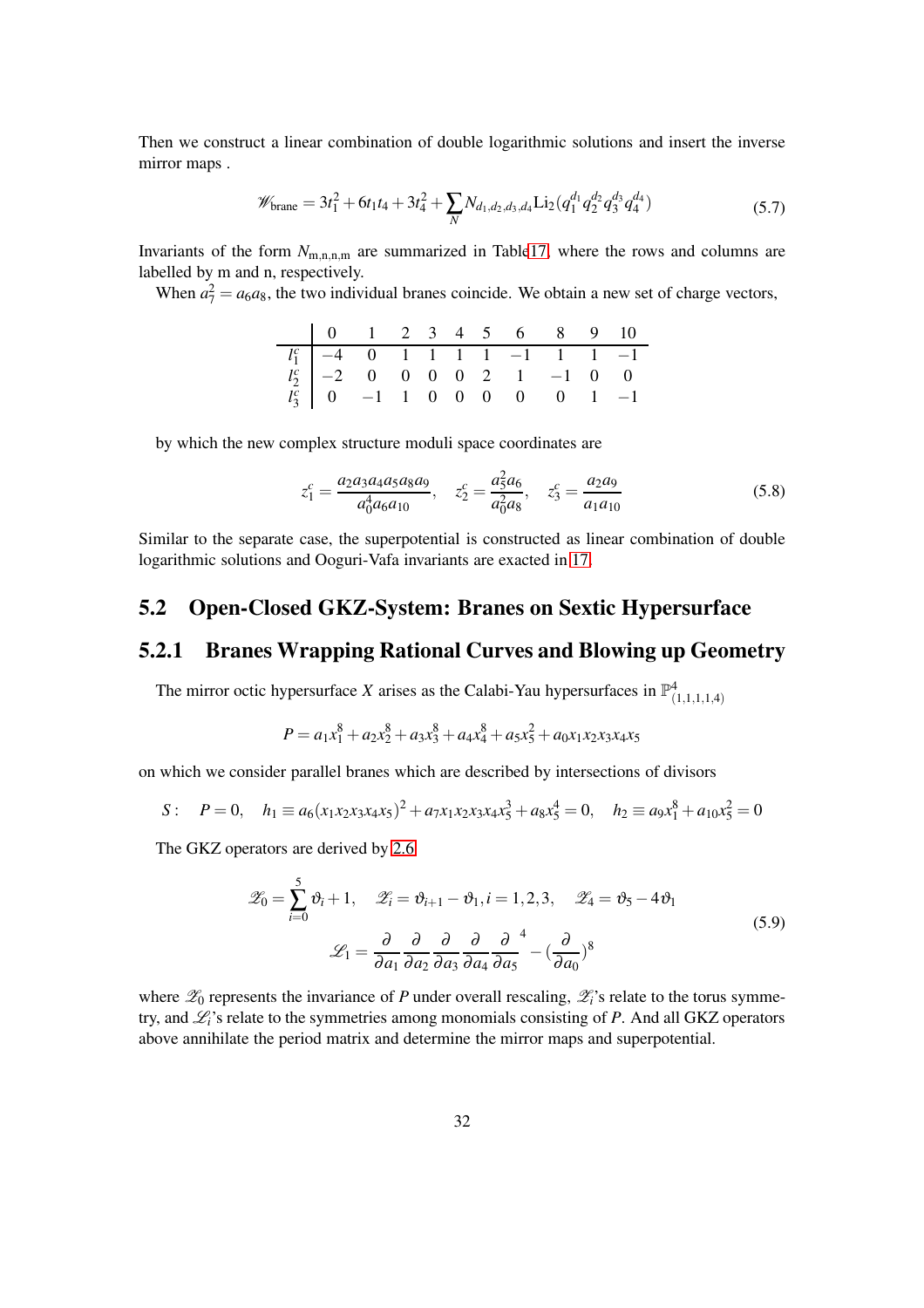After blowing up  $X$  along  $S$ , the blow-up manifold  $X'$  is obtained as the complete intersection

$$
X': P = a_1x_1^8 + x_2^8 + x_3^8 + x_4^8 + x_5^2 + a_0(x_1x_2x_3x_4x_5) = 0
$$
  
\n
$$
Q = y_1(a_9x_1^8 + a_{10}x_5^2) - y_2(a_6(x_1x_2x_3x_4x_5)^2 + a_7x_1x_2x_3x_4x_5^3 + a_8x_5^4)
$$
\n(5.10)

where  $a_i$ 's are free complex-valued coefficients. By observation on above defining equations, GKZ system of *X* ′ is obtained as complement to GKZ system of *X*.

$$
\mathcal{Z}'_0 = \sum_{i=0}^5 \vartheta_i + 1, \quad \mathcal{Z}'_1 = \sum_{i=6}^{10} \vartheta_i, \quad \mathcal{Z}'_2 = -\vartheta_1 + \vartheta_2 + \vartheta_7 + 2\vartheta_8 - \vartheta_1 0, \quad \mathcal{Z}'_3 = -\vartheta_1 + \vartheta_3 - \vartheta_{10},
$$
  

$$
\mathcal{Z}'_4 = -\vartheta_1 + \vartheta_4 - \vartheta_{10}, \quad \mathcal{Z}'_5 = -4\vartheta_1 + \vartheta_5 - 4\vartheta_{10}, \quad \mathcal{Z}'_6 = -\vartheta_6 - \vartheta_7 - \vartheta_8 + \vartheta_9 + \vartheta_{10}
$$
  

$$
\mathcal{L}'_1 = \prod_{i=2}^4 \frac{\partial}{\partial a_i} (\frac{\partial}{\partial a_7})^4 \frac{\partial}{\partial a_{10}} - (\frac{\partial}{\partial a_0})^3 (\frac{\partial}{\partial a_6})^4 \frac{\partial}{\partial a_9}, \quad \mathcal{L}'_2 = \frac{\partial}{\partial a_6} \frac{\partial}{\partial a_8} - (\frac{\partial}{\partial a_7})^2
$$
  

$$
\mathcal{L}'_3 = \frac{\partial}{\partial a_5} \frac{\partial}{\partial a_7} - \frac{\partial}{\partial a_0} \frac{\partial}{\partial a_8}, \quad \mathcal{L}'_4 = \frac{\partial}{\partial a_1} \frac{\partial}{\partial a_9} - \frac{\partial}{\partial a_0} \frac{\partial}{\partial a_{10}}
$$
(5.11)

where  $\mathscr{L}'_0$ ,  $\mathscr{L}'_1$  are associated with the overall rescaling with respect to  $P = 0, Q = 0, \mathscr{L}'_i, i =$ 2,...,5 are related to the torus symmetry, and  $\mathcal{L}'_3$ ,  $\mathcal{L}'_4$  incorporate the parameter  $a_6$ ,..., $a_{10}$  that are associated with the moduli of the curve *S*.The new manifold *X* ′ is describe by the following charge vectors

|  |  |  |  |  | $\begin{array}{c cccccccccccc} l'_1 & -3 & 0 & 1 & 1 & 1 & 0 & -4 & 4 & 0 & -1 & 1 \\ l'_2 & 0 & 0 & 0 & 0 & 0 & 0 & 1 & -2 & 1 & 0 & 0 \\ l'_3 & -1 & 0 & 0 & 0 & 0 & 1 & 0 & 1 & -1 & 0 & 0 \\ l'_4 & -1 & 1 & 0 & 0 & 0 & 0 & 0 & 0 & 0 & -1 & 1 \\ \end{array}$ |  |
|--|--|--|--|--|---------------------------------------------------------------------------------------------------------------------------------------------------------------------------------------------------------------------------------------------------------------------|--|

The local coordinates  $z^i$ 's on the complex structure moduli space of  $X'$  by [2.7,](#page-6-1)

$$
z_1 = \frac{a_3 a_4 a_5 a_7^4 a_{10}}{a_0^4 a_9}, \quad z_2 = \frac{a_6 a_8}{a_7^2}, \quad z_3 = \frac{a_5 a_7}{a_0 a_8}, \quad z_4 = \frac{a_1 a_9}{a_0 a_{10}} \tag{5.12}
$$

Next, we convert the  $\mathcal{L}'_i$  in 3.36 operators to Picard-Fuchs operators  $\mathcal{D}_i$ , from differential equations about  $a_j$  ( $j = 0, \ldots, 10$ ) to those about  $z_j$  ( $j = 1, \ldots, 4$ ),

<span id="page-32-1"></span>
$$
\mathcal{D}_1 = \theta_1^3 (4\theta_1 - 2\theta_2 + \theta_3)^4 (\theta_1 - \theta_4) - z_1(-4\theta_1 + \theta_2)^4 (-\theta_1 + \theta_4) \prod_{i=1}^4 (-3\theta_1 - \theta_3 - \theta_4 - i),
$$
  
\n
$$
\mathcal{D}_2 = (-2\theta_1 + \theta_2)(\theta_2 - \theta_3) - z_2(2\theta_2 - 2\theta_2 + \theta_3)^2
$$
  
\n
$$
\mathcal{D}_3 = (\theta_1 + \theta_3 - \theta_4)(2\theta_1 - 2\theta_2 + \theta_3) - z_3(\theta_2 - \theta_3)(-4\theta_1 - \theta_3 - 1),
$$
  
\n
$$
\mathcal{D}_4 = \theta_4(-\theta_1 + \theta_4) - z_4(\theta_1 + \theta_3 - \theta_4)(\theta_1 - \theta_4)
$$
  
\n... (5.13)

<span id="page-32-0"></span>where  $\theta_i = z_i \frac{\partial}{\partial z_i}$  $\frac{\partial}{\partial z_i}$ 's are the logarithmic derivatives.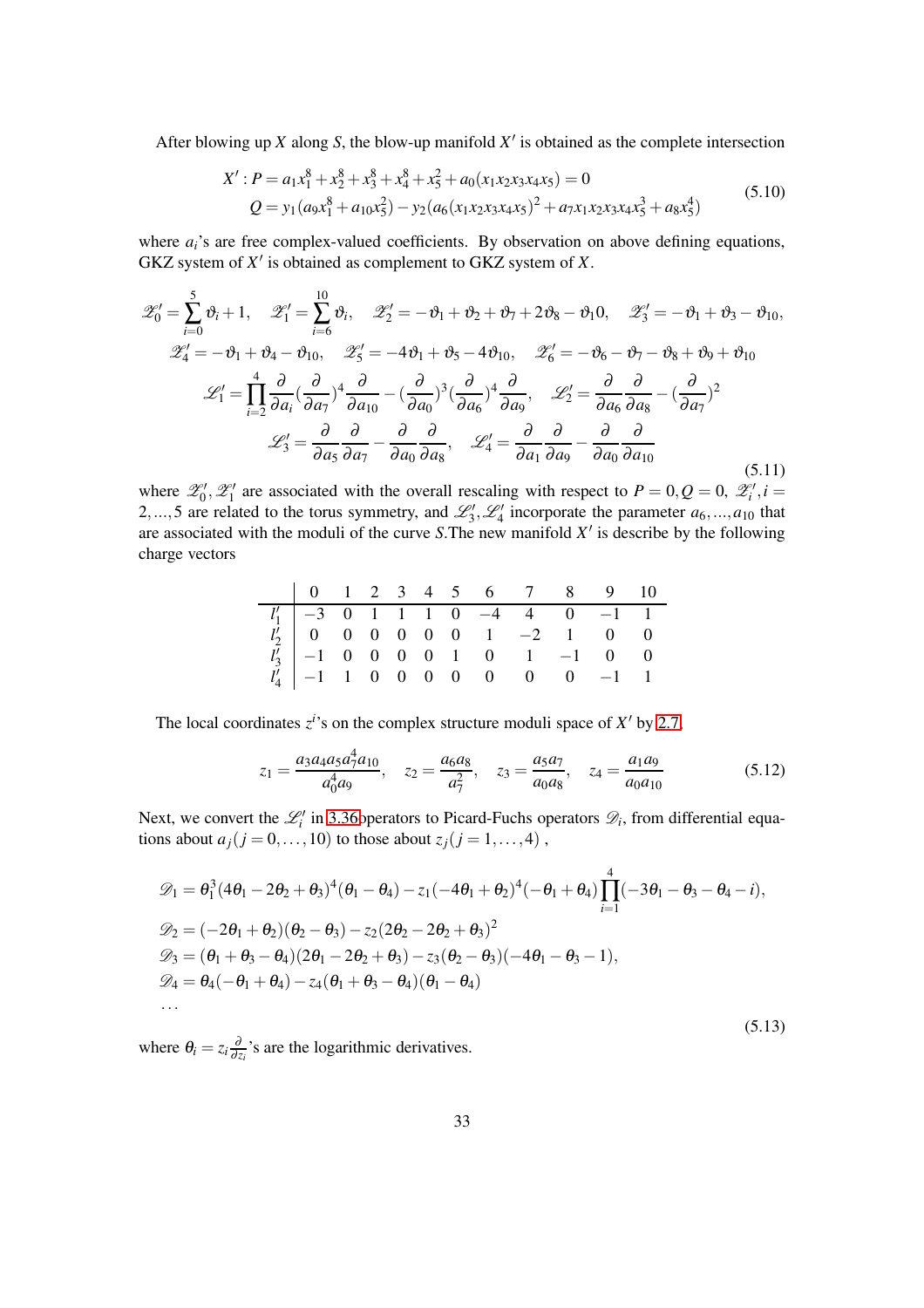#### 5.2.2 Brane Superpotential and Disk Instantons

Along the line of [2.1,](#page-4-1) we solve the differential equations [5.13](#page-32-1) at  $z_i \rightarrow 0$  and identify the mirror maps and superpotential. The fundamental period of *X* is

$$
\omega_0=1+1680z_1z_2^4z_3^4z_4+32432400z_1^2z_2^8z_3^8z_4^2+\mathcal{O}(z^{20})
$$

. The single logarithmic solutions are

$$
\begin{aligned}\n\omega_{1,1} &= \omega_0 \log(z_1) - 4z_2 - 6z_2^2 - \frac{40}{3}z^{2^3} + 4z_2z_3 + 4z_2^2z_3 + z_4 + 24z_1z_4 - 96z_1z_2z_4 + 48z_1z_2^2z_4 \\
&\quad - \frac{1}{2}z_4^2 + \frac{1}{3}z_4^3 + \mathcal{O}(z^3) \\
\omega_{1,2} &= \omega_0 \log(z_2) + 2z_2 + 3z_2^2 + \frac{20}{3}z_2^3 + z_3 - 2z_2z_3 - 2z_2^2z_3 - \frac{1}{2}z_3^2 + z_2z_3^2 + \frac{1}{3}z_3^3 - 6z_1z_4 \\
&\quad + 24z_1z_2z_4 + \mathcal{O}(z^3) \\
\omega_{1,3} &= \omega_0 \log(z_3) - z_2 - \frac{3}{2}z_2^2 - \frac{10}{3}z_2^3 - \frac{35}{4}z_2^4 - z_3 + z_2z_3 + z_2^2z_3 + 2z_2^3z_3 + \frac{1}{2}z_3^2 - z_2z_3^2 \\
&\quad - \frac{1}{2}z_2^2z_3^2 - \frac{1}{3}z_3^3 + z_2z_3^3 + \frac{1}{4}z_3^4 + \mathcal{O}(z^4) \\
\omega_{1,4} &= \omega_0 \log(z_4) - z_4 + \frac{1}{2}z_4^2 - \frac{1}{3}z_4^3 + \frac{1}{4}z_4^4 + \mathcal{O}(z^4)\n\end{aligned}
$$

by which the open-closed mirror maps are inverse series of flat coordinates

$$
z_1 = q_1 + 4q_1q_2 + 6q_1q_2 + 4q_1q_2 + 4q_1q_2 + 4q_1q_2 - 8q_1q_2q_3 - 24q_1q_2q_3 - q_1q_4 - 24q_1q_1q_4 - 4q_1q_2q_4
$$
  
\n
$$
-72q_1q_2q_4 - 6q_1q_2q_4 + 8q_1q_2q_3q_4 + 24q_1q_4 + \mathcal{O}(q^4)
$$
  
\n
$$
z_2 = q_2 - 2q_2^2 + 3q_2^3 - 4q_2^4 - q_2q_3 + 5q_2^2q_3 - 13q_2^3q_3 - 3q_2^2q_3^2 + 6q_1q_2q_4 - 24q_1q_2^2q_4 + \mathcal{O}(q^4)
$$
  
\n
$$
z_3 = q_3 + q_2q_3 + q_3^2 + q_2^2q_3^2 + q_3^3 + q_3^4 + 6q_1q_2q_3q_4 + \mathcal{O}(q^4)
$$
  
\n
$$
z_4 = q_4 + q_4^2 + q_4^3 + q_4^4 + \mathcal{O}(q^4)
$$

Then we construct a linear combination of double logarithmic solutions and insert the inverse mirror maps,

$$
\mathscr{W}_{\text{brane}} = 2t_1^2 + 4t_1t_4 + 2t_4^2 + \sum_N N_{d_1,d_2,d_3,d_4} \text{Li}_2(q_1^{d_1}q_2^{d_2}q_3^{d_3}q_4^{d_4})
$$
\n(5.14)

Invariants of the form  $N_{\text{m,n,m}}$  are summarized in Tabl[e17,](#page-49-1) where the rows and columns are labelled by m and n, respectively.

When  $a_7^2 = a_6 a_8$ , the two individual branes coincide. We obtain a new set of charge vectors,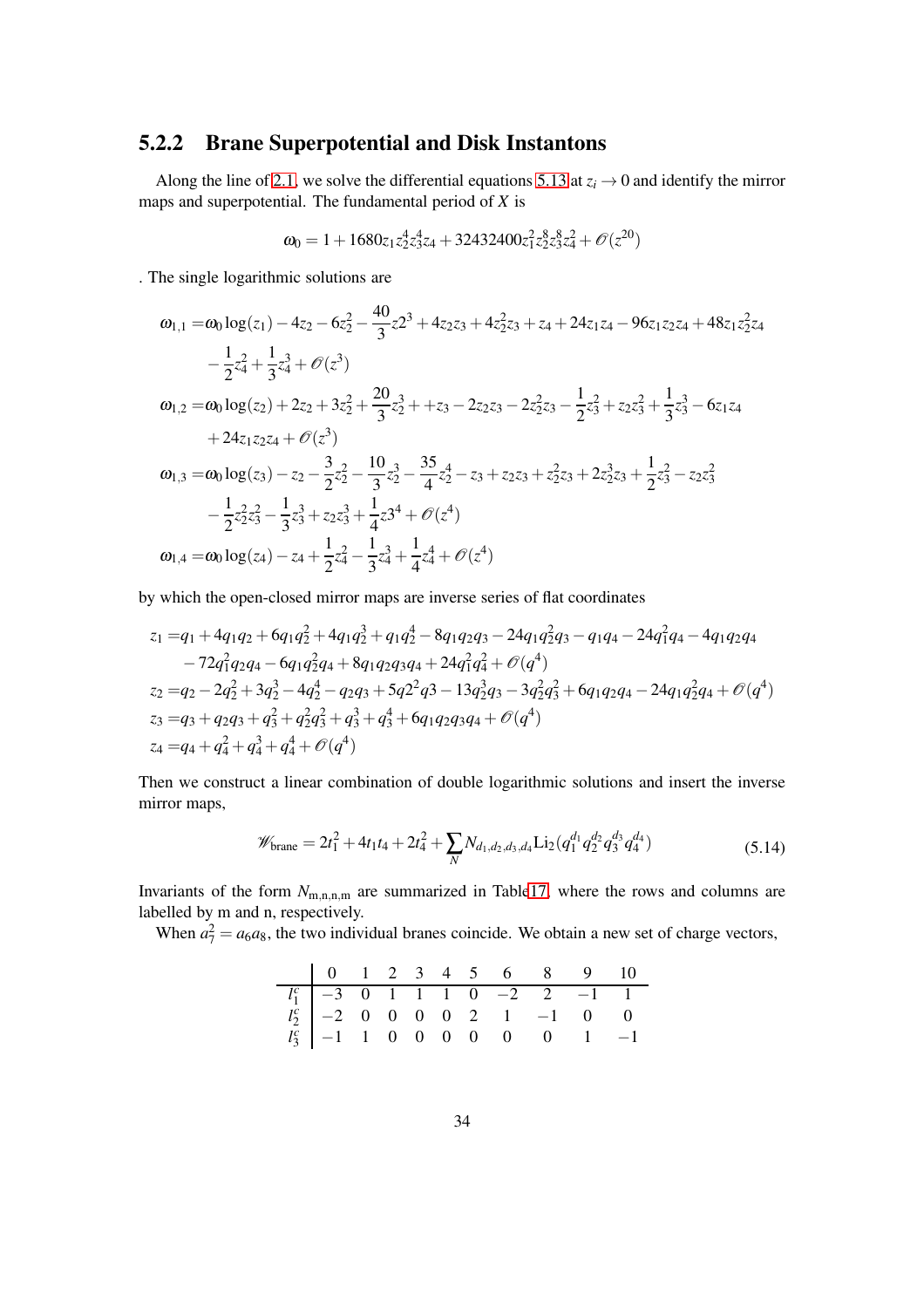by which the new complex structure moduli space coordinates are

$$
z_1^c = \frac{a_2 a_3 a_4 a_8^2 a_{10}}{a_0^3 a_6^2 a_9}, \quad z_2^c = \frac{a_5^2 a_6}{a_0^2 a_8}, \quad z_3^c = \frac{a_1 a_9}{a_0 a_{10}}
$$
(5.15)

<span id="page-34-0"></span>Similar to the separate case, the superpotential is constructed as linear combination of double logarithmic solutions and Ooguri-Vafa invariants are exacted [18.](#page-49-2)

#### 6 Summary and Conclusions

In this work, we calculate the superpotentials in  $d=4$  N=1 supersymmetric field theories arising from IIA D6-branes wrapping special Lagrangian three cycles of Calabi-Yau threefold. The special Lagrangian three-cycles with non-trivial topology are mirror to obstructed rational curves, which correspond to the brane excitation about the supersymmetric minimum. We consider a five brane wrapping a rational curve that coincides with a toric curve *S* at certain locus of the deformation space  $\mathcal{M}(S)$ . *S* is described by the intersection of two divisors  $D_1 \cap D_2$  and its unobstructed deformation space match with the obstructed deformation space of the rational curve wrapped by the five brane. After blowing up, the toric curve *S* is replaced by a exceptional divisor *E* without introducing new degree of freedom. All the complex structure moduli and brane moduli are embedded into the complex moduli space of the blow-up new manifold, given as the complete intersection in the projective bundle  $\mathscr{W} = \mathbb{P}(\mathscr{O}(D_1) \oplus \mathscr{O}(D_2)).$ 

From observation on the defining equation of  $X'$ , we obtain the Picard-Fuchs equations that annihilate the period matrix defined by the natural pairing between the elements of relative homology  $H_*(X, S)$  and cohomology  $H^*(X, S)$ . Via GKZ system of  $X'$ , the system of Picard-Fuchs equations are solved at  $z_i \rightarrow 0$ . The single logarithmic solutions are interpreted as mirror maps and specific linear combinations of double logarithmic solutions are the B-brane superpotentials. Using multi-cover formula and inverse mirror maps, the Ooguri-Vafa invariants are extracted from A-model side and interpreted as counting disk instantons,i.e. holomorphic disks with boundary in a nontrivial homology class on a special Lagrangian submanifold. It would be interesting to directly extract these invariants on the A-model side directly by adequate localization techniques.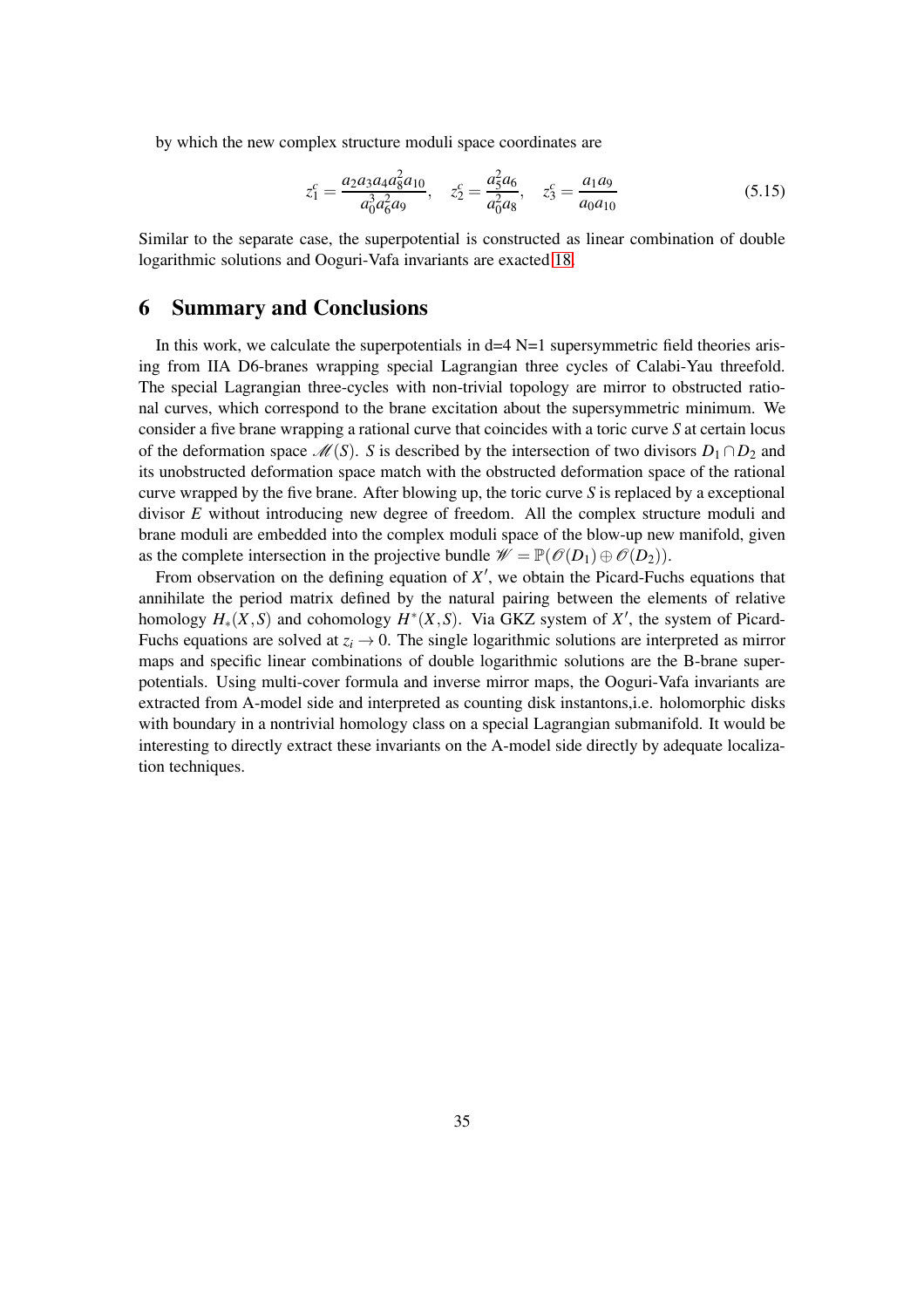#### <span id="page-35-0"></span>**A** Blow-up Geometry of  $X_{[A,A]}^{(112|112)}$  $\begin{array}{c} (112|112) \ (4,4] \end{array}$  and  $X^{(123|123)}_{[6,6]}$ [6,6]

#### <span id="page-35-1"></span>A.1 *X* (112|112) [4,4]

Polyhedron vertices and charge vectors associated to A-model manifold of  $X^*$  and A-branes on it:

|             |   | $\Lambda^*$ |   |                |    |             | ñ | î2 |
|-------------|---|-------------|---|----------------|----|-------------|---|----|
| $v_{0,1}^*$ |   |             |   |                |    | $x_1x_2x_3$ |   |    |
| $v_{0,2}^*$ |   |             | 0 | 0              | -4 | $x_4x_5x_6$ | 0 |    |
| $v_1^*$     |   |             |   | $\overline{2}$ |    |             | 0 |    |
| $v_2^*$     | 0 | 0           | 0 | 0              |    |             |   |    |
| $v_3^*$     |   |             | 0 | 0              | 2  |             | 0 |    |
| $v_4^*$     | 0 |             | 0 | 0              |    |             | 0 |    |
| $v_5^*$     | 0 |             |   | 0              |    |             |   |    |
| $v_6^*$     | 0 | $\theta$    | O |                | 2  | $x_6$       |   | O  |

Table 6: toric data of A-model manifold

The GKZ system of *X* as follows

$$
\mathcal{Z}_0 = \sum_{i=0}^6 \vartheta_i + 1, \quad \mathcal{Z}_1 = -\vartheta_1 + \vartheta_2, \quad \mathcal{Z}_2 = -2\vartheta_1 + \vartheta_3,
$$
  

$$
\mathcal{Z}_3 = -\vartheta_1 + \vartheta_4, \quad \mathcal{Z}_4 = -2\vartheta_1 + \vartheta_5, \quad \mathcal{Z}_5 = -2\vartheta_1 + \vartheta_6
$$
  

$$
\mathcal{L}_1 = \frac{\partial}{\partial a_1} \frac{\partial}{\partial a_2} \left(\frac{\partial}{\partial a_3}\right)^2 \frac{\partial}{\partial a_4} \frac{\partial}{\partial a_5} \left(\frac{\partial}{\partial a_6}\right)^2 - \left(\frac{\partial}{\partial a_{0,1}}\right)^3 \left(\frac{\partial}{\partial a_{0,2}}\right)^3
$$
(A.1)

After blowing up *X* along the curve specified by  $\hat{l}^1$ ,  $\hat{l}^2$ , the GKZ system of blow-up manifold *X* ′ :

$$
\mathscr{Z}'_0 = \sum_{i=0}^6 \vartheta_i + 1, \quad \mathscr{Z}'_1 = \sum_{i=7}^{10} \vartheta_i, \quad \mathscr{Z}'_2 = -\vartheta_1 + \vartheta_2 - \vartheta_8 + \vartheta_{10}, \quad \mathscr{Z}'_3 = -2\vartheta_1 + \vartheta_3 - 2\vartheta_8,
$$
  

$$
\mathscr{Z}'_4 = -\vartheta_1 + \vartheta_4 - \vartheta_8, \quad \mathscr{Z}'_5 = -\vartheta_1 + \vartheta_5 - \vartheta_8, \quad \mathscr{Z}'_6 = -2\vartheta_1 + \vartheta_6 - 2\vartheta_8, \quad \mathscr{Z}'_7 = -\vartheta_7 - \vartheta_8 + \vartheta_9 + \vartheta_{10}
$$
  

$$
\mathscr{L}'_1 = \frac{\partial}{\partial a_1} \frac{\partial}{\partial a_2} \left(\frac{\partial}{\partial a_3}\right)^2 \frac{\partial}{\partial a_4} \frac{\partial}{\partial a_5} \left(\frac{\partial}{\partial a_6}\right)^2 - \left(\frac{\partial}{\partial a_{0,1}}\right)^3 \left(\frac{\partial}{\partial a_{0,2}}\right)^3,
$$
  

$$
\mathscr{L}'_2 = \frac{\partial}{\partial a_1} \frac{\partial}{\partial a_1} - \frac{\partial}{\partial a_{0,1}} \frac{\partial}{\partial a_8}, \quad \mathscr{L}'_3 = \frac{\partial}{\partial a_2} \frac{\partial}{\partial a_9} - \frac{\partial}{\partial a_{0,1}} \frac{\partial}{\partial a_{10}}
$$
(A.2)

Toric data for the enhanced polyhedron associated to the *X* ′ :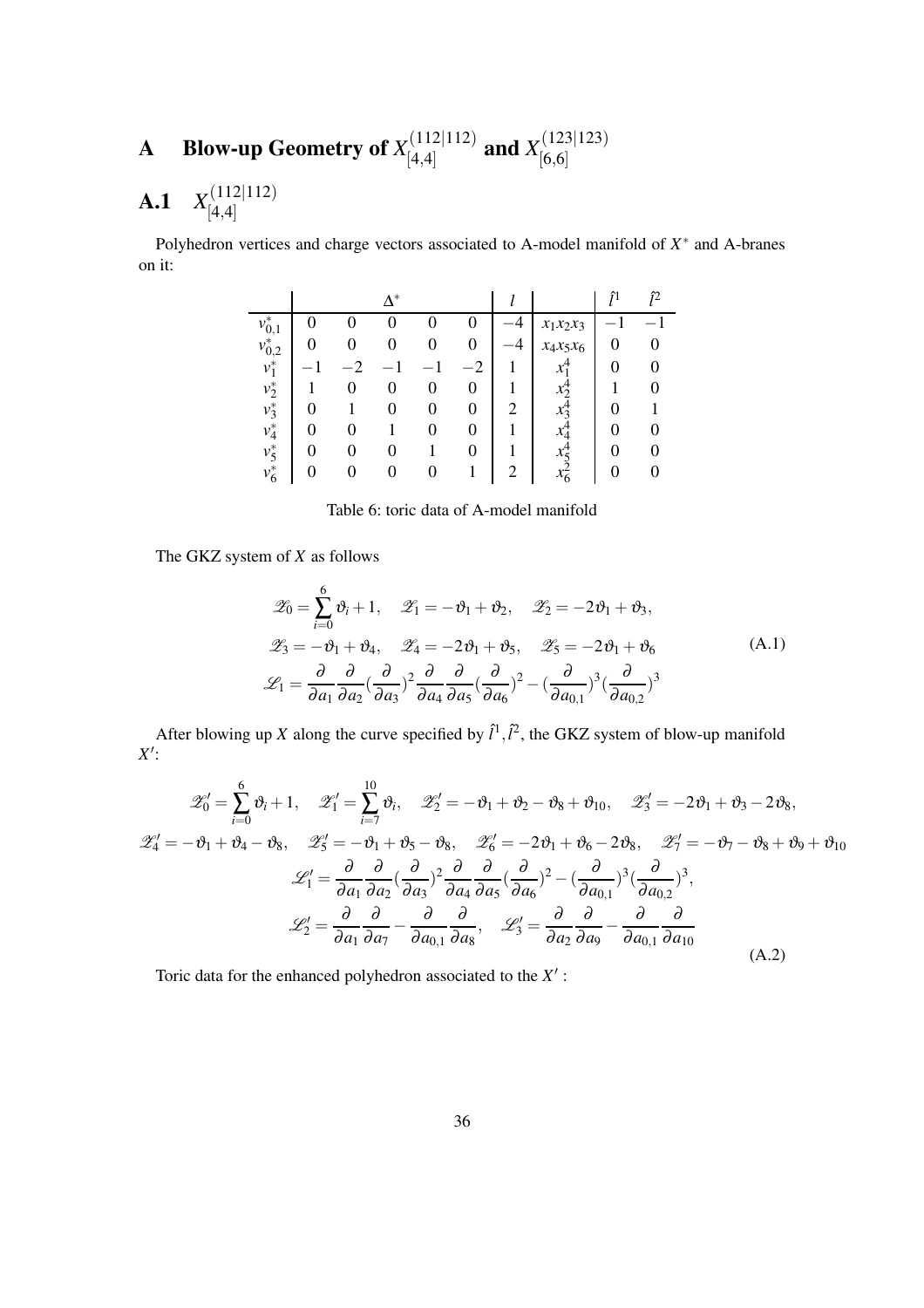|            |                  |          |          |     |                  |                  |                  |                  | 11             | $\mathcal{I}^{\prime}$ |                  |                            |
|------------|------------------|----------|----------|-----|------------------|------------------|------------------|------------------|----------------|------------------------|------------------|----------------------------|
| $v'_{0,1}$ |                  |          |          |     |                  |                  |                  | U                |                |                        |                  | $=x_1x_2x_3$<br>$w'_{0,1}$ |
| $v'_{0,2}$ |                  | 0        | 0        | 0   | $\boldsymbol{0}$ | 0                | $\boldsymbol{0}$ | $\boldsymbol{0}$ |                | $\overline{0}$         | $\boldsymbol{0}$ | $=x_4x_5x_6$<br>$w'_{0,2}$ |
| $v_1'$     |                  | 0        |          | - വ |                  |                  | - 2              | $\boldsymbol{0}$ |                |                        | $\overline{0}$   | w                          |
| $v'_2$     |                  | 0        |          |     | $\theta$         | 0                | $\theta$         | $\boldsymbol{0}$ | $\overline{0}$ | 0                      |                  | $W_2'$<br>$=$              |
| $v'_3$     |                  | 0        | 0        |     | $\theta$         | $\theta$         | $\overline{0}$   | $\boldsymbol{0}$ | $\overline{2}$ | $\overline{0}$         | $\boldsymbol{0}$ | $W_2$<br>$=$               |
| $v_4'$     |                  | 0        | 0        | 0   |                  | 0                | $\theta$         | $\boldsymbol{0}$ | 1              | $\overline{0}$         | $\boldsymbol{0}$ | w<br>$=$                   |
| $v'_5$     |                  | $\theta$ | 0        | 0   | $\theta$         |                  | $\Omega$         | $\boldsymbol{0}$ | 1              | $\boldsymbol{0}$       | $\overline{0}$   | $W'_5$                     |
| $v'_6$     |                  | 0        | $\Omega$ | 0   | $\theta$         | 0                |                  | $\boldsymbol{0}$ | $\overline{2}$ | $\theta$               | $\boldsymbol{0}$ | W<br>$=x_6^+$              |
| $v'_7$     | 0                |          | 0        | 0   | $\theta$         | 0                | $\theta$         | $-1$             | $-2$           |                        | $\overline{0}$   | $= y_1 w'_0$<br>$W_{\tau}$ |
| $v'_8$     | 0                |          |          |     |                  |                  |                  |                  | $\overline{2}$ |                        | $\boldsymbol{0}$ | $w'_8$<br>$= y_1w'_2$      |
| $v'_9$     | $\boldsymbol{0}$ |          | 0        | 0   | $\overline{0}$   | $\overline{0}$   | $\theta$         | $\mathbf{1}$     | $-1$           | $\overline{0}$         |                  | $= y_2 w'_0$<br>$W_9$      |
| $v_{10}'$  | 0                |          |          | 0   | $\boldsymbol{0}$ | $\boldsymbol{0}$ | $\boldsymbol{0}$ | 1                |                | $\boldsymbol{0}$       |                  | $w'_{10} = y_2 w'_3$       |

Picard-Fuchs operators from above table:

$$
\mathcal{D}_1 = (2\theta_1)^2 (\theta_1)^2 (2\theta_1)^2 (2\theta_1 - \theta_2)^2 (\theta_1 - \theta_3)
$$
  
\n
$$
-z_1 (-\theta_1 + \theta_2) (-2\theta_1 + \theta_2)^2 (-\theta_1 + \theta_3) (-\theta_1 - \theta_2 - \theta_3 - 1) \prod_{i=1}^4 (-4\theta_1 - i)
$$
  
\n
$$
\mathcal{D}_2 = (-\theta_1 + \theta_2) (-2\theta_1 + \theta_2) - z_2 (-\theta_1 - \theta_2 - \theta_3 - 1) (2\theta_1 - \theta_2)
$$
  
\n
$$
\mathcal{D}_3 = \theta_3 (-\theta_1 + \theta_3) - z_3 (-\theta_1 - \theta_2 - \theta_3 - 1) (\theta_1 - \theta_3)
$$
  
\n... (A.3)

Solving above equations by GKZ-system, the unique power series solution,as well as the fundamental period of *X*, is

$$
\omega_0 = 1 + 144z_1z_2^2z_3 + 176400z_1^2z_2^4z_3^2 + 341510400z_1^3z_2^6z_3^3 + 811620810000z_1^4z_2^8z_3^4
$$
  
+  $\mathcal{O}(z^{16})$  (A.4)

and four single logarithmic solutions

$$
\omega_{1,1} = \omega_0 \log(z_1) + 2z_2 - z_2^2 - 36z_1z_2^2 + \frac{2}{3}z_2^3 - \frac{1}{2}z_2^4 + 3150z_1^2z_2^4 + \frac{2}{5}z_2^5 + z_3
$$
  
\n
$$
-72z_1z_2z_3 + 492z_1z_2^2z_3 + 720z_1z_2^3z_3 - \frac{1}{2}z_3^2 + 360z_1z_2^2z_3^2 + \frac{1}{3}z_3^3 - \frac{1}{4}z_3^4
$$
  
\n
$$
+ \frac{1}{5}z_3^5 + \mathcal{O}(z^5)
$$
  
\n
$$
\omega_{1,2} = \omega_0 \log(z_2) - z_2 + \frac{1}{2}z_2^2 - \frac{1}{3}z_2^3 + \frac{1}{4}z_2^4 - \frac{1}{5}z_2^5 + 36z_1z_2z_3 + 156z_1z_2^2z_3
$$
  
\n
$$
-360z_1z_2^3z_3 + \mathcal{O}(z^5)
$$
  
\n
$$
\omega_{1,3} = \omega_0 \log(z_3) + 36z_1z_2^2 - z_3 + 156z_1z_2^2z_3 + \frac{1}{2}z_3^2 - 360z_1z_2^2z_3^2 - \frac{1}{3}z_3^3
$$
  
\n
$$
+ 360z_1z_2^2z_3^3 + \frac{1}{4}z_3^4 - \frac{1}{5}z_3^5 + \mathcal{O}(z^5)
$$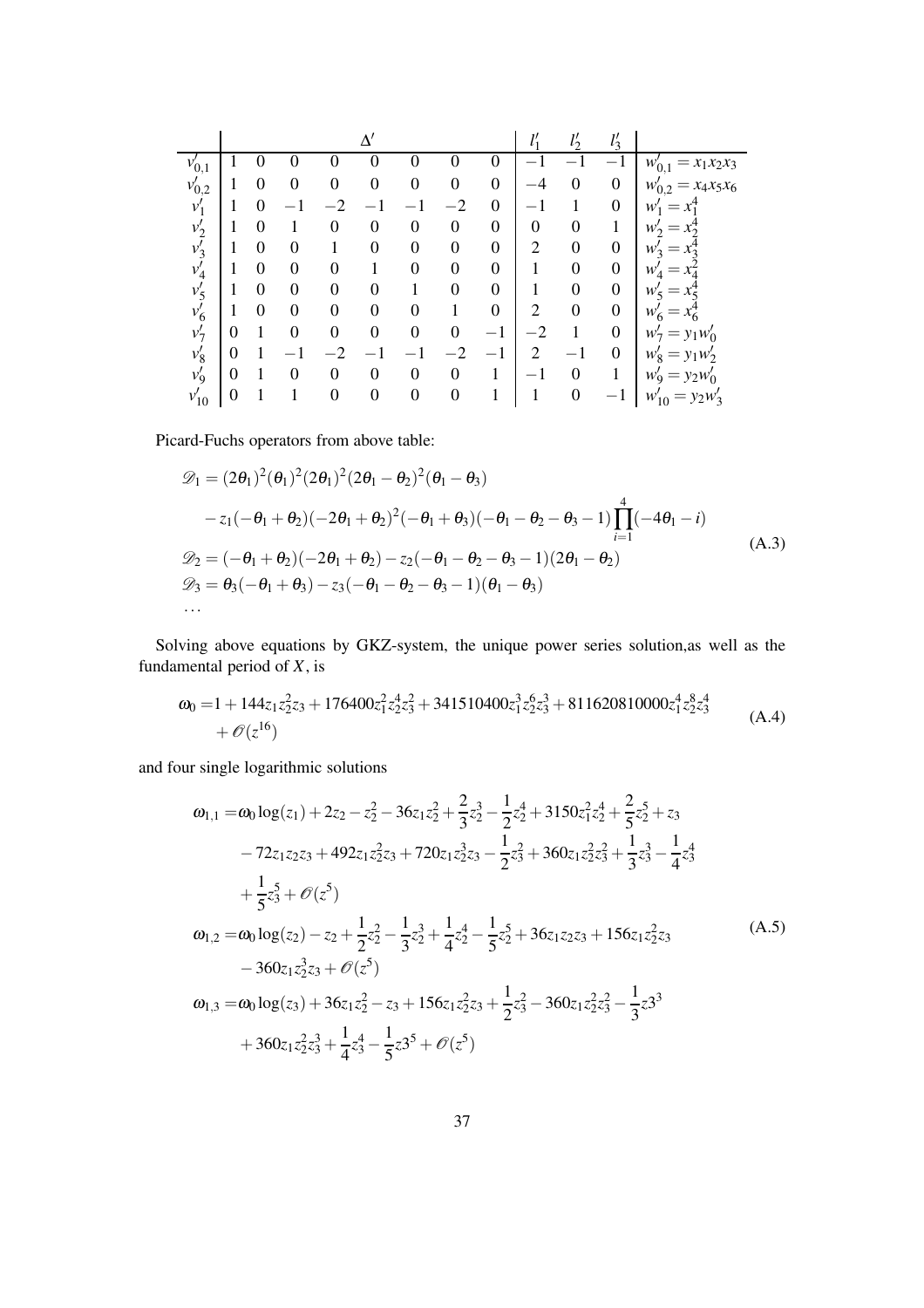Upon the fundamental period and single logarithmic solutions, the inverse mirror maps are

$$
z_1 = q_1 - 2q_1q_2 + q_1q_2^2 + 36q_1^2q_2^2 - 72q_1^2q_2^3 - q_1q_3 + 2q_1q_2q_3 + 72q_1^2q_2q_3 - q_1q_2^2q_3
$$
  
\n
$$
-672q_1^2q_2^2q_3 - 72q_1^2q_2q_3^2 + \mathcal{O}(q^5)
$$
  
\n
$$
z_2 = q_2 + q_2^2 + q_2^3 + q_2^4 + q_2^5 - 36q_1q_2^2q_3 - 192q_1q_2^3q_3 + \mathcal{O}(q^5)
$$
  
\n
$$
z_3 = q_3 - 36q_1q_2^2q_3 + q_3^2 - 192q_1q_2^2q_3^2 + q_3^3 + \mathcal{O}(q^5)
$$
\n(A.6)

The brane superpotential as linear combination of double logarithmic solutions is

$$
\mathscr{W}_{\text{brane}} = 4t_1t_2 + 6t_2^2 + 4t_2t_3 + \sum_{N} N_{d_1,d_2,d_3} \text{Li}_2(q_1^{d_1}q_2^{d_2}q_3^{d_3})
$$
 (A.7)

<span id="page-37-0"></span>and the disk instantons are presented in Table [16](#page-48-1)

**A.2** 
$$
X_{[6,6]}^{(123|123)}
$$

Polyhedron vertices and charge vectors A-model manifold *X*<sup>∗</sup> and A-branes on it:

|             |   |                   | $\Delta^*$ |   |          |      |                    |   | î2 |
|-------------|---|-------------------|------------|---|----------|------|--------------------|---|----|
| $v_{0,1}^*$ |   |                   |            |   |          | 6    | $x_1x_2x_3$        |   |    |
| $v_{0,2}^*$ |   |                   |            |   | 0        | $-6$ | $x_4x_5x_6$        | 0 |    |
| $v_1^*$     |   |                   |            |   |          |      |                    |   |    |
| $v_2^*$     |   |                   | 0          | 0 | 0        | 2    |                    |   |    |
| $v_3^*$     |   |                   |            | 0 | 0        | 3    | $x_{\overline{2}}$ | 0 |    |
| $v_4^*$     | 0 | $\mathbf{\Omega}$ |            | 0 | $\theta$ |      | $x^{\mathsf{c}}_4$ | 0 |    |
| $v_5^*$     | 0 | 0                 |            |   | 0        | 2    | $x_{5}$            |   |    |
| $v_6^*$     | 0 |                   |            |   |          | 3    | $x_6^2$            |   |    |

Table 7: Toric Data of A-model side

GKZ system of *X* as follows

$$
\mathcal{Z}_0 = \sum_{i=0}^6 \vartheta_i + 1, \quad \mathcal{Z}_1 = -2\vartheta_1 + \vartheta_2, \quad \mathcal{Z}_2 = -3\vartheta_1 + \vartheta_3,
$$
  

$$
\mathcal{Z}_3 = -\vartheta_1 + \vartheta_4, \quad \mathcal{Z}_4 = -2\vartheta_1 + \vartheta_5, \quad \mathcal{Z}_5 = -3\vartheta_5 + \vartheta_6
$$
  

$$
\mathcal{L}_1 = \left(\frac{\partial}{\partial a_1}\right)\left(\frac{\partial}{\partial a_2}\right)^2 \left(\frac{\partial}{\partial a_3}\right)^3 \left(\frac{\partial}{\partial a_4}\right) \left(\frac{\partial}{\partial a_5}\right)^2 \left(\frac{\partial}{\partial a_6}\right)^3 - \left(\frac{\partial}{\partial a_{0,1}}\right)^6 \left(\frac{\partial}{\partial a_{0,2}}\right)^6
$$
 (A.8)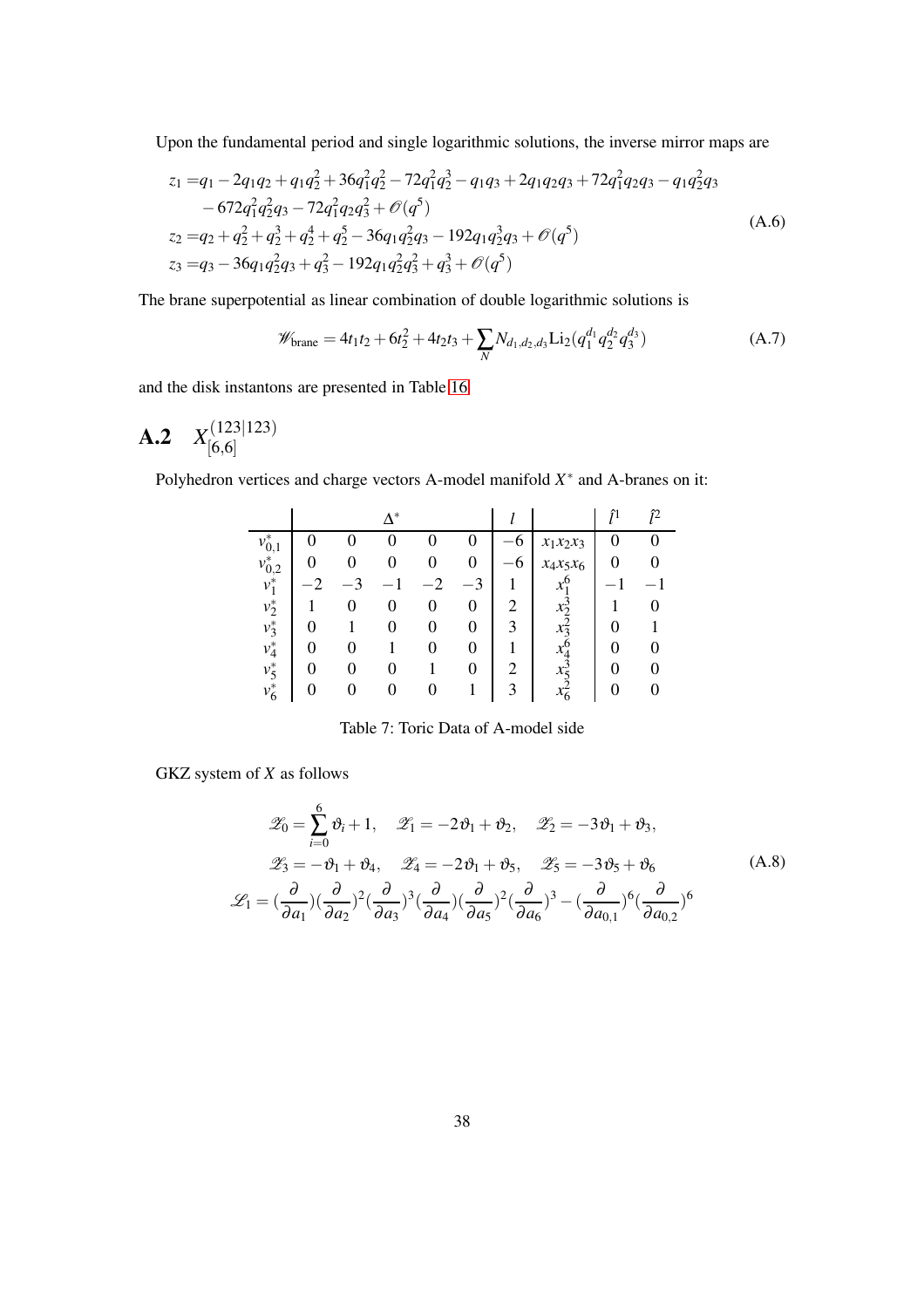After blowing up along the curve specified by  $\hat{l}^1$ ,  $\hat{l}^2$ , the GKZ system of blow-up manifold X':

$$
\mathscr{Z}'_0 = \sum_{i=0}^6 \vartheta_i + 1, \quad \mathscr{Z}'_1 = \sum_{i=7}^{10} \vartheta_i, \quad \mathscr{Z}'_2 = -2\vartheta_1 + \vartheta_2 - 2\vartheta_7 + \vartheta_8 - 2\vartheta_9,
$$
  

$$
\mathscr{Z}'_3 = -3\vartheta_1 + \vartheta_3 - 3\vartheta_7 - 3\vartheta_9 + \vartheta_{10}, \quad \mathscr{Z}'_4 = -\vartheta_1 + \vartheta_4 - \vartheta_7 - \vartheta_9, \quad \mathscr{Z}'_5 = -2\vartheta_1 + \vartheta_5 - 2\vartheta_7 - 2\vartheta_9,
$$
  

$$
\mathscr{Z}'_6 = -3\vartheta_1 + \vartheta_6 - 3\vartheta_7 - 3\vartheta_9, \quad \mathscr{Z}'_7 = -\vartheta_7 - \vartheta_8 + \vartheta_9 + \vartheta_{10}
$$
  

$$
\mathscr{L}'_1 = (\frac{\partial}{\partial a_1})(\frac{\partial}{\partial a_2})^2(\frac{\partial}{\partial a_3})^3(\frac{\partial}{\partial a_4})(\frac{\partial}{\partial a_5})^2(\frac{\partial}{\partial a_6})^3 - (\frac{\partial}{\partial a_{0,1}})^6(\frac{\partial}{\partial a_{0,2}})^6,
$$
  

$$
\mathscr{L}'_2 = \frac{\partial}{\partial a_1}\frac{\partial}{\partial a_8} - \frac{\partial}{\partial a_3}\frac{\partial}{\partial a_7}, \quad \mathscr{L}'_3 = \frac{\partial}{\partial a_1}\frac{\partial}{\partial a_{10}} - \frac{\partial}{\partial a_2}\frac{\partial}{\partial a_9}
$$
(A.9)

Toric data for the enhanced polyhedron associated to the *X* ′ 's mirror manifold :

|            |                  |                  |          |          | ٨                |                  |                  |                          | 11             | 11<br>$\iota$    | 11<br>$l_3$      |                                 |
|------------|------------------|------------------|----------|----------|------------------|------------------|------------------|--------------------------|----------------|------------------|------------------|---------------------------------|
| $v'_{0,1}$ |                  |                  |          | 0        | 0                |                  | O                | 0                        | 6              | 0                | 0                | $x_1x_2x_3$<br>$w'_{0,1}$       |
| $v'_{0,2}$ |                  | $\Omega$         | $\Omega$ | 0        | $\theta$         | $\boldsymbol{0}$ | 0                | $\boldsymbol{0}$         | 6              | $\overline{0}$   | $\boldsymbol{0}$ | $x_4x_5x_6$<br>$w_{0,2}$        |
| $v_1'$     |                  |                  |          |          |                  |                  | $-3$             | $\overline{0}$           |                |                  |                  | w                               |
| $v'_{2}$   |                  | $\left( \right)$ |          | 0        | 0                | $\theta$         | $\boldsymbol{0}$ | $\overline{0}$           | 3              | $\theta$         |                  | $W_{\mathcal{L}}$               |
| $v_3'$     |                  | 0                | 0        |          | 0                | $\theta$         | $\boldsymbol{0}$ | $\overline{0}$           | 5              |                  | $\boldsymbol{0}$ | w.                              |
| $v_4'$     |                  | 0                | 0        | 0        |                  | 0                | 0                | $\boldsymbol{0}$         |                | $\boldsymbol{0}$ | $\boldsymbol{0}$ |                                 |
| $v'_5$     |                  | 0                |          | $\theta$ | 0                |                  | 0                | $\boldsymbol{0}$         | $\overline{2}$ | $\theta$         | $\overline{0}$   | $W_{\leq}$                      |
| $v_6$      |                  | 0                | ∩        | $\Omega$ | 0                | $\Omega$         |                  | $\boldsymbol{0}$         | 3              | $\theta$         | $\boldsymbol{0}$ | w                               |
| $v'_7$     | 0                |                  |          |          |                  |                  |                  | $\overline{\phantom{0}}$ |                | $\theta$         | $\qquad \qquad$  | $W_7$                           |
| $v'_8$     | $\boldsymbol{0}$ |                  |          | $\theta$ | $\boldsymbol{0}$ | $\boldsymbol{0}$ | $\boldsymbol{0}$ | $-1$                     |                | $\theta$         |                  | $= v_1w'_2$<br>$W_{\mathsf{O}}$ |
| $v_9'$     | 0                |                  |          |          |                  |                  | $-3$             | 1                        | $\overline{2}$ | $-1$             | 0                | $= y_2w$<br>$W_{Q}$             |
| $v_{10}'$  | 0                |                  |          |          | 0                | $\boldsymbol{0}$ | $\boldsymbol{0}$ | 1                        |                |                  | 0                | $= y_2w'_3$<br>$w_{10}$         |

Picard-Fuchs equations from above table:

$$
\mathcal{D}_1 = (3\theta_1 - \theta_3)^3 (5\theta_1 - \theta_2)^5 \theta_1 (2\theta_1)^2 (3\theta_1)^3 (2\theta_1 - \theta_2)^2 (\theta_1 - \theta_3)
$$
  
\n
$$
-z_1 (-2\theta_1 + \theta_2 + \theta_3)^2 (-2\theta_1 + \theta_2)^2 (-\theta_1 + \theta_3) \prod_{i=1}^6 \prod_{j=1}^6 (-6\theta_1 - i) (-6\theta_1 - j)
$$
  
\n
$$
\mathcal{D}_2 = (-2\theta_1 + \theta_2 + \theta_3)(-2\theta_1 + \theta_2) - z_2 (5\theta_1 - \theta_2) (2\theta_1 - \theta_2)
$$
  
\n
$$
\mathcal{D}_3 = (-2\theta_1 + \theta_2 + \theta_3)(-\theta_1 + \theta_3) - z_3 (3\theta_1 - \theta_3) (\theta_1 - \theta_3)
$$
  
\n... (A.10)

Soling above equations by GKZ-system, the unique power series solution,as well as the fundamental period of *X*, is

$$
\omega_0 = 1 + 3600z_1z_2^2z_3 + 192099600z_1^2z_2^4z_3^2 + 16679709446400z_1^3z_2^6z_3^3 + 1791735431214128400z_1^4z_2^8z_3^4 + \mathcal{O}(z^{16})
$$
\n(A.11)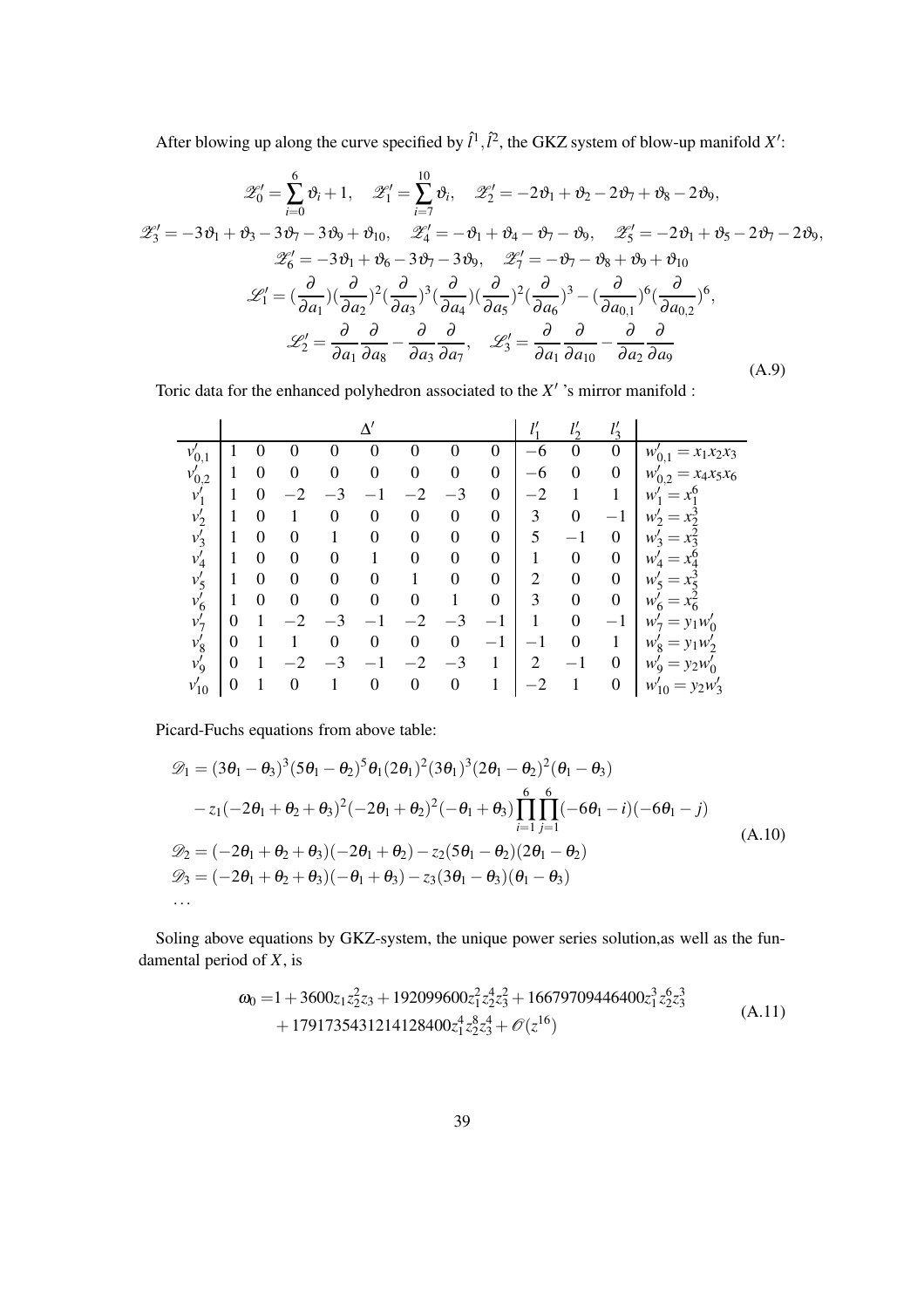and the single logarithmic solutions are

$$
\omega_{1,1} = \omega_0 \log(z_1) - 1200z_1z_2^2 - 1800z_1z_2z_3 + 29640z_1z_2^2z_3 + 10800z_1z_2^3z_3 \n+ 3600z_1z_2^2z_3^2 + \mathcal{O}(z^5) \n\omega_{1,2} = \omega_0 \log(z_2) + 900z_1z_2z_3 + 3000z_1z_2^2z_3 - 5400z_1z_2^3z_3 + \mathcal{O}(z^5) \n\omega_{1,3} = \omega_0 \log(z_3) + 1200z_1z_2^2 + 1800z_1z_2^2z_3 - 3600z_1z_2^2z_3^2 + \mathcal{O}(z^5)
$$
\n(A.12)

By the fundamental period and single logarithmic solutions,the inverse mirror maps are

$$
z_1 = q_1 + 1200q_1^2q_2^2 - 4243320q_1^3q_2^4 + 1800q_1^2q_2q_3 - 29640q_1^2q_2^2q_3 + \mathcal{O}(q^5)
$$
  
\n
$$
z_2 = q_2 - 900q_1q_2^2q_3 - 3000q_1q_2^3q_3 + \mathcal{O}(q^5)
$$
  
\n
$$
z_3 = q_3 - 1200q_1q_2^2q_3 + 5683320q_1^2q_2^4q_3 - 1800q_1q_2^2q_3^2 + \mathcal{O}(q^5)
$$
\n(A.13)

The brane superpotential is

$$
\mathscr{W}_{\text{brane}} = 4t_1t_2 + 6t_2^2 + 4t_2t_3 + \sum_{N} N_{d_1,d_2,d_3} \text{Li}_2(q_1^{d_1}q_2^{d_2}q_3^{d_3})
$$
(A.14)

<span id="page-39-0"></span>and the disk instantons are presented in Table [16](#page-48-1)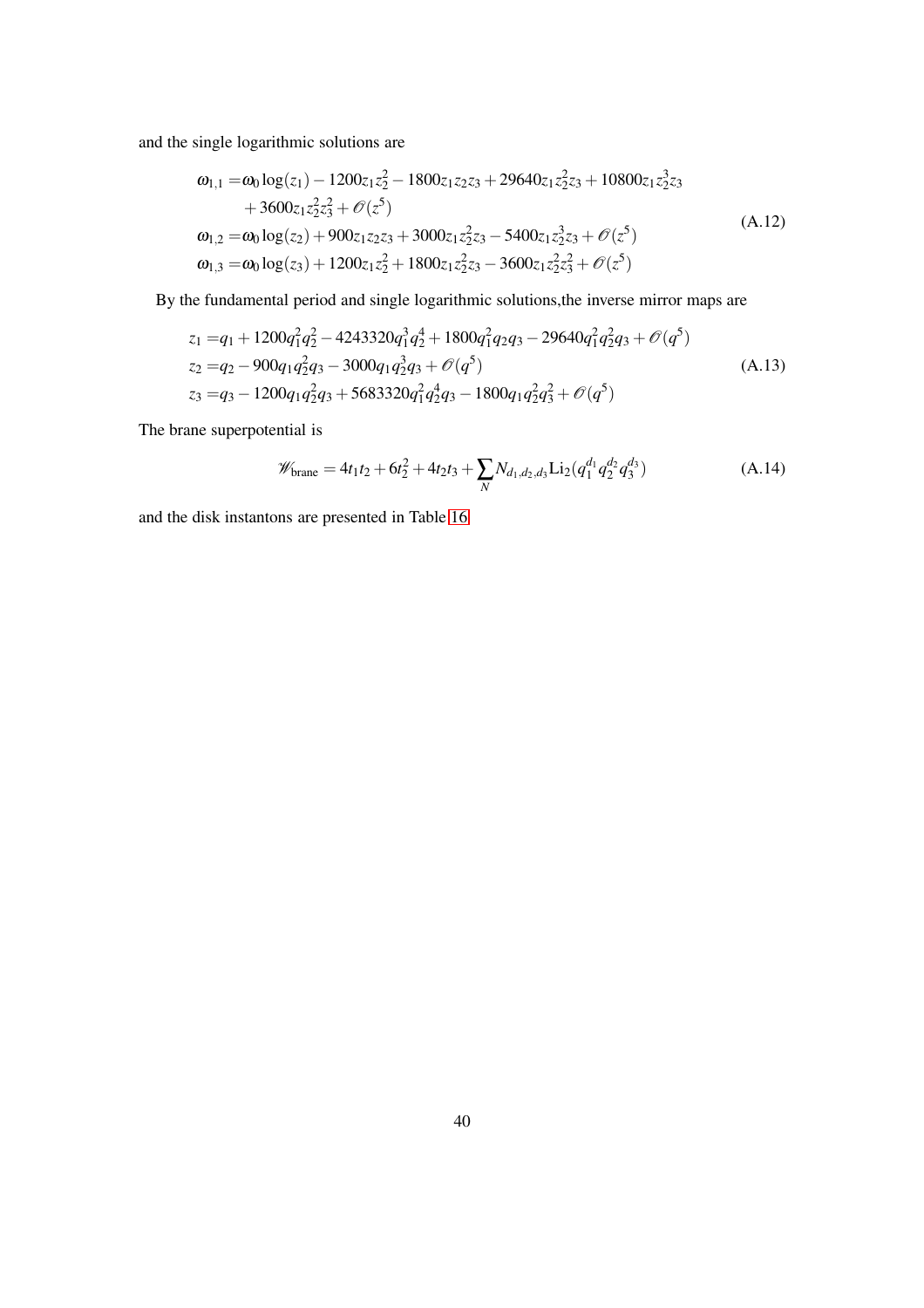### B Ooguri-Vafa Invariants for Two Closed and Two Open Moduli

|                 | k=0: Ooguri-Vafa Invariants $N_{k,m,k,m+n}$ |          |          |        |        |        |  |  |  |  |  |  |
|-----------------|---------------------------------------------|----------|----------|--------|--------|--------|--|--|--|--|--|--|
| $N_{0,m,0,m+n}$ | $n=1$                                       |          |          |        |        |        |  |  |  |  |  |  |
| $m=0$           |                                             |          |          |        |        |        |  |  |  |  |  |  |
|                 | $-3$                                        | -2       | -3       | $-3$   | — *    | $\sim$ |  |  |  |  |  |  |
|                 | 15                                          | 21       | 27       | 36     | 45     | 57     |  |  |  |  |  |  |
| 3               | $-120$                                      | $-183$   | $-279$   | $-420$ | $-618$ | $\ast$ |  |  |  |  |  |  |
| 4               | 1179                                        | 1944     | 3210     | 5250   | $\ast$ | $\ast$ |  |  |  |  |  |  |
|                 | $-13572$                                    | $-22983$ | $-39771$ | $\ast$ | $\ast$ | $\ast$ |  |  |  |  |  |  |
|                 |                                             |          |          |        |        |        |  |  |  |  |  |  |

#### <span id="page-40-0"></span>**B.1** Ooguri-Vafa Invariants for  $X^{(1,1,3,3,3)}_9$ 9

|                 | k=1: Ooguri-Vafa Invariants $N_{k,m,k,m+n}$ |           |           |           |         |         |  |  |  |  |  |
|-----------------|---------------------------------------------|-----------|-----------|-----------|---------|---------|--|--|--|--|--|
| $N_{1,m,1,m+n}$ | $n=1$                                       |           |           |           |         |         |  |  |  |  |  |
| $m=0$           | 27                                          |           |           |           |         |         |  |  |  |  |  |
|                 | 90                                          | 90        | 90        | 90        | 90      | 90      |  |  |  |  |  |
| 2               | $-684$                                      | $-954$    | $-1314$   | $-1764$   | $-2304$ | $-2934$ |  |  |  |  |  |
| 3               | 7470                                        | 11736     | 18486     | 28620     | 43218   | $\ast$  |  |  |  |  |  |
| $\overline{4}$  | $-94644$                                    | $-158022$ | $-267768$ | $-450270$ | $\ast$  | $\ast$  |  |  |  |  |  |
|                 | 1302120                                     | 2254968   | 3998718   | $\ast$    | $\ast$  | $\ast$  |  |  |  |  |  |

|                 | k=2: Ooguri-Vafa Invariants $N_{k,m,k,m+n}$ |              |              |          |            |         |  |  |  |  |  |  |
|-----------------|---------------------------------------------|--------------|--------------|----------|------------|---------|--|--|--|--|--|--|
| $N_{2,m,2,m+n}$ | $n=1$                                       |              |              |          |            |         |  |  |  |  |  |  |
| $m=0$           | 81                                          | 108          |              |          |            |         |  |  |  |  |  |  |
|                 | $-1539$                                     | $-1377$      | $-1377$      | $-1377$  | $-1377$    | $-1377$ |  |  |  |  |  |  |
| 2               | 13554                                       | 19728        | 29079        | 41112    | 55917      | 73404   |  |  |  |  |  |  |
| 3               | $-204120$                                   | $-333612$    | $-553878$    | 898587   | $-1412154$ | $\ast$  |  |  |  |  |  |  |
| 4               | 3351969                                     | 5781384      | 10209969     | 17848764 | $\ast$     | $\ast$  |  |  |  |  |  |  |
|                 | $-56886543$                                 | $-101222919$ | $-185715828$ | $\ast$   | $\ast$     | $\ast$  |  |  |  |  |  |  |

|                 | k=3: Ooguri-Vafa Invariants $N_{k,m,k,m+n}$ |              |              |              |           |            |  |  |  |  |  |  |
|-----------------|---------------------------------------------|--------------|--------------|--------------|-----------|------------|--|--|--|--|--|--|
| $N_{3,m,3,m+n}$ | $n=1$                                       |              |              |              |           |            |  |  |  |  |  |  |
| $m=0$           | 255                                         | $-984$       | 729          |              |           |            |  |  |  |  |  |  |
|                 | 18150                                       | 16764        | 14796        | 14796        | 14796     | 14796      |  |  |  |  |  |  |
| 2               | $-132492$                                   | $-221262$    | $-370224$    | $-580212$    | $-864306$ | $-1168506$ |  |  |  |  |  |  |
| 3               | 3063876                                     | 5345640      | 9647424      | 16885548     | 28230822  | $\ast$     |  |  |  |  |  |  |
| $\overline{4}$  | $-68640885$                                 | $-123720696$ | $-231991668$ | $-428397570$ | $\ast$    | $\ast$     |  |  |  |  |  |  |
| 5               | 1903950048                                  | 2812011138   | 5315645308   | $\ast$       | $\ast$    | $\ast$     |  |  |  |  |  |  |

<span id="page-40-1"></span>Table 8: Ooguri-Vafa Invariants  $N_{k,m,k,m+n}$  for  $X_9^{(1,1,1,1,3,3)}$  with brane I at large volume. *k* and *m* label the class  $t_1, t_2$  of  $X_9$  and *n* labels the brane winding. Blue entries agree with Table 5 of [\[2](#page-50-1)] and entries ∗ exceed in this table the order of our calculation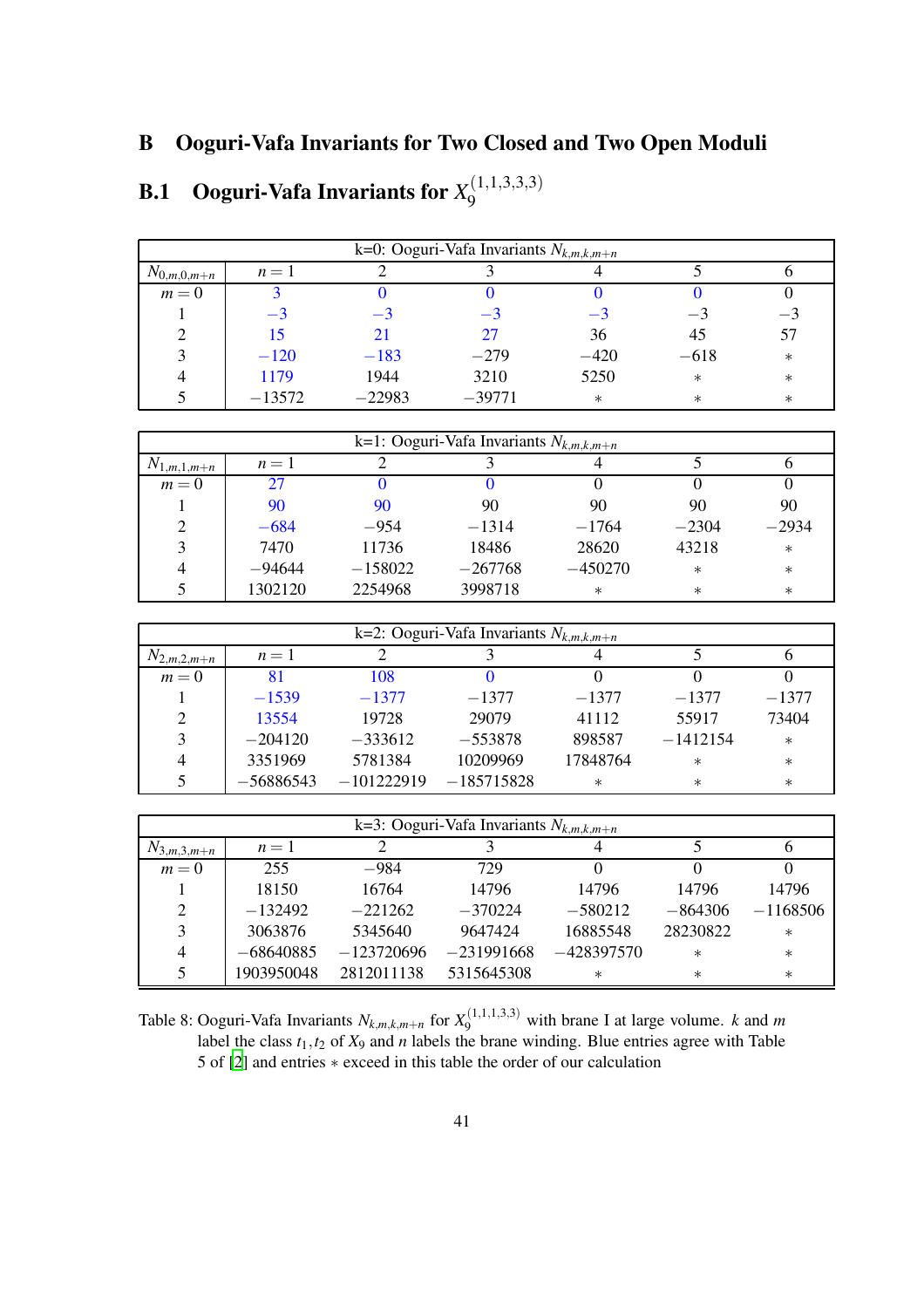| k=0: Ooguri-Vafa Invariants $N_{k,m,k,m+n}$ |       |       |  |   |         |         |  |  |  |  |  |
|---------------------------------------------|-------|-------|--|---|---------|---------|--|--|--|--|--|
| $N_{0,m,0,m+n}$                             | $n=1$ |       |  |   |         |         |  |  |  |  |  |
| $m=0$                                       | 54    |       |  |   |         |         |  |  |  |  |  |
|                                             | 54    | $-18$ |  |   |         |         |  |  |  |  |  |
|                                             | 36    |       |  |   |         |         |  |  |  |  |  |
|                                             | 54    |       |  |   |         | $\ast$  |  |  |  |  |  |
|                                             | 54    | $-18$ |  |   | $^\ast$ | $^\ast$ |  |  |  |  |  |
|                                             | 36    |       |  | ж | $^\ast$ | ж       |  |  |  |  |  |

| k=1: Ooguri-Vafa Invariants $N_{k,m,k,m+n}$ |          |             |          |            |         |         |  |  |  |  |
|---------------------------------------------|----------|-------------|----------|------------|---------|---------|--|--|--|--|
| $N_{1,m,\underline{1,m+n}}$                 | $n=1$    |             |          |            |         |         |  |  |  |  |
| $m=0$                                       |          |             |          |            |         |         |  |  |  |  |
|                                             | $-108$   | 36          |          |            |         |         |  |  |  |  |
| 2                                           | 2772     | $-1026$     |          | 18         |         |         |  |  |  |  |
| 3                                           | 243756   | $-193050$   | 100548   | $-33588$   | 6696    | $^\ast$ |  |  |  |  |
| 4                                           | 2947320  | $-2801070$  | 2212272  | $-1340010$ | $\ast$  | $^\ast$ |  |  |  |  |
|                                             | 23798376 | $-22631562$ | 19965852 | $\ast$     | $^\ast$ | $^\ast$ |  |  |  |  |

| k=2: Ooguri-Vafa Invariants $N_{k,m,k,m+n}$ |            |             |            |         |         |        |  |  |  |  |
|---------------------------------------------|------------|-------------|------------|---------|---------|--------|--|--|--|--|
| $N_{2,m,2,m+n}$                             | $n=1$      |             |            |         |         |        |  |  |  |  |
| $m=0$                                       |            |             |            |         |         |        |  |  |  |  |
|                                             | 270        | $-90$       |            |         |         |        |  |  |  |  |
| 2                                           | $-11160$   | 4104        |            | $-72$   |         |        |  |  |  |  |
| 3                                           | 174960     | $-74358$    | 162        | 2916    |         | $\ast$ |  |  |  |  |
| 4                                           | $-7067304$ | 6235344     | $-4430376$ | 2634444 | $\ast$  | $\ast$ |  |  |  |  |
|                                             | 92080530   | $-71321472$ | 602803296  | $\ast$  | $^\ast$ | $\ast$ |  |  |  |  |

| k=3: Ooguri-Vafa Invariants $N_{k,m,k,m+n}$ |       |        |           |         |         |         |  |  |  |
|---------------------------------------------|-------|--------|-----------|---------|---------|---------|--|--|--|
| $N_{3,m,3,m+n}$                             | $n=1$ |        |           |         |         |         |  |  |  |
| $m=0$                                       |       |        |           |         |         |         |  |  |  |
|                                             |       |        |           |         |         |         |  |  |  |
|                                             |       |        |           |         |         |         |  |  |  |
|                                             |       |        |           |         |         | ∗       |  |  |  |
|                                             |       |        |           |         | $^\ast$ | $^\ast$ |  |  |  |
|                                             |       | 194724 | $-541296$ | $^\ast$ | $^\ast$ | ж       |  |  |  |

<span id="page-41-0"></span>Table 9: Ooguri-Vafa Invariants  $N_{k,m,k,m+n}$  for  $X_9^{(1,1,1,3,3)}$  with brane II at large volume. *k* and *m* label the class  $t_1, t_2$  of  $X_9$  and *n* labels the brane winding. Blue entries agree with Table 6 of [\[2](#page-50-1)] and entries ∗ exceed in this table the order of our calculation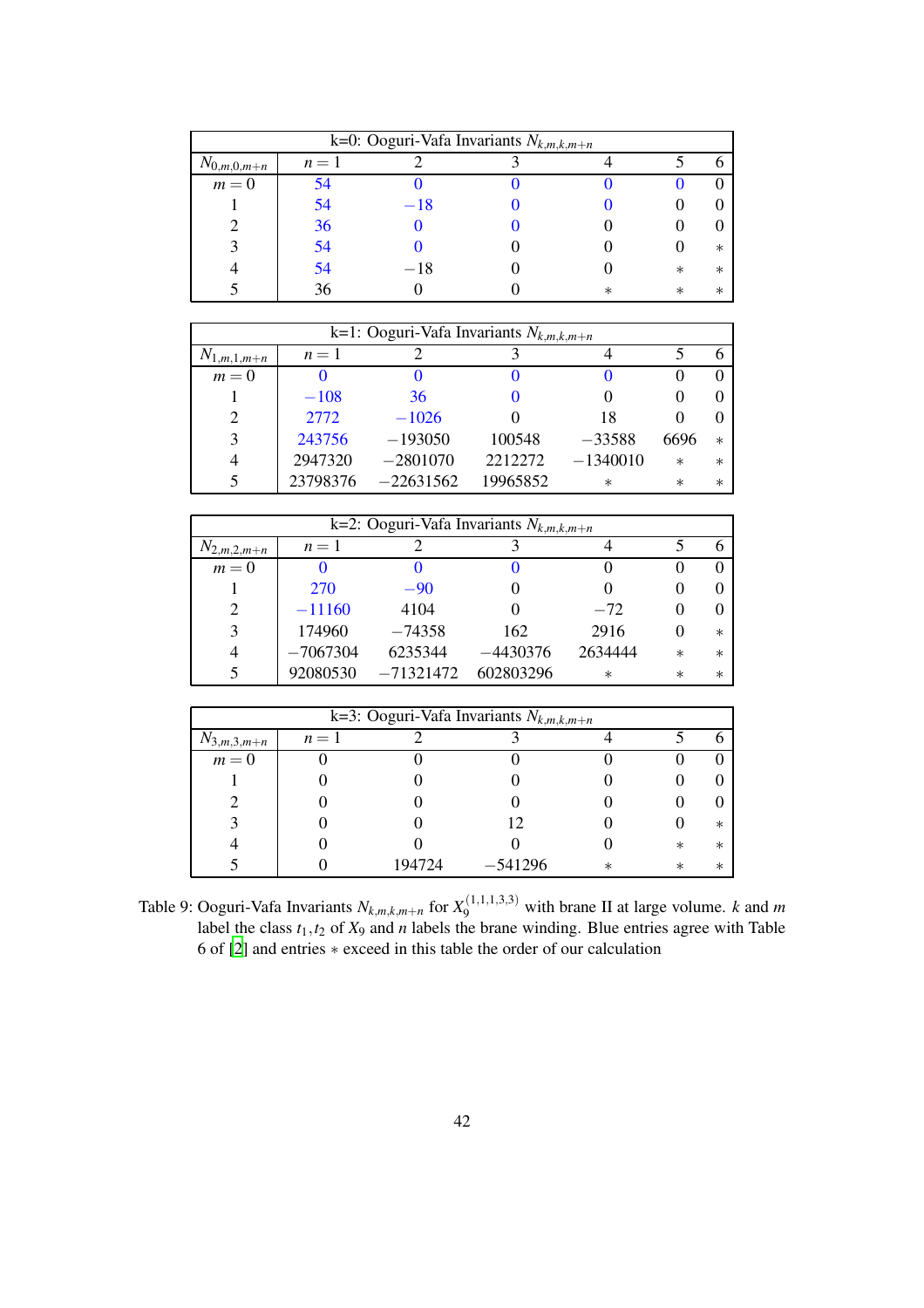| k=1: Ooguri-Vafa Invariants $N_{k,m+n,k,n}$ |          |           |            |             |             |              |  |  |  |
|---------------------------------------------|----------|-----------|------------|-------------|-------------|--------------|--|--|--|
| $N_{1,m+n,1,n}$                             | $n=0$    |           |            |             |             |              |  |  |  |
| $m=1$                                       | 72       | $-1728$   | $-80460$   | $-1075140$  | $-9482724$  | $-65006280$  |  |  |  |
| $\overline{2}$                              | $-36$    | 17280     | 340092     | 3488940     | 25895214    | 156528234    |  |  |  |
| 3                                           | $-1224$  | $-64800$  | $-977832$  | $-8913456$  | $-61353288$ | $-350009424$ |  |  |  |
| 4                                           | 5508     | 176688    | 2301588    | 19441008    | 127166868   | $\ast$       |  |  |  |
| 5                                           | $-15336$ | $-398304$ | $-4742280$ | $-38004912$ | $\ast$      | $\ast$       |  |  |  |
| 6                                           | 33948    | 787968    | 8853948    | $\ast$      | $\ast$      | $\ast$       |  |  |  |

|                 | k=2: Ooguri-Vafa Invariants $N_{k,m+n,k,n}$ |            |              |                |                |                 |  |  |  |  |  |
|-----------------|---------------------------------------------|------------|--------------|----------------|----------------|-----------------|--|--|--|--|--|
| $N_{2,m+n,2,n}$ | $n=0$                                       |            |              |                |                |                 |  |  |  |  |  |
| $m=1$           | $-180$                                      | 7020       | $-97686$     | 2643372        | $-37415520$    | $-6097896648$   |  |  |  |  |  |
| 2               | 108                                         | $-5832$    | $-588276$    | 3924954        | 1797212016     | $-467071781328$ |  |  |  |  |  |
| 3               | $-108$                                      | 133488     | 368388       | $-441631440$   | $-17699810580$ | $-467071781328$ |  |  |  |  |  |
| $\overline{4}$  | $-10944$                                    | $-411264$  | 75854232     | 4282520544     | 107873699400   | $\ast$          |  |  |  |  |  |
| 5               | 61308                                       | $-6824952$ | $-730782756$ | $-24887701224$ | $^\ast$        | $\ast$          |  |  |  |  |  |
| 6               | 153828                                      | 74008728   | 4105498284   | $\ast$         | $^\ast$        | $\ast$          |  |  |  |  |  |

| k=3: Ooguri-Vafa Invariants $N_{k,m+n,k,n}$ |       |  |  |     |  |   |  |  |  |
|---------------------------------------------|-------|--|--|-----|--|---|--|--|--|
| $N_{3,m+n,3,n}$                             | $n=0$ |  |  |     |  |   |  |  |  |
| $m=1$                                       |       |  |  |     |  |   |  |  |  |
|                                             |       |  |  |     |  |   |  |  |  |
|                                             |       |  |  | 192 |  |   |  |  |  |
|                                             |       |  |  |     |  | ∗ |  |  |  |
|                                             |       |  |  |     |  |   |  |  |  |
|                                             |       |  |  |     |  | ∗ |  |  |  |

<span id="page-42-1"></span>Table 10: Ooguri-Vafa Invariants  $N_{k,m+n,k,n}$  for  $X_9^{(1,1,1,3,3)}$  with brane II at large volume. *k* and *m* label the class  $t_1, t_2$  of  $X_9$  and *n* labels the brane winding. Blue entries agree with Table 6 of [\[2](#page-50-1)] and entries ∗ exceed in this table the order of our calculation

#### <span id="page-42-0"></span>**B.2** Ooguri-Vafa Invariants for  $X_8^{(1,1,2,2,2)}$ 8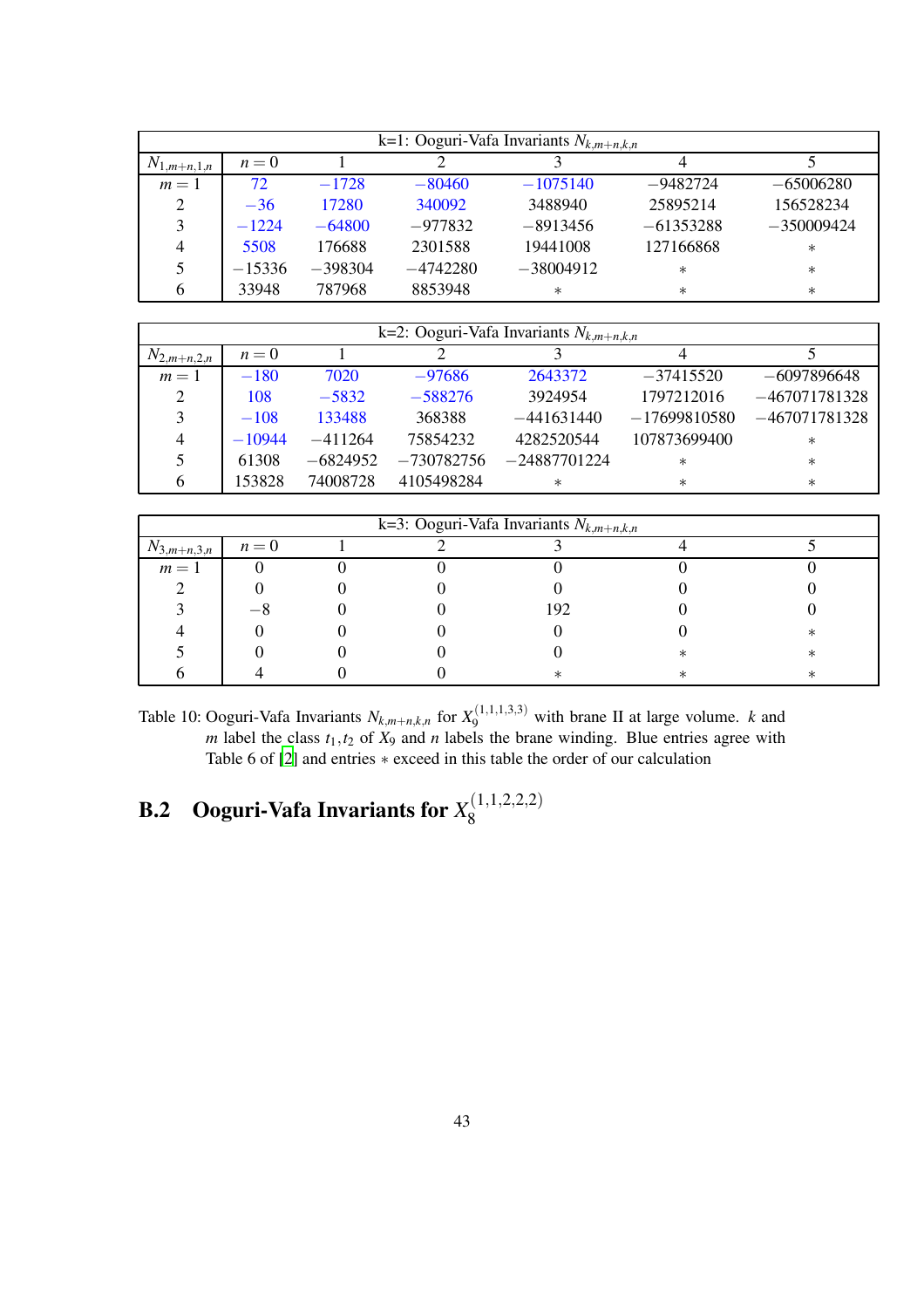|                 | k=0: Ooguri-Vafa Invariants $N_{m+n,k,n,k}$ |            |              |                |               |  |  |  |  |  |
|-----------------|---------------------------------------------|------------|--------------|----------------|---------------|--|--|--|--|--|
| $N_{0,m+n,0,n}$ | $n=0$                                       |            |              |                |               |  |  |  |  |  |
| $m=1$           | $-18$                                       | $-216$     | $-4892$      | $-151264$      | $-5681870$    |  |  |  |  |  |
| $\mathcal{D}$   | 72                                          | 2624       | 100832       | 4214112        | 191601760     |  |  |  |  |  |
| 3               | $-486$                                      | $-33048$   | $-1797228$   | $-94486824$    | $-5033832642$ |  |  |  |  |  |
| 4               | 4608                                        | 449280     | 31446656     | 1982842880     | 120829061120  |  |  |  |  |  |
|                 | $-50850$                                    | $-6447800$ | $-550590500$ | $-40388001000$ | $\ast$        |  |  |  |  |  |
| h               | 614304                                      | 96158016   | 9679385952   | $\ast$         | $\ast$        |  |  |  |  |  |

|                 | k=1: Ooguri-Vafa Invariants $N_{m+n,k,n,k}$ |               |                 |                   |                  |  |  |  |  |  |
|-----------------|---------------------------------------------|---------------|-----------------|-------------------|------------------|--|--|--|--|--|
| $N_{1,m+n,1,n}$ | $n=0$                                       |               |                 |                   |                  |  |  |  |  |  |
| $m=1$           | $-42$                                       | $-6192$       | $-733644$       | $-79606336$       | $-8211597214$    |  |  |  |  |  |
| 2               | 774                                         | 137232        | 17797280        | 2037691872        | 218057272396     |  |  |  |  |  |
| 3               | $-14136$                                    | $-2930112$    | $-416393532$    | $-50570319792$    | $-5639510827530$ |  |  |  |  |  |
| 4               | 258054                                      | 61211088      | 9500484384      | 1226211853424     | 142918383992888  |  |  |  |  |  |
| 5               | $-4712292$                                  | $-1258590240$ | $-212363598836$ | $-29126855887056$ | $\ast$           |  |  |  |  |  |
| 6               | 86082552                                    | 25561830528   | 4666034521152   | $\ast$            | $\ast$           |  |  |  |  |  |

|                 | $\overline{k=2}$ : Ooguri-Vafa Invariants $N_{m+n,k,n,k}$ |                |                 |                     |                    |  |  |  |  |  |
|-----------------|-----------------------------------------------------------|----------------|-----------------|---------------------|--------------------|--|--|--|--|--|
| $N_{2,m+n,2,n}$ | $n=0$                                                     |                |                 |                     |                    |  |  |  |  |  |
| $m=1$           |                                                           | $-1368$        | $-1077372$      | $-365059512$        | $-86759396282$     |  |  |  |  |  |
| 2               | 204                                                       | 198576         | 75466800        | 19307887296         | 3955750079488      |  |  |  |  |  |
| 3               | $-19302$                                                  | $-11637432$    | $-3670150356$   | $-847235304168$     | $-162420251412438$ |  |  |  |  |  |
|                 | 903132                                                    | 485877600      | 144775961928    | 32293413751824      | 6042541334443616   |  |  |  |  |  |
|                 | $-32358618$                                               | $-16917337440$ | -4997647584648  | $-1110817713352920$ | $\ast$             |  |  |  |  |  |
| 6               | 995862804                                                 | 525552662880   | 157318976664144 | $^\ast$             | $\ast$             |  |  |  |  |  |

<span id="page-43-1"></span><span id="page-43-0"></span>

|                 | k=3: Ooguri-Vafa Invariants $N_{m+n,k,n,k}$ |                |                   |                     |                    |  |  |  |  |  |
|-----------------|---------------------------------------------|----------------|-------------------|---------------------|--------------------|--|--|--|--|--|
| $N_{3,m+n,3,n}$ | $n=0$                                       |                |                   |                     |                    |  |  |  |  |  |
| $m=1$           |                                             |                |                   | $-55820$            | $-150679552$       |  |  |  |  |  |
| 2               |                                             | 11744          | 32336576          | 24359333568         | 10806351662272     |  |  |  |  |  |
| 3               | $-1566$                                     | $-5076$        | $-4570885188$     | $-2261841187392$    | $-932100832928880$ |  |  |  |  |  |
| 4               | 413766                                      | 596077920      | 374635723         | 152201297231776     | 57296094052931103  |  |  |  |  |  |
| 5               | $-38831778$                                 | $-42101500720$ | $-22526450326120$ | $-9573014306940528$ | $\ast$             |  |  |  |  |  |
| 6               | 2350574802                                  | 2241417150432  | 1107534104102880  | $^\ast$             | $\ast$             |  |  |  |  |  |

Table 11: Ooguri-Vafa Invariants *<sup>N</sup>k*,*m*+*n*,*k*,*<sup>n</sup>* for  $X_8^{(1,1,2,2,2)}$ . *k* and *m* label the class *<sup>t</sup>*1,*<sup>t</sup>*<sup>2</sup> of *<sup>X</sup>*<sup>8</sup> and *n* labels the brane winding. Entries ∗ exceed in this table the order of our calculation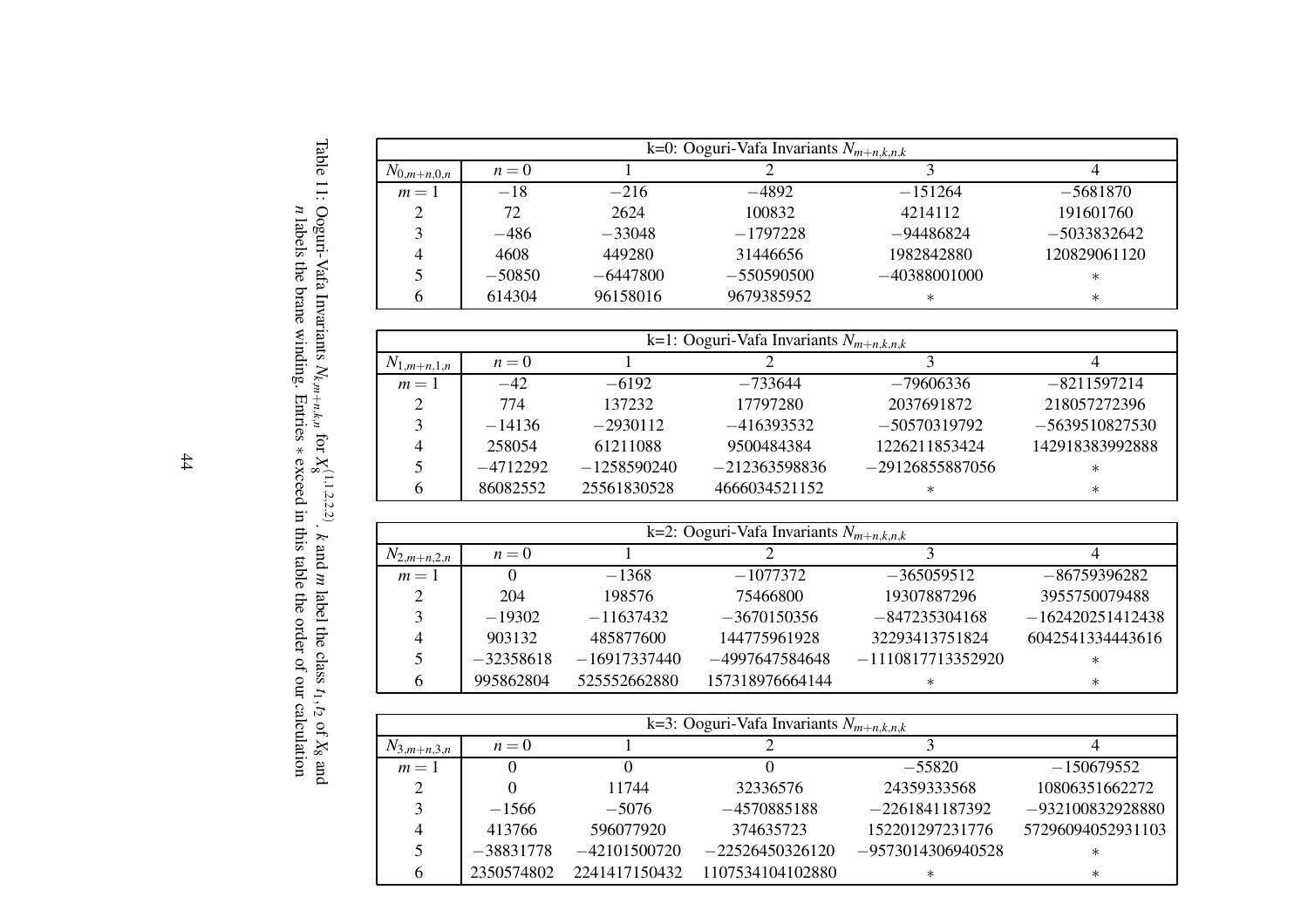| k=0: Ooguri-Vafa Invariants $N_{m,n,k,k}$ |          |       |                |        |                |             |                  |  |  |  |
|-------------------------------------------|----------|-------|----------------|--------|----------------|-------------|------------------|--|--|--|
| $N_{m,n,0,0}$                             | $n=0$    |       | $\overline{c}$ | 3      | $\overline{4}$ | 5           | 6                |  |  |  |
| $m=0$                                     |          |       | $-12$          | 81     | $-768$         | 8475        | $-102384$        |  |  |  |
|                                           | 6        | 24    | $-150$         | 1536   | $-18876$       | 255192      | $-3658740$       |  |  |  |
| 2                                         | $-3$     | 51    | $-828$         | 12789  | $-210525$      | 3567759     | $-61486848$      |  |  |  |
| 3                                         |          | 0     | $-2448$        | 62424  | $-1424304$     | 30845952    | $-647281800$     |  |  |  |
| 4                                         |          | $-51$ | $-4284$        | 200175 | $-6560640$     | 185328198   | $-4798234056$    |  |  |  |
|                                           | $\Omega$ | $-24$ | $-3822$        | 446208 | $-21903294$    | 824369400   | $-26693892732$   |  |  |  |
| 6                                         | $\Omega$ | $-3$  | $\Omega$       | 707832 | $-55037712$    | 2824014780  | $-115993486620$  |  |  |  |
|                                           |          | 0     | 3822           | 785040 | $-106603500$   | 7651196928  | $-404555630886$  |  |  |  |
|                                           |          | 0     | 4284           | 527133 | $-161311872$   | 16706608653 | $-1155008094300$ |  |  |  |

<span id="page-44-0"></span>

| k=1: Ooguri-Vafa Invariants $N_{m,n,k,k}$ |          |          |           |           |                |               |                    |  |  |  |
|-------------------------------------------|----------|----------|-----------|-----------|----------------|---------------|--------------------|--|--|--|
| $N_{m,n,1,1}$                             | $n=0$    |          | ∍         | 3         | 4              | 5             | 6                  |  |  |  |
| $m=0$                                     | $\Omega$ | 7        | $-129$    | 2356      | $-43009$       | 785382        | $-14347092$        |  |  |  |
|                                           | $\Omega$ | 60       | $-1812$   | 46308     | $-1087560$     | 24288552      | $-524645988$       |  |  |  |
| $\overline{2}$                            | $\Omega$ | 231      | $-11688$  | 422769    | $-12912432$    | 355724019     | $-9146942640$      |  |  |  |
| 3                                         | $\Omega$ | $\Omega$ | $-44796$  | 2369184   | $-95605692$    | 3282800160    | $-101243194536$    |  |  |  |
| 4                                         | $\theta$ | $-231$   | $-118617$ | 9172275   | $-495951000$   | 21450278046   | $-799644722631$    |  |  |  |
|                                           | $\theta$ | $-60$    | $-233400$ | 26397816  | $-1925808876$  | 105855800388  | $-4805576016564$   |  |  |  |
| 6                                         | $\Omega$ | $-7$     | 0         | 59555823  | $-5856840424$  | 411529509612  | $-22896432050424$  |  |  |  |
|                                           | $\Omega$ | $\theta$ | 233400    | 111805968 | $-14462333760$ | 1300043526960 | $-89053059573312$  |  |  |  |
| 8                                         | $\theta$ | 0        | 118617    | 179694201 | $-29956661529$ | 3422531345265 | $-289181994799893$ |  |  |  |

Table 12: Ooguri-Vafa Invariants  $N^I(m,n,k,k)$  for  $X_{12}^{(1,1,2,2,6)}$ at large volume. Blue result agree with Table 1 of [\[16](#page-50-16)] and entries ∗ exceed in this table the order of our calculation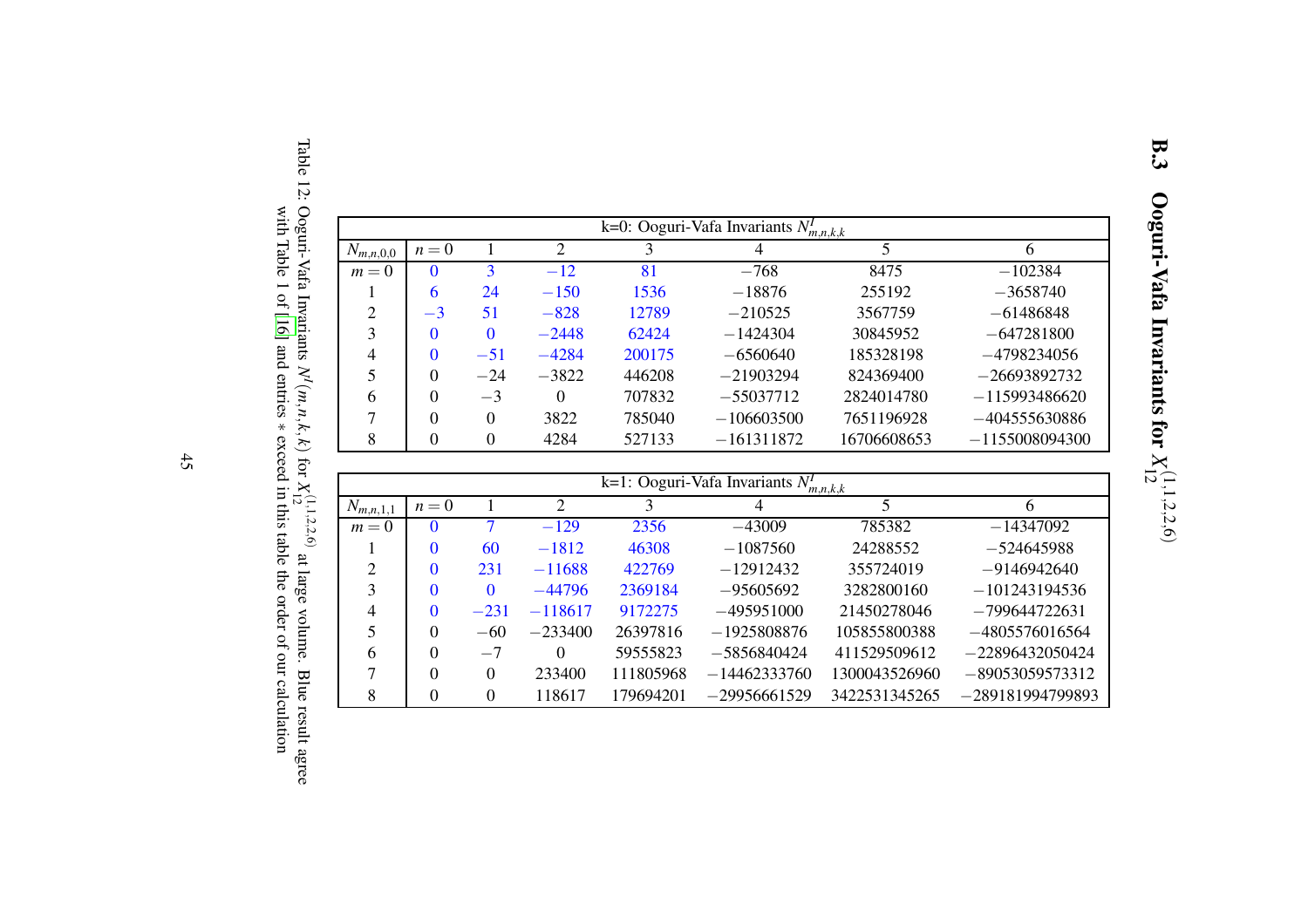|               |              |              |          |           | k=2: Ooguri-Vafa Invariants $N_{m,n,k,k}$ |                |                     |
|---------------|--------------|--------------|----------|-----------|-------------------------------------------|----------------|---------------------|
| $N_{m,n,2,2}$ | $n=0$        |              | 2        | 3         | 4                                         | 5              | <sub>b</sub>        |
| $m=0$         | $\mathbf{0}$ |              | $-34$    | 3172      | $-150522$                                 | 5393103        | $-165977134$        |
|               | 0            | $_{0}$       | $-438$   | 62580     | $-3849906$                                | 168975888      | $-6150177030$       |
| 2             |              | $\mathbf{0}$ | $-2556$  | 576165    | $-46702074$                               | 2531136435     | $-109516928532$     |
| 3             | 0            | $\mathbf{0}$ | $-8592$  | 3273720   | $-356493366$                              | 24094632336    | $-1247189399850$    |
| 4             | 0            |              | $-20250$ | 12926751  | $-1922497884$                             | 163696266396   | $-10205528854440$   |
|               | 0            |              | $-43854$ | 38066712  | $-7813282584$                             | 846085289856   | $-63961350090048$   |
| 6             | 0            | $\Omega$     | $\Omega$ | 87483723  | $-24949597038$                            | 3465967380876  | $-319764160565976$  |
|               | $\Omega$     | $\Omega$     | 43854    | 166124856 | $-64549577412$                            | 11584119074256 | $-1712597040576252$ |
| 8             | $\Omega$     |              | 20250    | 288193197 | $-139132564554$                           | 43650289626    | $\ast$              |

<span id="page-45-0"></span>

|               |       |              |          |          | k=3: Ooguri-Vafa Invariants $N_{m,n,k,k}$ |               |                    |
|---------------|-------|--------------|----------|----------|-------------------------------------------|---------------|--------------------|
| $N_{m,n,1,1}$ | $n=0$ |              | 2        | 3        |                                           |               | h                  |
| $m=0$         |       |              |          | 261      | 68961                                     | 6471963       | $-391762467$       |
|               |       | $\mathbf{0}$ | $\Omega$ | 4992     | $-1750680$                                | 203030160     | $-14586604596$     |
|               |       | $\mathbf{0}$ | $\Omega$ | 42489    | $-20943672$                               | 3047732583    | $-261743302824$    |
| 3             |       | $\mathbf{0}$ | $\Omega$ | 215676   | $-156884940$                              | 29101608144   | $-3011532345432$   |
| 4             |       |              | $\Omega$ | 738051   | $-827067552$                              | 198520743132  | $-24958437292476$  |
|               |       | 0            | $\Omega$ | 1834944  | $-3278132892$                             | 1031301949    | $-191124519232428$ |
| 6             | 0     | 0            | $\Omega$ | 3543912  | $-10209175968$                            | 5273411151753 | $\ast$             |
|               | 0     | 0            | $\Omega$ | 5887176  | $-32716895652$                            | $\ast$        | $\ast$             |
|               |       |              | 0        | 10856700 | $\ast$                                    | $\ast$        | $\ast$             |

Table 13: Ooguri-Vafa Invariants  $N^I$ (*m*, *n*, *k*, *k*) for *<sup>X</sup>*(1,1,2,2,6) . Blue entries agree with Table 1 of [\[16](#page-50-16)] and entries ∗ in this table exceed the order of our calculation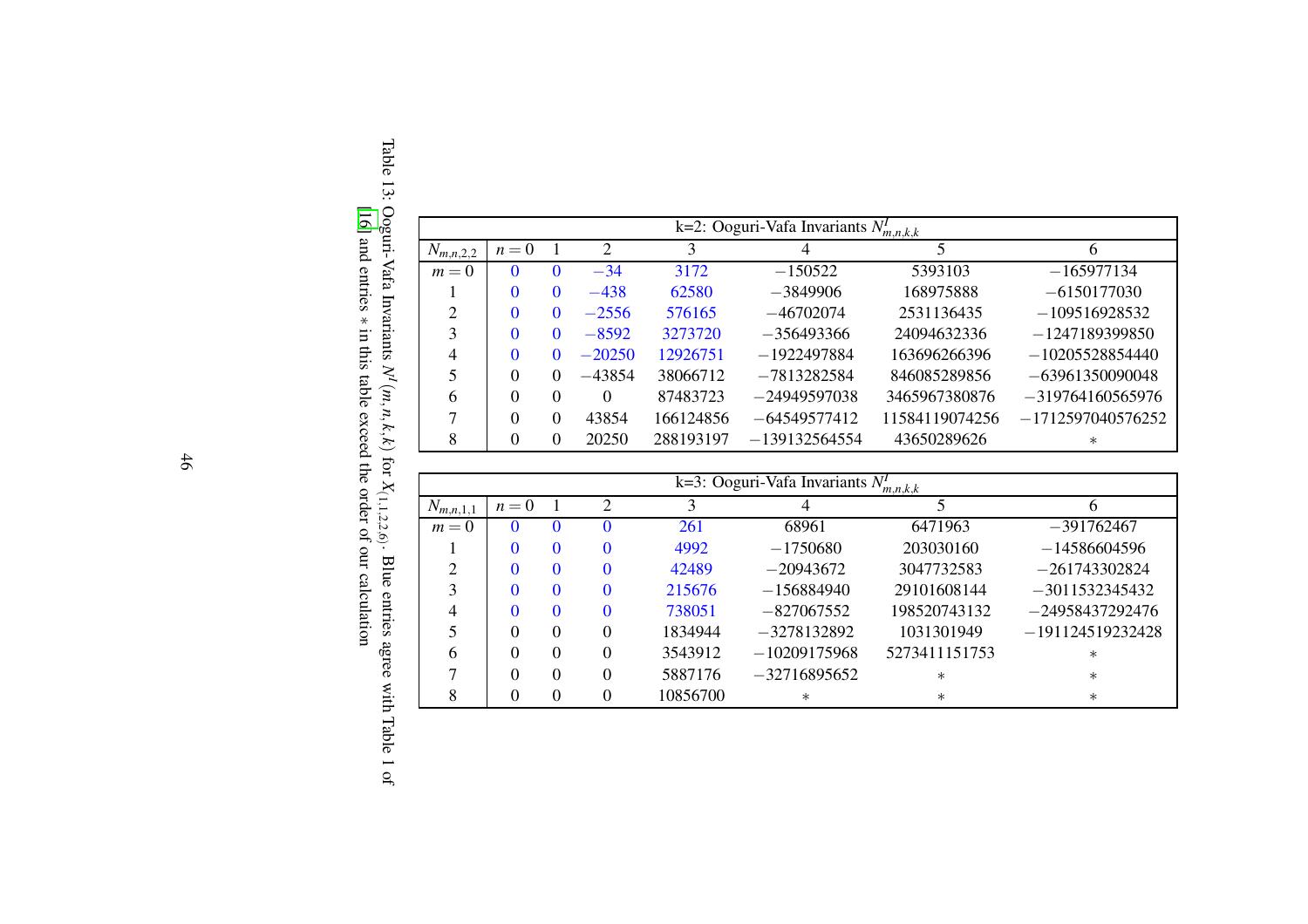|                |                 |                       |          |         | k=0: Ooguri-Vafa Invariants $N_{m,n,k,k}$ |              |                  |
|----------------|-----------------|-----------------------|----------|---------|-------------------------------------------|--------------|------------------|
| $N_{m,n,0,0}$  | 2<br>$n=0$<br>3 |                       |          | 4       |                                           | <sub>b</sub> |                  |
| $m=0$          | $\theta$        | $\mathcal{D}_{\cdot}$ | $-11$    | 90      | $-956$                                    | 11470        | $-148104$        |
|                | $\theta$        | 18                    | $-144$   | 1728    | $-23688$                                  | 347634       | $-5319648$       |
| $\overline{2}$ | $\Omega$        | 90                    | $-864$   | 14850   | $-268794$                                 | 4914882      | $-90121788$      |
| 3              | $\Omega$        | $\Omega$              | $-3072$  | 76626   | $-1869000$                                | 43209696     | $-959687352$     |
| 4              | $\Omega$        | $-90$                 | $-7983$  | 268938  | $-8964558$                                | 265751964    | $-7224918462$    |
| 5              | $\Omega$        | $-18$                 | $-20016$ | 694368  | $-31713192$                               | 1219991850   | $-41011490232$   |
| 6              | $\Omega$        | $-2$                  | $\Omega$ | 1418040 | $-86560046$                               | 4358141460   | $-182848393872$  |
| 7              | $\Omega$        | $\Omega$              | 20016    | 2551068 | $-189151560$                              | 12482067168  | $-658806706584$  |
| 8              | $\Omega$        | 0                     | 7983     | 5220558 | $-343903860$                              | 29357148258  | $-1959719830479$ |

<span id="page-46-0"></span>

|               |       |                |          |          | k=1: Ooguri-Vafa Invariants $N_{m,n,k,k}$ |               |                    |
|---------------|-------|----------------|----------|----------|-------------------------------------------|---------------|--------------------|
| $N_{m,n,1,1}$ | $n=0$ |                | っ        |          |                                           |               |                    |
| $m=0$         |       | $-2$           |          | 408      | $-12976$                                  | 318240        | $-7064886$         |
|               | 0     | $-18$          | 0        | 8136     | $-331560$                                 | 9921366       | $-260033616$       |
| ∍             | 0     | $-90$          | 0        | 76698    | $-4015620$                                | 147332466     | $-4580847000$      |
| 3             | 0     | 0              | 0        | 452268   | $-30639624$                               | 1387245600    | $-51445509768$     |
| 4             | 0     | 90             | $\Omega$ | 1877238  | $-165558276$                              | 9310082616    | $-414111436578$    |
|               | 0     | 18             | 0        | 5834448  | $-676162008$                              | 47508506460   | $-2548090964232$   |
| h             | 0     | $\overline{2}$ | 0        | 13963950 | $-2176167772$                             | 192171282588  | $-12488328860112$  |
|               | 0     | 0              | $\Omega$ | 27159444 | $-5689981368$                             | 634779163584  | $-50184535778280$  |
| 8             | 0     | 0              | 0        | 54249498 | $-12403534176$                            | 1752461446878 | $-169030073870352$ |

Table 14: Ooguri-Vafa Invariants  $N^H(m,n,k,k)$  for  $X_{12}^{(1,1,2,2,6)}$ . Blue entries agree with Table 2 of [\[16](#page-50-16)] and entries ∗ in this table exceed the order of our calculation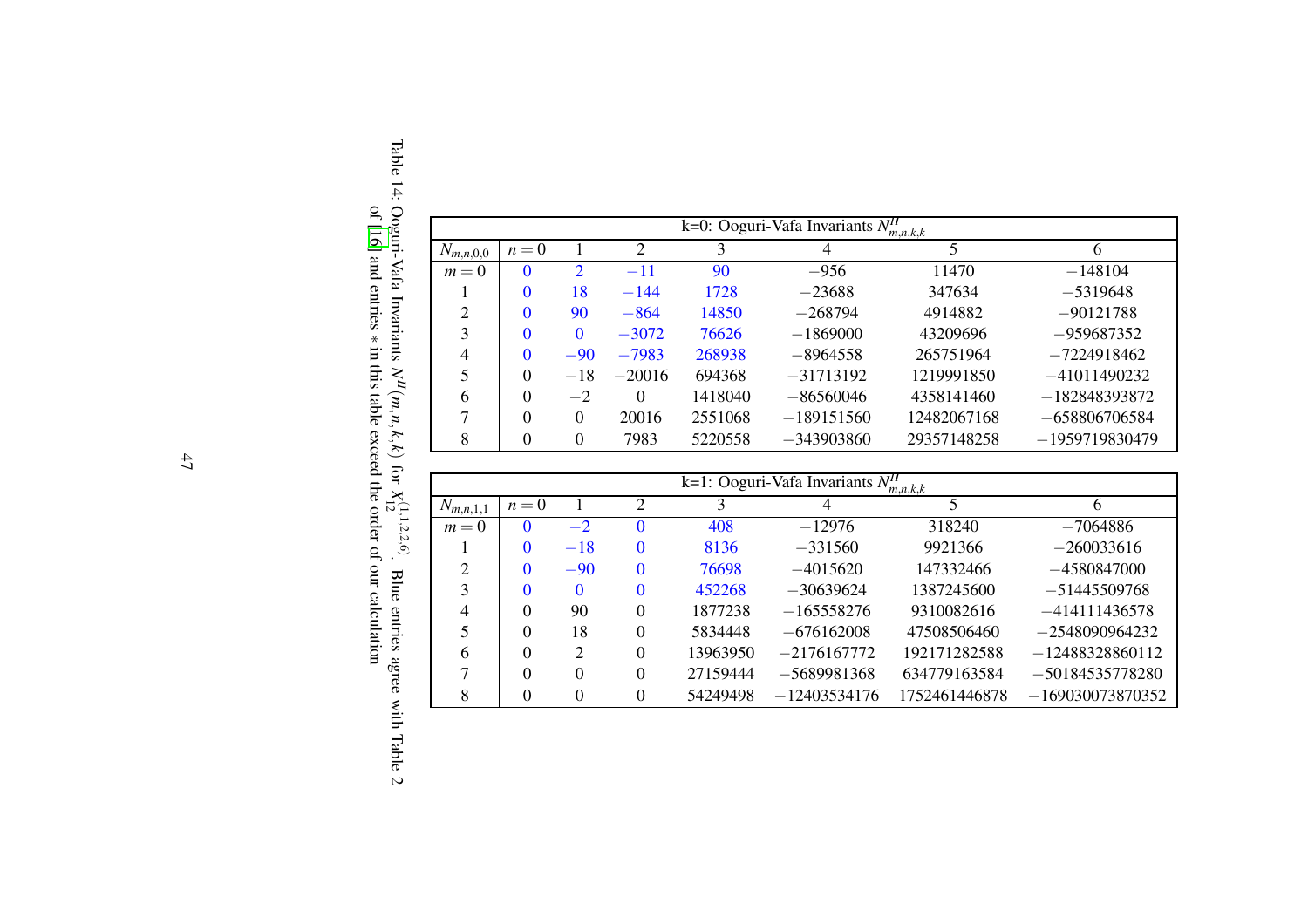|                |       |              |               |             | k=2: Ooguri-Vafa Invariants $N_{m,n,k,k}$ |               |                    |  |
|----------------|-------|--------------|---------------|-------------|-------------------------------------------|---------------|--------------------|--|
| $N_{m,n,2,2}$  | $n=0$ |              | $\mathcal{D}$ | 3           | 4                                         |               | h                  |  |
| $m=0$          |       |              | 11            | $-408$      | 0                                         | 539430        | $-30383709$        |  |
|                |       |              | 144           | $-8136$     | 0                                         | 17027136      | $-1132913808$      |  |
| $\overline{c}$ |       | $\mathbf{U}$ | 864           | $-76698$    | $\Omega$                                  | 258298074     | $-20374948188$     |  |
| 3              |       |              | 3072          | $-452268$   | 0                                         | 2503487904    | $-235230388200$    |  |
| 4              |       |              | 7983          | $-1877238$  | 0                                         | 17412238368   | $-1958962807170$   |  |
|                | 0     |              | 20016         | $-5834448$  | 0                                         | 92608329600   | $-12543118517016$  |  |
| 6              | 0     |              | $\Omega$      | $-13963950$ | 0                                         | 391990737708  | $-64292612674320$  |  |
|                | 0     |              | $-20016$      | $-27159444$ | 0                                         | 1357019627616 | $-289834848988800$ |  |
| 8              |       |              | $-7983$       | $-54249498$ | 0                                         | 4136493648546 | $\ast$             |  |

<span id="page-47-0"></span>

|               | k=3: Ooguri-Vafa Invariants $N_{m,n,k,k}$ |          |                             |            |            |                  |                   |  |  |  |  |  |  |
|---------------|-------------------------------------------|----------|-----------------------------|------------|------------|------------------|-------------------|--|--|--|--|--|--|
| $N_{m,n,3,3}$ | $n=0$                                     |          | $\mathcal{D}_{\mathcal{A}}$ |            |            |                  |                   |  |  |  |  |  |  |
| $m=0$         |                                           |          | $\mathbf{0}$                | $-90$      | 12976      | $-539430$        |                   |  |  |  |  |  |  |
|               |                                           |          | $\Omega$                    | $-1728$    | 331560     | $-17027136$      |                   |  |  |  |  |  |  |
| ↑             |                                           |          | $\Omega$                    | $-14850$   | 4015620    | $-258298074$     |                   |  |  |  |  |  |  |
| 3             |                                           |          | $\Omega$                    | $-76626$   | 30639624   | $-2503487904$    |                   |  |  |  |  |  |  |
| 4             |                                           | $\Omega$ | $\Omega$                    | $-268938$  | 165558276  | $-17412238368$   |                   |  |  |  |  |  |  |
| 5             | 0                                         | $\Omega$ | $\Omega$                    | $-694368$  | 676162008  | $-92608329600$   | $-2309467987008$  |  |  |  |  |  |  |
| 6             |                                           | 0        | $\Omega$                    | $-1418040$ | 2176167772 | $-351774546534$  | $-22545027404271$ |  |  |  |  |  |  |
|               |                                           |          | $\Omega$                    | $-2551068$ | 5200228704 | $-1014274703904$ | $\ast$            |  |  |  |  |  |  |
| 8             |                                           |          | 0                           | $-6391956$ | 8448740559 | $\ast$           | $\ast$            |  |  |  |  |  |  |

Table 15: Ooguri-Vafa Invariants  $N^H(m,n,k,k)$  for  $X_{12}^{(1,1,2,2,6)}$ . Blue entries agree with Table 2 of [\[16](#page-50-16)] and entries ∗ in this table exceed the order of our calculation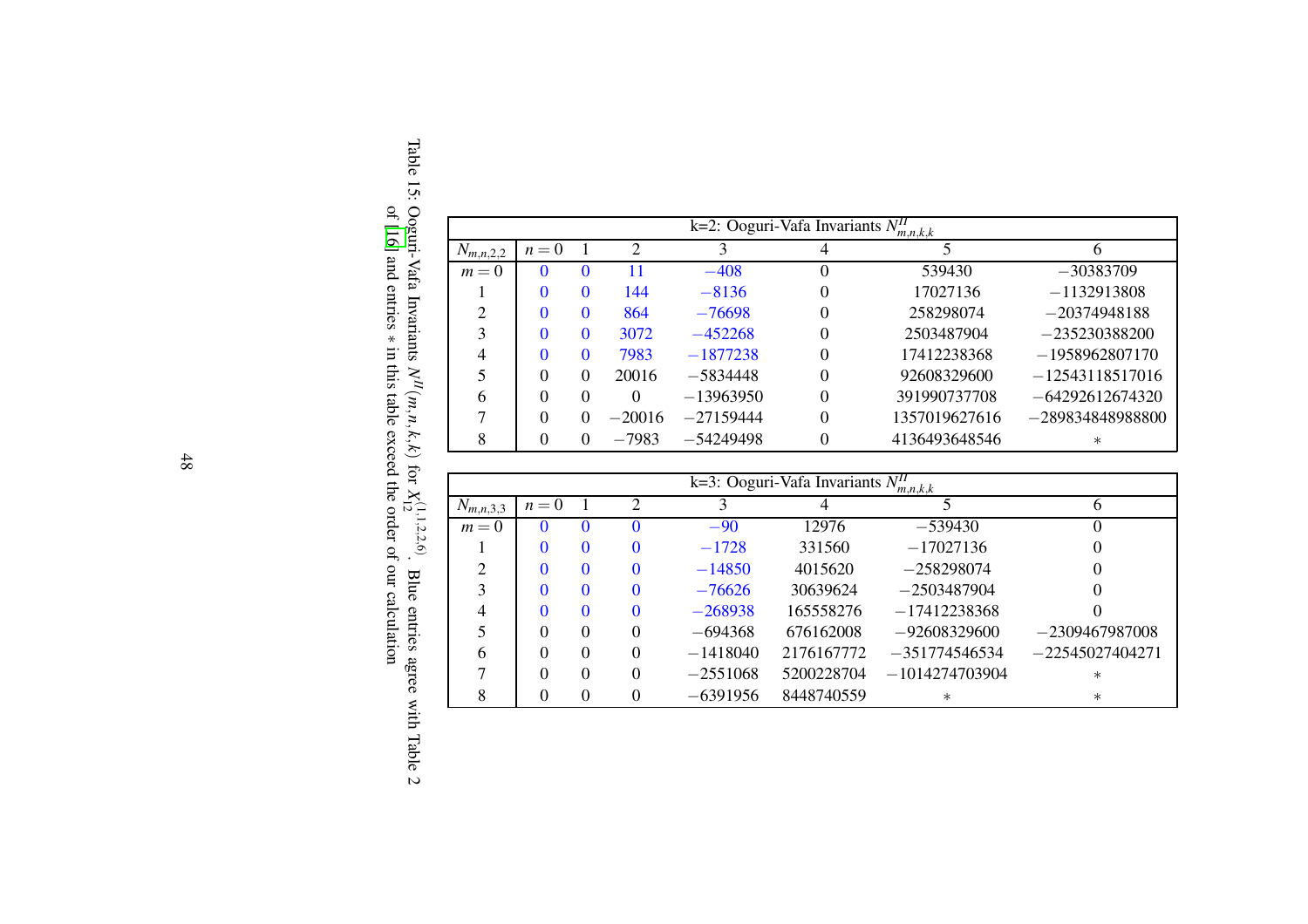|                          |                     | Ooguri-Vafa Invariants $N_{m,m+n,m}$ for $\mathbb{P}_{11111}[3,3]$  |                     |                     |
|--------------------------|---------------------|---------------------------------------------------------------------|---------------------|---------------------|
| $N_{m,m+n,m}$            | $n = 0$             |                                                                     | $\overline{2}$      | 3                   |
| $m=0$                    | $\Omega$            | $-12$                                                               | $\overline{0}$      | $\theta$            |
| 1                        | 120                 | 108                                                                 | $-288$              | 60                  |
| $\overline{c}$           | $-2100$             | 11664                                                               | 9612                | $-33876$            |
| $\overline{\mathbf{3}}$  | 70440               | $-525264$                                                           | 2066280             | 1751112             |
| 4                        | $-3191280$          | 29727324                                                            | $-139852800$        | 478494708           |
|                          |                     |                                                                     |                     |                     |
|                          |                     | Ooguri-Vafa Invariants $N_{m,m+n,m}$ for $\mathbb{P}_{112112}[4,4]$ |                     |                     |
| $N_{m,m+n,m}$            | $n=0$               |                                                                     | 2                   | 3                   |
| $m = 0$                  | $\overline{0}$      | $-16$                                                               | $\theta$            | $\overline{0}$      |
|                          | 552                 | 1120                                                                | $-2544$             | 1056                |
| $\overline{c}$           | $-39264$            | 281280                                                              | 539392              | $-1693632$          |
| 3                        | 5532984             | $-52350528$                                                         | 280580256           | 557960544           |
| 4                        | $-1043002176$       | 12346010064                                                         | $-77352996864$      | 372579061488        |
|                          |                     |                                                                     |                     |                     |
|                          |                     | Ooguri-Vafa Invariants $N_{m,m+n,m}$ for $\mathbb{P}_{123123}[6,6]$ |                     |                     |
| $N_{m,m+n,m}$            | $n=0$               |                                                                     | $\overline{2}$      | 3                   |
| $m=1$                    | $\overline{0}$      | $-16$                                                               | $\Omega$            | $\overline{0}$      |
| 1                        | 27240               | 72800                                                               | $-144240$           | 53280               |
| $\overline{c}$           | $-93024240$         | 697855680                                                           | 1746803968          | $-4807419840$       |
| 3                        | 633116600568        | $-6085353582144$                                                    | 34589091686304      | 86687436861792      |
| $\overline{\mathcal{L}}$ | $-5741552410002720$ | 68585896764953040                                                   | -442591883444977920 | 2274867202698155760 |

<span id="page-48-1"></span><span id="page-48-0"></span>Table 16: Ooguri-Vafa Invariants for P (111|111) [3,3] ,P [112|112] [4,4] and P<sup>[123</sup>]<br>P[6,6] at large volume. The entries ∗ in this table exceed the order of our calculation.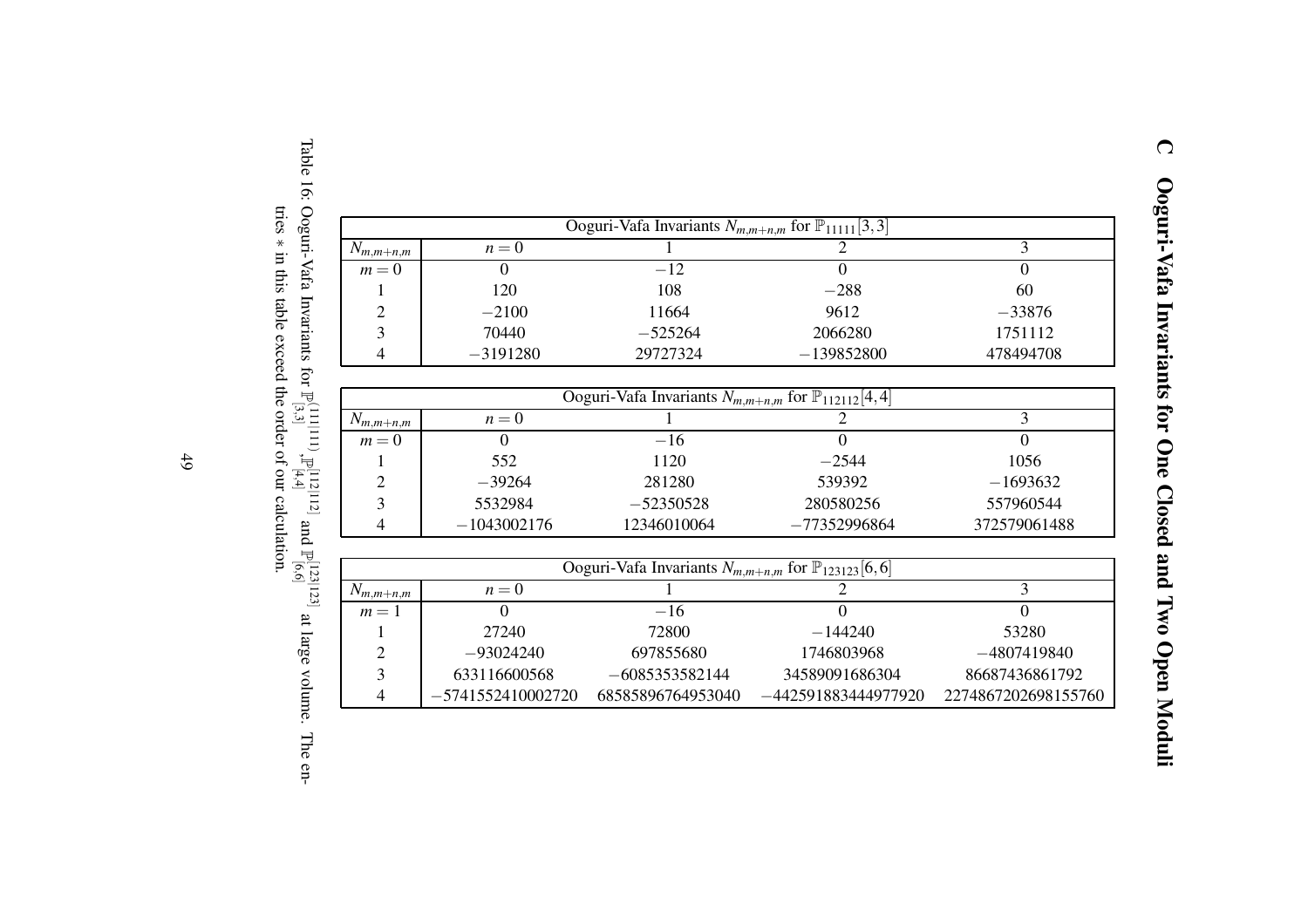|               | $U(1)$ Ooguri-Vafa Invariants $N_{m,m,m,n}$ |         |         |               |               |  |  |  |  |  |  |  |
|---------------|---------------------------------------------|---------|---------|---------------|---------------|--|--|--|--|--|--|--|
| $N_{m,m,m,n}$ | $n=0$                                       |         |         |               |               |  |  |  |  |  |  |  |
| $m=0$         |                                             |         |         |               |               |  |  |  |  |  |  |  |
|               |                                             | $-4896$ |         |               |               |  |  |  |  |  |  |  |
|               |                                             |         | 1729728 |               |               |  |  |  |  |  |  |  |
|               |                                             |         |         | $-1530550656$ |               |  |  |  |  |  |  |  |
|               |                                             |         |         |               | 1882007669502 |  |  |  |  |  |  |  |

## <span id="page-49-0"></span>D Ooguri-Vafa Invariants for One Closed and Three Open Moduli

|             | $U(2)$ Ooguri-Vafa Invariants $N_{m,m,n}$ |      |         |             |  |                               |  |  |  |  |  |  |
|-------------|-------------------------------------------|------|---------|-------------|--|-------------------------------|--|--|--|--|--|--|
| $N_{m,m,n}$ | $n=0$                                     |      |         |             |  |                               |  |  |  |  |  |  |
| $m=0$       |                                           |      |         |             |  |                               |  |  |  |  |  |  |
|             |                                           | 4832 |         |             |  |                               |  |  |  |  |  |  |
|             |                                           |      | 6266104 |             |  |                               |  |  |  |  |  |  |
|             |                                           |      |         | 55336185568 |  |                               |  |  |  |  |  |  |
|             |                                           |      |         |             |  | 75779426010282 -3443691801600 |  |  |  |  |  |  |

<span id="page-49-1"></span>Table 17: Ooguri-Vafa invariant of Sextic Hypersurface

|               | $U(1)$ Ooguri-Vafa Invariants $N_{m,m,m,n}$ |             |         |               |        |       |  |  |  |  |  |  |  |
|---------------|---------------------------------------------|-------------|---------|---------------|--------|-------|--|--|--|--|--|--|--|
| $N_{m,m,m,n}$ | $n=0$                                       | $n=1$ $n=2$ |         | $n=3$         | $n=4$  | $n=5$ |  |  |  |  |  |  |  |
| $m=0$         |                                             |             |         |               |        |       |  |  |  |  |  |  |  |
|               |                                             | $-3328$     |         |               |        |       |  |  |  |  |  |  |  |
|               |                                             |             | 2030336 |               |        |       |  |  |  |  |  |  |  |
|               |                                             |             |         | $-3115785728$ |        |       |  |  |  |  |  |  |  |
|               |                                             |             |         | 237081600     | $\ast$ | ∗     |  |  |  |  |  |  |  |

|             |       |         |         | $U(2)$ Ooguri-Vafa Invariants $N_{m,m,n}$ |                  |                  |  |
|-------------|-------|---------|---------|-------------------------------------------|------------------|------------------|--|
| $N_{m,m,n}$ | $n=0$ | $n=1$   | $n=2$   | $n=3$                                     | $n=4$            | $n = 5$          |  |
| $m=0$       |       |         |         |                                           |                  |                  |  |
|             |       | $-5504$ |         |                                           |                  |                  |  |
|             |       |         | 9520016 |                                           |                  |                  |  |
|             |       |         |         | $-430429613824$                           |                  |                  |  |
|             |       |         |         |                                           | 1000605023457608 | $-9744720529920$ |  |

<span id="page-49-2"></span>

|  | Table 18: Ooguri-Vafa invariant of Octic Hypersurface |  |  |  |  |  |  |  |
|--|-------------------------------------------------------|--|--|--|--|--|--|--|
|--|-------------------------------------------------------|--|--|--|--|--|--|--|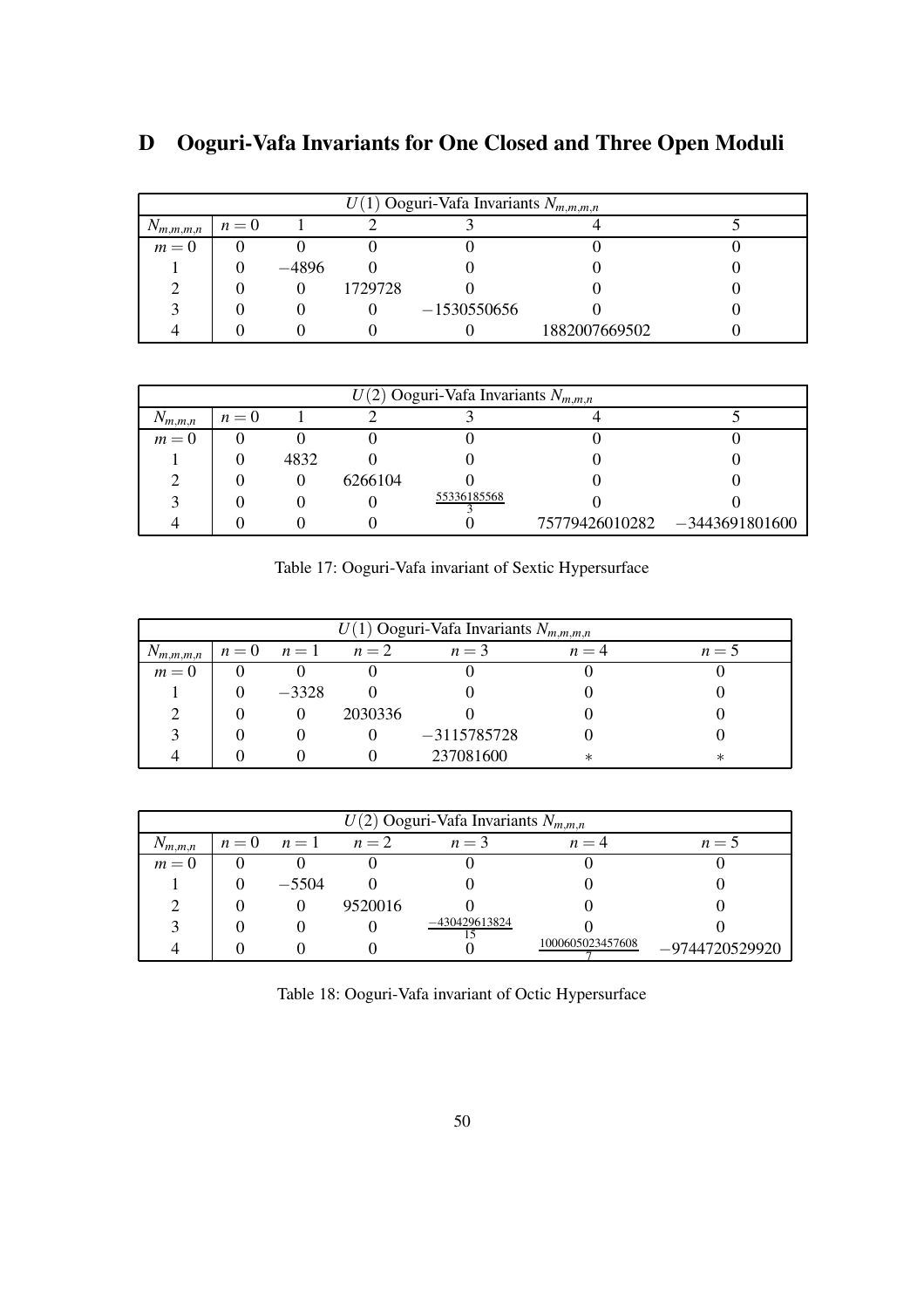#### References

- <span id="page-50-16"></span><span id="page-50-0"></span>[1] Mina Aganagic and Cumrun Vafa. "Mirror Symmetry, D-Branes and Counting Holomorphic Discs". In: (Dec. 2000). arXiv: [hep-th/0012041 \[hep-th\]](https://arxiv.org/abs/hep-th/0012041).
- <span id="page-50-1"></span>[2] M. Alim et al. "Mirror Symmetry for Toric Branes on Compact Hypersurfaces". In: *JHEP 0909:126,2009* (Jan. 2009). arXiv: [0901.2937 \[hep-th\]](https://arxiv.org/abs/0901.2937).
- <span id="page-50-15"></span>[3] Michela Artebani and Igor Dolgachev. "The Hesse pencil of plane cubic curves". In: (Nov. 2006). arXiv: [math/0611590 \[math.AG\]](https://arxiv.org/abs/math/0611590).
- <span id="page-50-7"></span>[4] Victor V. Batyrev. "Dual Polyhedra and Mirror Symmetry for Calabi-Yau Hypersurfaces in Toric Varieties". In: (Oct. 1993). arXiv: [alg-geom/9310003 \[alg-geom\]](https://arxiv.org/abs/alg-geom/9310003).
- <span id="page-50-8"></span>[5] Victor V. Batyrev and Lev A. Borisov. "On Calabi-Yau Complete Intersections in Toric Varieties". In: (Dec. 1994). arXiv: [alg-geom/9412017 \[alg-geom\]](https://arxiv.org/abs/alg-geom/9412017).
- <span id="page-50-12"></span>[6] David Cox. *Mirror symmetry and algebraic geometry*. Providence, R.I: American Mathematical Society, 1999. ISBN: 9780821821275.
- <span id="page-50-6"></span>[7] David Cox, John Little, and Henry Schenck. *Toric Varieties*. American Mathematical Society, July 2011.
- <span id="page-50-4"></span>[8] Thomas W. Grimm, Albrecht Klemm, and Denis Klevers. "Five-Brane Superpotentials, Blow-Up Geometries and SU(3) Structure Manifolds". In: *JHEP 1105:113,2011* (Nov. 2010). arXiv: [1011.6375 \[hep-th\]](https://arxiv.org/abs/1011.6375).
- <span id="page-50-5"></span>[9] Thomas W. Grimm et al. "The D5-brane effective action and superpotential in N=1 compactifications". In: *Nucl.Phys.B816:139-184,2009* (Nov. 2008). arXiv: [0811.2996 \[hep-th\]](https://arxiv.org/abs/0811.2996).
- <span id="page-50-13"></span>[10] Allen Hatcher. *Algebraic Topology*. Cambridge University Pr., Dec. 2001. 556 pp. ISBN: 0521795400.
- <span id="page-50-9"></span>[11] S. Hosono, B. H. Lian, and S. -T. Yau. "GKZ-Generalized Hypergeometric Systems in Mirror Symmetry of Calabi-Yau Hypersurfaces". In: *Commun.Math.Phys. 182 (1996) 535-578* (Nov. 1995). arXiv: [alg-geom/9511001 \[alg-geom\]](https://arxiv.org/abs/alg-geom/9511001).
- <span id="page-50-10"></span>[12] S. Hosono et al. "Mirror Symmetry, Mirror Map and Applications to Calabi-Yau Hypersurfaces". In: *Commun.Math.Phys.167:301-350,1995* (Aug. 1993). arXiv: [hep-th/9308122 \[hep-th\]](https://arxiv.org/abs/hep-th/9308122).
- <span id="page-50-11"></span>[13] S. Hosono et al. "Mirror Symmetry, Mirror Map and Applications to Complete Intersection Calabi-Yau Spaces". In: *Nucl.Phys. B433 (1995) 501-554* (June 1994). arXiv: [hep-th/9406055 \[hep-th\]](https://arxiv.org/abs/hep-th/9406055).
- <span id="page-50-14"></span>[14] Xiao-Tian Jiang and Fu-Zhong Yang. "D-brane superpotentials, SU(2) Ooguri-Vafa in-variants and TypeII/F -theory duality". In: (Oct. 2017). arXiv: [1710.06184 \[hep-th\]](https://arxiv.org/abs/1710.06184).
- <span id="page-50-2"></span>[15] Hans Jockers and Masoud Soroush. "Effective superpotentials for compact D5-brane Calabi-Yau geometries". In: *Commun.Math.Phys.290:249-290,2009* (Aug. 2008). arXiv: [0808.0761 \[hep-th\]](https://arxiv.org/abs/0808.0761).
- <span id="page-50-3"></span>[16] Hans Jockers and Masoud Soroush. "Relative periods and open-string integer invariants for a compact Calabi-Yau hypersurface". In: *Nucl.Phys.B821:535-552,2009* (Apr. 2009). arXiv: [0904.4674 \[hep-th\]](https://arxiv.org/abs/0904.4674).